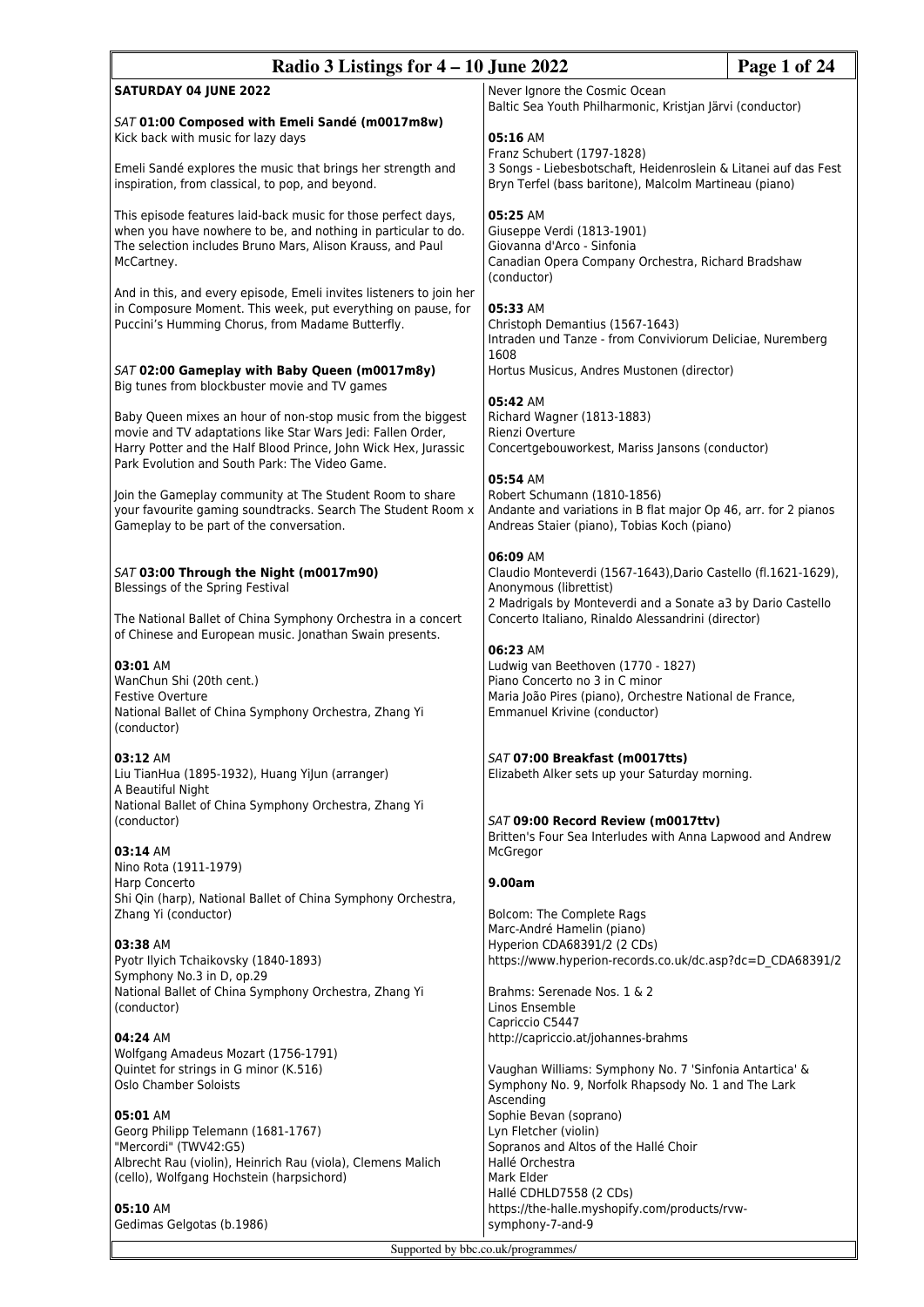| Radio 3 Listings for $4 - 10$ June 2022<br>Page 2 of 24                                                                                                                                                                                                                                                                                                                                                                                                                                                              |                                                                                                                                                                                                                                                                                                                                                                                                                                                                                                                         |  |
|----------------------------------------------------------------------------------------------------------------------------------------------------------------------------------------------------------------------------------------------------------------------------------------------------------------------------------------------------------------------------------------------------------------------------------------------------------------------------------------------------------------------|-------------------------------------------------------------------------------------------------------------------------------------------------------------------------------------------------------------------------------------------------------------------------------------------------------------------------------------------------------------------------------------------------------------------------------------------------------------------------------------------------------------------------|--|
| Lieder: Berg, Schumann, Wolf, Shostakovich, Brahms<br>Matthias Goerne (baritone)<br>Daniil Trifonov (piano)<br>DG 4862452                                                                                                                                                                                                                                                                                                                                                                                            | Sophie Bevan (soprano)<br>Lyn Fletcher (violin)<br>Sopranos and Altos of the Hallé Choir<br>Hallé Orchestra                                                                                                                                                                                                                                                                                                                                                                                                             |  |
| https://www.deutschegrammophon.com/en/catalogue/products/<br>lieder-goerne-trifonov-12685                                                                                                                                                                                                                                                                                                                                                                                                                            | Mark Elder<br>Hallé CDHLD7558 (2 CDs)<br>https://the-halle.myshopify.com/products/rvw-                                                                                                                                                                                                                                                                                                                                                                                                                                  |  |
| John Williams: Violin Concerto No. 2 & Selected Film Themes<br>Anne-Sophie Mutter (violin)<br>Boston Symphony Orchestra                                                                                                                                                                                                                                                                                                                                                                                              | symphony-7-and-9                                                                                                                                                                                                                                                                                                                                                                                                                                                                                                        |  |
| John Williams<br>DG 4861698                                                                                                                                                                                                                                                                                                                                                                                                                                                                                          | SAT 11:45 Music Matters (m0017tr9)<br>Sir Bryn Terfel                                                                                                                                                                                                                                                                                                                                                                                                                                                                   |  |
| https://www.deutschegrammophon.com/en/catalogue/products/<br>williams-violin-concerto-no-2-mutter-12655                                                                                                                                                                                                                                                                                                                                                                                                              | Tom Service talks to Sir Bryn Terfel about an extraordinary life                                                                                                                                                                                                                                                                                                                                                                                                                                                        |  |
| 9.30am Building A Library: Anna Lapwood on Britten's Four Sea<br>Interludes                                                                                                                                                                                                                                                                                                                                                                                                                                          | performing at opera houses and concert halls all over the world.<br>He talks about how his career took flight after winning the<br>Lieder Prize at Cardiff Singer of the World in 1989, as well as his<br>partnerships with conductors like Georg Solti and Claudio                                                                                                                                                                                                                                                     |  |
| When Peter Grimes premiered in 1945 it immediately put<br>Britten, uniquely among his compatriots, in the first rank of the<br>world's opera composers. As well as the consummate solo vocal<br>and choral writing, the orchestra, too, plays a vital role in<br>Britten's dark drama of alienation and hypocrisy in a small<br>Suffolk fishing community. Several purely orchestral episodes<br>sometimes punctuate, sometimes push forward the narrative<br>and four of these were published separately as the Sea | Abbado and the composer Stephen Sondheim. Bryn Terfel<br>brings drama to the stage through great characters such as<br>Wotan, Scarpia, Sir John Falstaff and Leporello, with music by<br>Wagner, Puccini, Verdi and Mozart. He tells Tom about the<br>importance of being a great storyteller and gives advice on how<br>to deal with the emotional intensity of the drama. Sir Bryn<br>Terfel talks about how it all began, singing folksongs in Wales,<br>and about how we can look forward to hearing him perform in |  |
| Interludes. Much performed and recorded, Britten's dazzling<br>orchestration vividly conjures up Dawn, Sunday Morning,<br>Moonlight and a Storm.                                                                                                                                                                                                                                                                                                                                                                     | the future as he prepares for The Flying Dutchman by Wagner<br>at Grange Park Opera this summer and a UK tour in the<br>autumn.                                                                                                                                                                                                                                                                                                                                                                                         |  |
| 10.15am new releases                                                                                                                                                                                                                                                                                                                                                                                                                                                                                                 | SAT 12:30 This Classical Life (m0017ttx)                                                                                                                                                                                                                                                                                                                                                                                                                                                                                |  |
| Les Noces Royales de Louis XIV - music by Lully, Couperin,<br>Hidalgo, etc.                                                                                                                                                                                                                                                                                                                                                                                                                                          | Jess Gillam with Alison Balsom at the Hay Festival                                                                                                                                                                                                                                                                                                                                                                                                                                                                      |  |
| Le Poème Harmonique<br><b>Vincent Dumestre</b><br>Château de Versailles Spectacles CVS066                                                                                                                                                                                                                                                                                                                                                                                                                            | Jess Gillam and trumpeter Alison Balsom are joined by a live<br>audience at The Hay Festival to have a listening party of some<br>of the music they love the most. Alison brings along one of their<br>most beautiful tunes and outs herself as a Queen superfan,                                                                                                                                                                                                                                                       |  |
| Hahn: Poèmes & Valses<br>Pavel Kolesnikov (piano)<br>Hyperion CDA68383<br>https://www.hyperion-records.co.uk/dc.asp?dc=D CDA68383                                                                                                                                                                                                                                                                                                                                                                                    | then shares the Miles Davis tune that brings her most joy.<br>Meanwhile Jess shares an absolute banger by Piazzolla, an epic<br>sax solo by Rachmaninov and a breathtaking performance by<br>Nina Simone.                                                                                                                                                                                                                                                                                                               |  |
| Charles Koechlin: The Seven Stars' Symphony Op. 132<br>Sinfonieorchester Basel                                                                                                                                                                                                                                                                                                                                                                                                                                       | Playlist:                                                                                                                                                                                                                                                                                                                                                                                                                                                                                                               |  |
| Ariane Matiakh<br>Capriccio C5449                                                                                                                                                                                                                                                                                                                                                                                                                                                                                    | BACH: Brandenburg Concerto no.4 - 1st mvt (English Concert,<br>Trevor Pinnock)                                                                                                                                                                                                                                                                                                                                                                                                                                          |  |
| http://capriccio.at/charles-koechlin<br>Made in Vienna - music by Haydn, Schoenberg, Liszt, etc.                                                                                                                                                                                                                                                                                                                                                                                                                     | DAVID BOWIE: Dollar Days (from Blackstar)<br>MILES DAVIS: If I Were a Bell (Miles Davis Quintet)<br>RACHMANINOV: Symphonic Dances, op. 45 - No.1 {Philadelphia                                                                                                                                                                                                                                                                                                                                                          |  |
| Bogdan Laketic (accordion)<br>Gramola 99264                                                                                                                                                                                                                                                                                                                                                                                                                                                                          | Orchestra, Yannick Nezet-Seguin)<br>PIAZZOLLA: Histoire du Tango: Night Club 1960 (Astoria)                                                                                                                                                                                                                                                                                                                                                                                                                             |  |
| https://www.gramola.at/en/shop/produkte/akkordeonmusik/gra<br>mola/bogdan+laketic/diverse/143623/                                                                                                                                                                                                                                                                                                                                                                                                                    | QUEEN: Love of my Life (from A Night at the Opera)<br>NINA SIMONE: Stars (Live at the Montreux Jazz festival)<br>STRAVINSKY: The Firebird - finale (City of Birmingham                                                                                                                                                                                                                                                                                                                                                  |  |
| 10.40am New Releases: Jeremy Sams on the new Schumann<br>symphonies boxset                                                                                                                                                                                                                                                                                                                                                                                                                                           | Symphony Orchestra, Simon Rattle)                                                                                                                                                                                                                                                                                                                                                                                                                                                                                       |  |
| Jeremy Sams reviews a new set of the complete Schumann<br>Symphonies played by the Munich Philharmonic conducted by<br>Pablo Heras-Casado.                                                                                                                                                                                                                                                                                                                                                                           | SAT 13:00 Inside Music (m0017ttz)<br>Violinist Darragh Morgan with music that stops you in your<br>tracks                                                                                                                                                                                                                                                                                                                                                                                                               |  |
| Schumann: The Complete Symphonies<br>Münchner Philharmoniker<br>Pablo Heras-Casado<br>Harmonia Mundi HMM90266465 (2 CDs)<br>https://store.harmoniamundi.com/format/1035670-schumann-<br>the-complete-symphonies                                                                                                                                                                                                                                                                                                      | Violinist Darragh Morgan shares recordings made by his<br>mentors, Detlef Hahn and Paul Zukofsky, which feature perfect<br>demonstrations of intriguing violin bow techniques. He also<br>delves into his vinyl collection to share some music from Mali<br>and explores music whose irregular rhythms enchant the<br>listener, including pieces by Kevin Volans and Steven Reich.                                                                                                                                      |  |
| 11.20am Record of the Week                                                                                                                                                                                                                                                                                                                                                                                                                                                                                           | Plus, a heartfelt elegy which manages to express comfort and<br>hurt simultaneously.                                                                                                                                                                                                                                                                                                                                                                                                                                    |  |
| Vaughan Williams: Symphony No. 7 'Sinfonia Antartica' &<br>Symphony No. 9, Norfolk Rhapsody No. 1 and The Lark<br>Ascending                                                                                                                                                                                                                                                                                                                                                                                          | A series in which each week a musician explores a selection of<br>music - from the inside.                                                                                                                                                                                                                                                                                                                                                                                                                              |  |
| Supported by bbc.co.uk/programmes/                                                                                                                                                                                                                                                                                                                                                                                                                                                                                   |                                                                                                                                                                                                                                                                                                                                                                                                                                                                                                                         |  |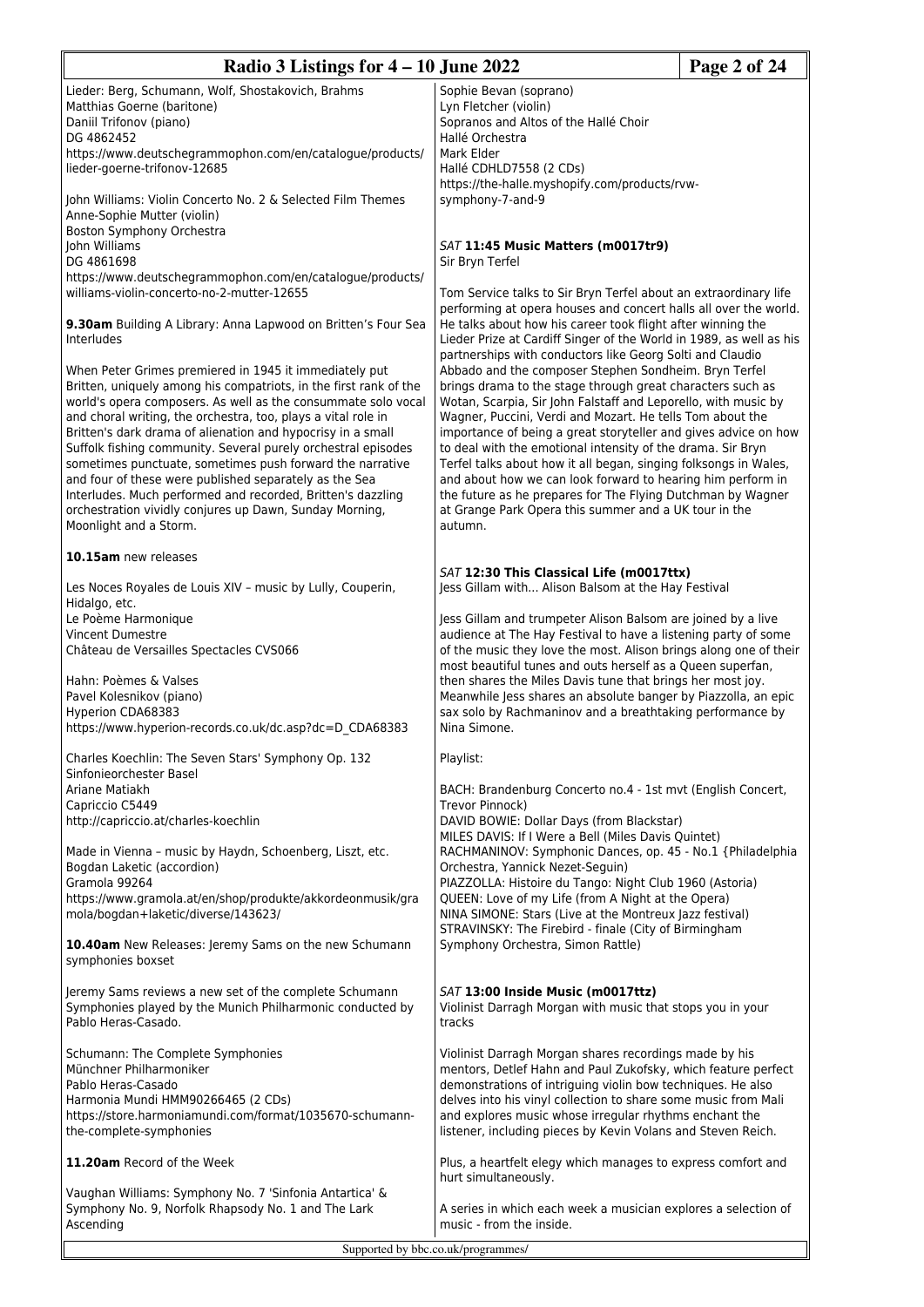| Page 3 of 24<br>Radio 3 Listings for $4 - 10$ June 2022                                                                                                                                                                                                                                                                                                                                                                                                                                                                                                                                                                                                                                                                                                                                                                                                                                                                                                                                                                                  |                                                                                                                                                                                                                                                                                                                                                                                                                                                                                                                                                             |  |
|------------------------------------------------------------------------------------------------------------------------------------------------------------------------------------------------------------------------------------------------------------------------------------------------------------------------------------------------------------------------------------------------------------------------------------------------------------------------------------------------------------------------------------------------------------------------------------------------------------------------------------------------------------------------------------------------------------------------------------------------------------------------------------------------------------------------------------------------------------------------------------------------------------------------------------------------------------------------------------------------------------------------------------------|-------------------------------------------------------------------------------------------------------------------------------------------------------------------------------------------------------------------------------------------------------------------------------------------------------------------------------------------------------------------------------------------------------------------------------------------------------------------------------------------------------------------------------------------------------------|--|
| A Tandem Production for BBC Radio 3                                                                                                                                                                                                                                                                                                                                                                                                                                                                                                                                                                                                                                                                                                                                                                                                                                                                                                                                                                                                      | Nicholas Carter, conductor                                                                                                                                                                                                                                                                                                                                                                                                                                                                                                                                  |  |
| SAT 15:00 Sound of Gaming (m0017tv1)<br>Rising to the Challenge<br>Louise Blain features music for games which really test a<br>player's capabilities, physically and intellectually, and Louise<br>talks to Kristofer Maddigan about his music for 'Cuphead',<br>including the much anticipated Cuphead sequel - 'The Delicious<br>Last Course' which is out at the end of the month.                                                                                                                                                                                                                                                                                                                                                                                                                                                                                                                                                                                                                                                   | Some of opera's greatest composers have looked to the works<br>of Shakespeare for inspiration, a tradition that continued in<br>2017, when Brett Dean's Hamlet was premiered to great<br>acclaim. The Bard's immortal tragedy is among theatre's most<br>captivating psychological portraits, and the incorporation of<br>music - including tour-de-force vocal writing, imposing choral<br>forces, and a powerful orchestral sweep - only escalates the<br>tension of this classic tale.                                                                   |  |
| As well as 'Cuphead', the programme includes music from<br>'Bloodborne' by Nobuyoshi Suzuki, from Tomas Dvorak's<br>'Machinarium', Yugo Kanno and Akihiro Manabe's 'Nioh 2',<br>Richard Beddow's 'Total War Saga - Troy', Damian Mravunak's<br>'The Talos Principle', 'Hades' from Darren Korb, Bobby Krlic's<br>'Returnal', 'It Takes Two from Gustaf Grefberg and music from<br>'Destiny 2' by Michael Salvatori, Skye Lewin and C Paul Johnson.<br>This week's HiScore is Ben Prunty's 'FTL'.                                                                                                                                                                                                                                                                                                                                                                                                                                                                                                                                         | Read the full synopsis on the Met Opera website:<br>https://bit.ly/3LMRYWh<br>SAT 22:00 New Music Show (m0017tv9)<br>Helmut Oehring, Errollyn Wallen, Gerald Barry<br>Tom Service with specially recorded performances by the Nash<br>Ensemble, Apartment House and Theatre of Voices in works by<br>Julian Anderson, Helmut Oehring and John Luther Adams. We<br>continue our celebration of the New Music Biennial with a                                                                                                                                 |  |
| SAT 16:00 Music Planet (m0017tv3)<br>Wantok Musik with Lopa Kothari<br>Lopa Kothari with a special focus on Wantok Musik, an Australia-<br>based not-for-profit record label that promotes the music of<br>Oceania. Plus new releases from across the globe, and tracks<br>from classic artists The Blind Boys of Alabama.                                                                                                                                                                                                                                                                                                                                                                                                                                                                                                                                                                                                                                                                                                               | recording of Errollyn Wallen's Might River from 2017, and we<br>mark the 70th birthday of composer Gerald Barry with a<br>broadcast of his Viola Concerto with soloist Lawrence Power.<br>Plus a new recording of Rebecca Saunders and more from last<br>month's Tectonics, featuring the music of Janet Beat.                                                                                                                                                                                                                                              |  |
|                                                                                                                                                                                                                                                                                                                                                                                                                                                                                                                                                                                                                                                                                                                                                                                                                                                                                                                                                                                                                                          | <b>SUNDAY 05 JUNE 2022</b>                                                                                                                                                                                                                                                                                                                                                                                                                                                                                                                                  |  |
| SAT 17:00 J to Z (m0017tv5)<br>Lakecia Benjamin in concert<br>Concert highlights from fast-rising saxophonist Lakecia<br>Benjamin. Mentored by jazz greats, including Clark Terry and<br>Gary Bartz, Lakecia has gone on to become a formidable<br>musician and bandleader. This live set draws from her 2020<br>album 'Pursuance: The Coltranes', which paid homage to Alice<br>and John Coltrane, reimagining their compositions and retaining<br>the spirituality of the music while offering Lakecia's own take.<br>The album featured a host of guest stars, including Ron Carter,<br>Meshell Ndegeocello and Dee Dee Bridgewater.<br>Also in the programme, US drummer Kendrick Scott shares<br>some of the music that inspires and influences him. A key figure<br>on the scene, Scott leads his own group, Oracle, plays with the<br>all star SFJazz Collective and is the first call drummer for<br>saxophone great Charles Lloyd, among many others. Here he<br>selects some of the music that has shaped his sound, including | SUN 00:00 Freeness (m0017tvc)<br>Corey Mwamba presents the best new jazz and improvised<br>music with an adventurous spirit.<br>SUN 01:00 Through the Night (m0017tvf)<br>Ustvolskaya and Tchaikovsky<br>German conductor Anja Bihlmaier leads the Swedish Radio<br>Symphony Orchestra in Galina Ustvolskaya's Suite for<br>orchestra, 'Sport', and Tchaikovsky's Fifth Symphony. Jonathan<br>Swain presents.<br>01:01 AM<br>Galina Ustvolskaya (1919-2006)<br>Suite for orchestra, 'Sport'<br>Swedish Radio Symphony Orchestra, Anja Bihlmaier (conductor) |  |
| a musical conversation between one of the most iconic bass<br>and drum teams in jazz.<br>Produced by Thomas Rees for Somethin' Else                                                                                                                                                                                                                                                                                                                                                                                                                                                                                                                                                                                                                                                                                                                                                                                                                                                                                                      | 01:13 AM<br>Pyotr Ilyich Tchaikovsky (1840-1893)<br>Symphony no 5 in E minor, Op 64<br>Swedish Radio Symphony Orchestra, Anja Bihlmaier (conductor)                                                                                                                                                                                                                                                                                                                                                                                                         |  |
| SAT 18:30 Opera on 3 (m0017tv7)<br>Brett Dean's Hamlet from The Met                                                                                                                                                                                                                                                                                                                                                                                                                                                                                                                                                                                                                                                                                                                                                                                                                                                                                                                                                                      | 01:58 AM<br>Franz Berwald (1796-1868)<br>String Quartet in G minor<br>Örebro String Quartet                                                                                                                                                                                                                                                                                                                                                                                                                                                                 |  |
| Dean's Hamlet                                                                                                                                                                                                                                                                                                                                                                                                                                                                                                                                                                                                                                                                                                                                                                                                                                                                                                                                                                                                                            | 02:29 AM                                                                                                                                                                                                                                                                                                                                                                                                                                                                                                                                                    |  |
| Presented by Debra Lew Harder, with commentator Ira Siff.<br>Hamlet: Allan Clayton, tenor                                                                                                                                                                                                                                                                                                                                                                                                                                                                                                                                                                                                                                                                                                                                                                                                                                                                                                                                                | Erik Gustaf Geijer (1783-1847)<br>Sonata for Piano (four hands) in F minor<br>Stefan Bojsten (piano duo), Anders Kilström (piano duo)                                                                                                                                                                                                                                                                                                                                                                                                                       |  |
| Ophelia: Brenda Rae, soprano<br>Claudius: Rod Gilfry, baritone<br>Gertrude: Sarah Connolly, mezzo-soprano<br>Polonius: William Burden, tenor<br>Horatio: Jacques Imbrailo, baritone<br>Ghost: John Relyea, bass-baritone<br>Laertes: David Butt Philip, tenor<br>Rosencrantz: Aryeh Nussbaum Cohen, countertenor<br>Guildenstern: Christopher Lowrey, countertenor<br>Orchestra and Chorus of the Metropolitan Opera                                                                                                                                                                                                                                                                                                                                                                                                                                                                                                                                                                                                                     | 02:50 AM<br>Wilhelm Stenhammar (1871-1927)<br>Ithaka, Op 21<br>Peter Mattei (baritone), Swedish Radio Symphony Orchestra,<br>Manfred Honeck (conductor)<br>03:01 AM<br>Wolfgang Amadeus Mozart (1756-1791)<br>Mass in C minor 'Great' K.427                                                                                                                                                                                                                                                                                                                 |  |
| Supported by bbc.co.uk/programmes/                                                                                                                                                                                                                                                                                                                                                                                                                                                                                                                                                                                                                                                                                                                                                                                                                                                                                                                                                                                                       |                                                                                                                                                                                                                                                                                                                                                                                                                                                                                                                                                             |  |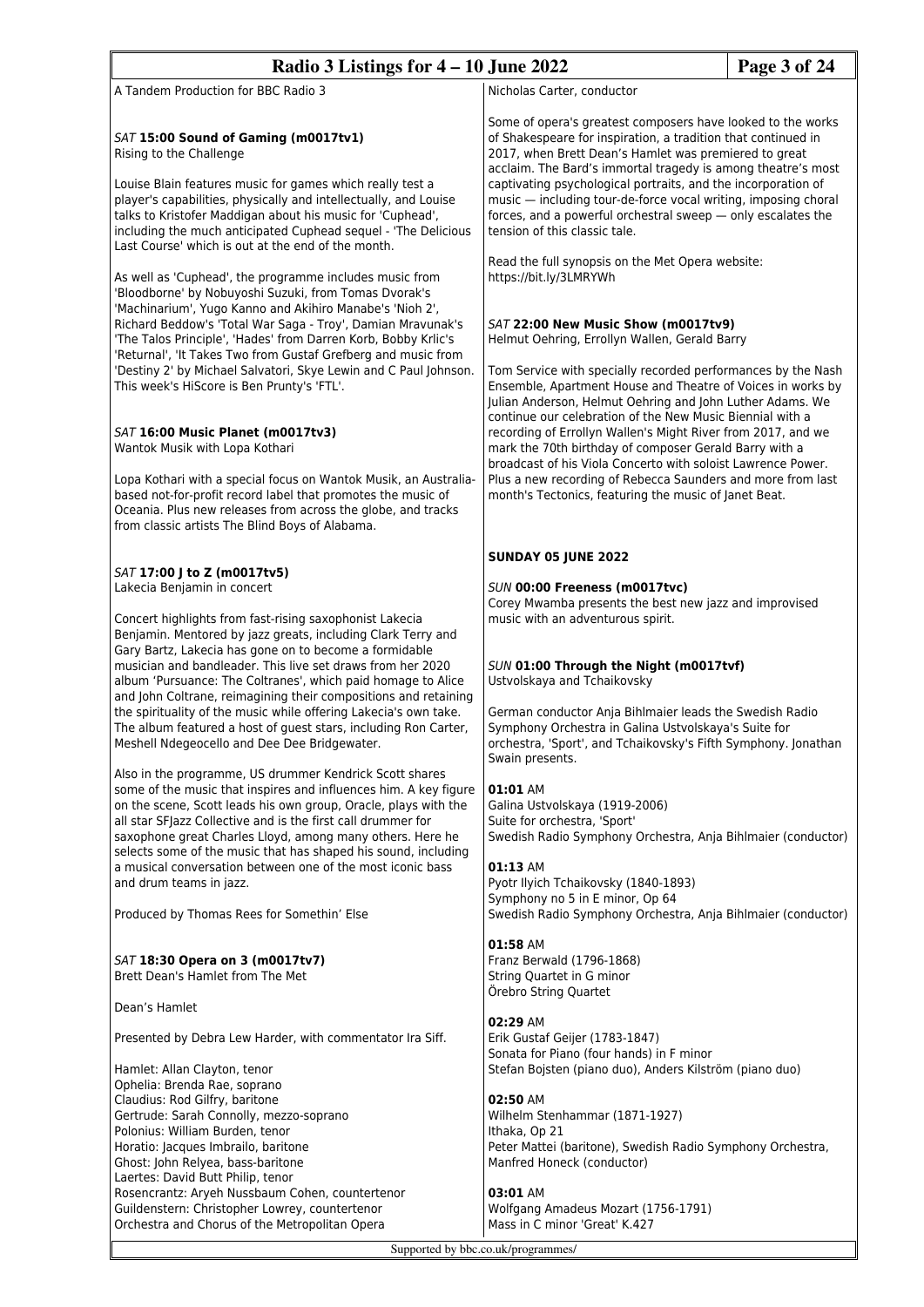| Radio 3 Listings for $4 - 10$ June 2022<br>Page 4 of 24                                                                                                                                          |                                                                                                                                                                                                                                                                                                                                                             |  |
|--------------------------------------------------------------------------------------------------------------------------------------------------------------------------------------------------|-------------------------------------------------------------------------------------------------------------------------------------------------------------------------------------------------------------------------------------------------------------------------------------------------------------------------------------------------------------|--|
| BBC Singers, Olivia Robinson (soprano), Elizabeth Poole (mezzo<br>soprano), Christopher Bowen (tenor), Stuart MacIntyre<br>(baritone), BBC Concert Orchestra, Stephen Cleobury<br>(conductor)    | Antonio Vivaldi (1678-1741)<br>Bassoon Concerto in E minor RV 484<br>Aleksander Radosavljevič (bassoon), RTV Slovenia Symphony<br>Orchestra, Günter Pichler (conductor)                                                                                                                                                                                     |  |
| 03:51 AM<br>Johann Sebastian Bach (1685-1750)<br>Allein Gott in der Hoh' sei Ehr' - chorale-prelude for organ,<br>BWV.662<br>Bine Katrine Bryndorf (organ)                                       | 05:45 AM<br>Franz Schubert (1797-1828)<br>Sonata in A minor D.821 for arpeggione (or viola or cello) and<br>piano<br>Lise Berthaud (viola), Francois Pinel (piano)                                                                                                                                                                                          |  |
| 03:59 AM<br>Pancho Vladigerov (1899-1978)<br>Aquarelles, for clarinet and piano, Op 37 (1942)<br>Dancho Radevski (clarinet), Mario Angelov (piano)                                               | 06:10 AM<br>Granville Bantock (1868-1946)<br>Celtic symphony<br>BBC Symphony Orchestra, Sakari Oramo (conductor)                                                                                                                                                                                                                                            |  |
| 04:07 AM<br>Giuseppe Verdi (1813-1901), Franz Liszt (arranger)<br>Paraphrase on Rigoletto<br>Michele Campanella (piano)                                                                          | 06:31 AM<br>Percy Grainger (1882-1961)<br>Suite on Danish folk songs vers. orchestral<br>Claire Clements (piano), Melbourne Symphony Orchestra,<br>Geoffrey Simon (conductor)                                                                                                                                                                               |  |
| 04:14 AM<br>Daniel Auber (1782-1871)<br>Guoracha - Ballet music no.1 from "La Muette de Portici"<br>Slovak Radio Symphony Orchestra, Viktor Málek (conductor)                                    | 06:50 AM<br>Alessandro Scarlatti (1660-1725)<br>Sonata no 3 in C minor for recorder, 2 violins, cello and<br>continuo                                                                                                                                                                                                                                       |  |
| 04:19 AM<br>Silvius Leopold Weiss (1687-1750)<br>Prelude, Toccata and Allegro in G major<br>Hopkinson Smith (baroque lute)                                                                       | Il Giardino Armonico, Giovanni Antonini (recorder)<br>SUN 07:00 Breakfast (m0017txw)<br>Sunday - Martin Handley                                                                                                                                                                                                                                             |  |
| 04:29 AM<br>Franz Schubert (1797-1828)<br>Gute Nacht - No.1 from Winterreise (song-cycle) (D.911)<br>Michael Schopper (bass), Andreas Staier (pianoforte)                                        | Martin Handley presents Breakfast including a Sounds of the<br>Earth slow radio soundscape.                                                                                                                                                                                                                                                                 |  |
| 04:35 AM<br>Graeme Koehne (b.1956)<br>Divertissement: Trois pieces bourgeoises                                                                                                                   | SUN 09:00 Sunday Morning (m0017txy)<br>Sarah Walker with an intriguing musical mix                                                                                                                                                                                                                                                                          |  |
| Australian String Quartet                                                                                                                                                                        | Sarah Walker chooses three hours of attractive and uplifting<br>music to complement your morning.                                                                                                                                                                                                                                                           |  |
| 04:47 AM<br>Alexander Glazunov (1865-1936)<br>Concert waltz for orchestra No 1 Op 47 in D major<br>CBC Vancouver Orchestra, Kazuyoshi Akiyama (conductor)                                        | Today, Sarah finds fluttering butterflies in a piece for piano<br>played by Tamara Anna Cislowska, and dry desert winds in<br>music from Hans Zimmer's Oscar-winning soundtrack to the<br>film Dune.                                                                                                                                                        |  |
| 04:56 AM<br>Nils Lindberg (1933-2022)<br>Shall I compare thee to a Summer's Day<br>Swedish Radio Chorus, Lone Larsen (director)                                                                  | She also plays Max Bruch's inwardly expressive Romance in A<br>minor, and Mozart's 'Sei du mein Trost' which tells a story of<br>grief through beautiful and delicate melodies, sung by Suzie<br>LeBlanc.                                                                                                                                                   |  |
| 05:01 AM<br>Nino Rota (1911-1979)<br>Otto e mezzo (Eight and a Half)                                                                                                                             | Plus, a tender performance from Judy Garland, live at Carnegie<br>Hall                                                                                                                                                                                                                                                                                      |  |
| Hungarian Brass Ensemble<br>05:06 AM                                                                                                                                                             | A Tandem Production for BBC Radio 3                                                                                                                                                                                                                                                                                                                         |  |
| Leonard Bernstein (1918-1990)<br>Candide: Glitter and be gay<br>Tracy Dahl (soprano), Calgary Philharmonic Orchestra, Mario<br>Bernardi (conductor)                                              | SUN 12:00 Private Passions (m0017ty0)<br>Anne Glenconner                                                                                                                                                                                                                                                                                                    |  |
| 05:12 AM<br>Antonin Dvorak (1841-1904)<br>Romance for violin and orchestra in F minor, Op 11<br>Jela Spitkova (violin), Bratislava Slovak Radio Symphony<br>Orchestra, Ondrej Lenárd (conductor) | In this special programme for the Queen's platinum jubilee,<br>Michael Berkeley's guest is the author and former lady-in-<br>waiting to Princess Margaret, Anne Glenconner, who tells<br>Michael about her long life as a friend of the royal family, her<br>marriage to the outrageous Colin Tennant, and how she<br>survived unimaginable family tragedy. |  |
| 05:24 AM<br>Jean Sibelius (1865-1957)<br>5 Esquisses for piano, Op 114<br>Raija Kerppo (piano)                                                                                                   | At 11.15am on June 2nd 1953, Lady Anne Coke stood at the<br>door of Westminster Abbey, dressed in a gorgeous embroidered<br>white satin gown. She was 20, one of six maids of honour about<br>to pick up the Queen's 21-foot-long velvet train and follow her<br>up the aisle at the start of the Coronation.                                               |  |
| 05:33 AM                                                                                                                                                                                         |                                                                                                                                                                                                                                                                                                                                                             |  |
| Supported by bbc.co.uk/programmes/                                                                                                                                                               |                                                                                                                                                                                                                                                                                                                                                             |  |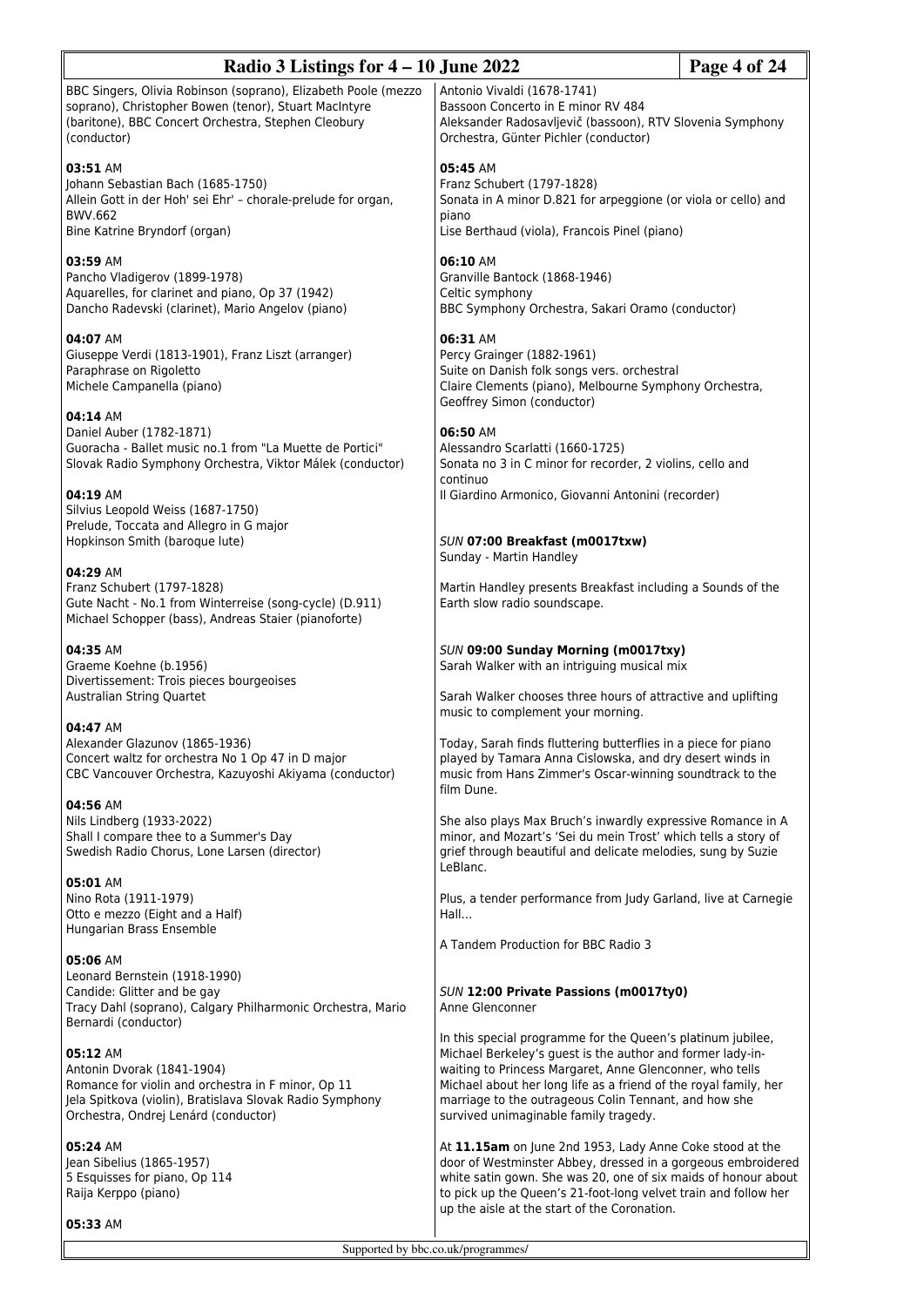| Radio 3 Listings for $4 - 10$ June 2022                                                                                                                                                                                                                                                                                                                                                 |                                                                                                                                                                                                                                                                                                                                     | Page 5 of 24 |
|-----------------------------------------------------------------------------------------------------------------------------------------------------------------------------------------------------------------------------------------------------------------------------------------------------------------------------------------------------------------------------------------|-------------------------------------------------------------------------------------------------------------------------------------------------------------------------------------------------------------------------------------------------------------------------------------------------------------------------------------|--------------|
| What followed that momentous day for Lady Anne Coke, who                                                                                                                                                                                                                                                                                                                                | Voluntary: Orb and Sceptre (Walton)                                                                                                                                                                                                                                                                                                 |              |
| became Lady Glenconner, was a life of continued service to the<br>royal family, as well as running enormous houses, having five<br>children, hosting glamorous parties, and travelling the world.<br>Then at the age of 87 she published her bestselling memoir                                                                                                                         | James Vivian (Director of Music)<br>Luke Bond (Assistant Director of Music)                                                                                                                                                                                                                                                         |              |
| Lady in Waiting, followed by two novels. Her new book<br>Whatever Next? will be published in the autumn.                                                                                                                                                                                                                                                                                | Recorded 24 May 2022.                                                                                                                                                                                                                                                                                                               |              |
| Anne Glenconner tells Michael about the exciting days leading<br>up to the coronation and her emotions as Elgar's Nimrod was<br>played at the very start of the service. She reminisces about<br>playing on Holkham beach as a child with the Queen and<br>Princess Margaret, and plays music that helped her through the<br>terrible events that engulfed her three sons in the 1980s. | SUN 16:00 Jazz Record Requests (m0017ty4)<br>Alyn Shipton presents jazz records of all styles as requested by<br>you.<br>SUN 17:00 The Listening Service (m0017ty6)                                                                                                                                                                 |              |
| And she also talks frankly, and with great humour, about life<br>with Colin Tennant, later Lord Glenconner: the temper tantrums<br>which got him banned from airlines, the ruined trips to the<br>opera, the excruciating first evening of their honeymoon, and<br>the final, awful twist in the tale of their marriage.                                                                | <b>Royal Music</b><br>Royal music throughout the ages. Tom Service asks: what<br>makes it sound royal, and why? And is there really such a thing<br>as a royal sound world?                                                                                                                                                         |              |
| Producer: Jane Greenwood<br>A Loftus Media Production for BBC Radio 3                                                                                                                                                                                                                                                                                                                   | Royal music doesn't have to be heraldic, ranging from the<br>pomp and ceremony of Elgar; to the intimacy of lutenists like<br>Dowland writing in the court of Christian IV in Denmark; to the<br>secret music of the Kyoto imperial court, performed exclusively<br>for royal ears. Composers over the centuries and millennia have |              |
| SUN 13:00 Radio 3 Lunchtime Concert (m0017m52)<br>Beethoven and Borodin Quartets                                                                                                                                                                                                                                                                                                        | written for kings, queens, princes and princesses, at times<br>simultaneously praising and even criticising monarchies from<br>within and without.                                                                                                                                                                                  |              |
| The Škampa Quartet play Beethoven and Borodin.                                                                                                                                                                                                                                                                                                                                          |                                                                                                                                                                                                                                                                                                                                     |              |
| Presented by Martin Handley.                                                                                                                                                                                                                                                                                                                                                            | SUN 17:30 Words and Music (m000mrgd)<br>Getting Together                                                                                                                                                                                                                                                                            |              |
| Beethoven: String Quartet No. 1 in F Op. 18<br>Borodin: String Quartet No. 2 in D                                                                                                                                                                                                                                                                                                       | Poets and novelists reflect on time spent in groups. With                                                                                                                                                                                                                                                                           |              |
| Škampa Quartet:                                                                                                                                                                                                                                                                                                                                                                         | readings by Souad Faress and Raj Ghatak.                                                                                                                                                                                                                                                                                            |              |
| Helena Jiříkovská violin                                                                                                                                                                                                                                                                                                                                                                | Gathering together, to share space and time with loved-ones                                                                                                                                                                                                                                                                         |              |
| Adéla Štajnochrová violin<br>Martin Stupka viola                                                                                                                                                                                                                                                                                                                                        | and friends, in groups and as audiences, at ceremonies and<br>casual meet-ups, in crowds, inside such experiences have                                                                                                                                                                                                              |              |
| Lukáš Polák cello                                                                                                                                                                                                                                                                                                                                                                       | been at the core of what it has meant to be human, a normality                                                                                                                                                                                                                                                                      |              |
|                                                                                                                                                                                                                                                                                                                                                                                         | challenged by the recent months of lockdown and social                                                                                                                                                                                                                                                                              |              |
| Former winners of a Royal Philharmonic Society Award, the<br>Škampa Quartet return to the Wigmore Hall and BBC Radio 3<br>with two popular repertory pieces: an early quartet by                                                                                                                                                                                                        | distancing. How have writers and poets sought to express the<br>feelings and the dynamics at play when we get together?                                                                                                                                                                                                             |              |
| Beethoven and a work of outstanding melodic and exotic charm<br>by Borodin.                                                                                                                                                                                                                                                                                                             | Amidst food, conversation and candlelight, the guests around<br>Mrs Ramsay's dinner table become "conscious of making a<br>party together" in a scene from To The Lighthouse by Virginia                                                                                                                                            |              |
| SUN 14:00 The Early Music Show (m0017ty2)                                                                                                                                                                                                                                                                                                                                               | Woolf. Leonard Cohen is reminiscing, urging us to join a late-<br>night scene of song and revelry at Dusko's Taverna in 1967;                                                                                                                                                                                                       |              |
| Masters of the Queen's Musick                                                                                                                                                                                                                                                                                                                                                           | and in the desert a family have gathered in the hooghan for a                                                                                                                                                                                                                                                                       |              |
|                                                                                                                                                                                                                                                                                                                                                                                         | healing ceremony, described by Navajo poet Luci Tapahonso.                                                                                                                                                                                                                                                                          |              |
| As part of the Platinum Jubilee celebrations, Hannah French<br>explores the history of the role of the Master of the Queen's<br>Music, which dates back to Charles I's appointment of Nicholas<br>Lanier in 1625.                                                                                                                                                                       | And soundtracking the socialising we hear chamber music from<br>Haydn, a Verdi drinking song, intimate folk singing and a<br>wedding procession.                                                                                                                                                                                    |              |
| The job itself has changed a great deal in those four hundred                                                                                                                                                                                                                                                                                                                           | Readings:<br>January Gill O'Neil - In the Company of Women                                                                                                                                                                                                                                                                          |              |
| years, as we'll hear from the current incumbent - Judith Weir -                                                                                                                                                                                                                                                                                                                         | Eric Miyeni - The Harbour Café                                                                                                                                                                                                                                                                                                      |              |
| the first woman to hold the position.                                                                                                                                                                                                                                                                                                                                                   | Leonard Cohen - Dusko's Taverna 1967                                                                                                                                                                                                                                                                                                |              |
|                                                                                                                                                                                                                                                                                                                                                                                         | Charles Baudelaire - Crowds (tr Arthur Symons)<br>Virginia Woolf - To The Lighthouse                                                                                                                                                                                                                                                |              |
| SUN 15:00 Choral Evensong (m0017m5v)                                                                                                                                                                                                                                                                                                                                                    | Kamila Shamsie - Kartography                                                                                                                                                                                                                                                                                                        |              |
| St George's, Windsor                                                                                                                                                                                                                                                                                                                                                                    | Thomas Hardy - During Wind and Rain                                                                                                                                                                                                                                                                                                 |              |
| From the Queen's Free Chapel of St George, Windsor Castle to                                                                                                                                                                                                                                                                                                                            | Mrinal Pande - Two Women Knitting (tr Arlene Zide/Mrinal<br>Pande)                                                                                                                                                                                                                                                                  |              |
| mark the platinum jubilee of Her Majesty the Queen.                                                                                                                                                                                                                                                                                                                                     | E.M. Forster - Howards End                                                                                                                                                                                                                                                                                                          |              |
|                                                                                                                                                                                                                                                                                                                                                                                         | William Blake - Song: I love the jocund dance                                                                                                                                                                                                                                                                                       |              |
| Introit: O Lord, make thy servant Elizabeth (Byrd)<br>Responses: Radcliffe                                                                                                                                                                                                                                                                                                              | Jane Hirshfield - A Blessing for Wedding<br>John Steinbeck - The Grapes of Wrath                                                                                                                                                                                                                                                    |              |
| Psalm 46 (from Luther)                                                                                                                                                                                                                                                                                                                                                                  | Luci Tapahonso - Starlore                                                                                                                                                                                                                                                                                                           |              |
| First Lesson: 1 Kings 3 vv.3-15                                                                                                                                                                                                                                                                                                                                                         | Robert Frost - A Time To Talk                                                                                                                                                                                                                                                                                                       |              |
| Canticles: Stanford in A<br>Second Lesson: John 13 vv.3-14                                                                                                                                                                                                                                                                                                                              | Walt Whitman - I Sing The Body Electric, 4.                                                                                                                                                                                                                                                                                         |              |
| Anthem: God is our hope and strength (Greene)                                                                                                                                                                                                                                                                                                                                           | Produced by Phil Smith                                                                                                                                                                                                                                                                                                              |              |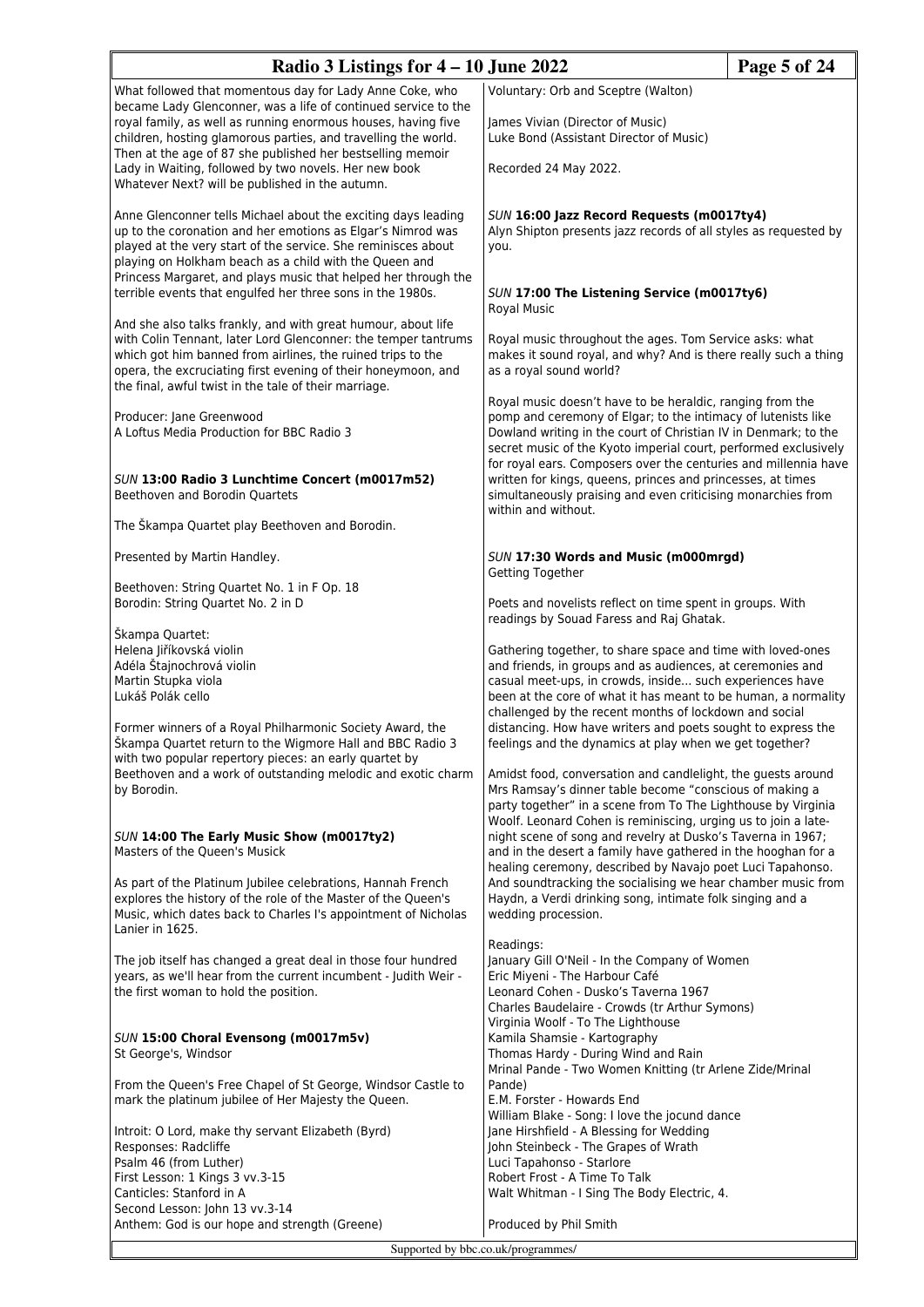| Radio 3 Listings for $4 - 10$ June 2022                                                            |                                                                                                     | Page 6 of 24 |
|----------------------------------------------------------------------------------------------------|-----------------------------------------------------------------------------------------------------|--------------|
| A Reduced Listening production for BBC Radio 3.                                                    | 15 00:29:59 Loudon Wainwright III (artist)                                                          |              |
| 01 00:01:05 Marc-Antoine Charpentier                                                               | All In A Family<br>Performer: Loudon Wainwright III                                                 |              |
| Quel objet importun (Les Plaisirs de Versailles)<br>Ensemble: Boston Early Music Festival Ensemble | Duration 00:02:34                                                                                   |              |
| Conductor: Paul O'Dette                                                                            | 16 00:32:33                                                                                         |              |
| Duration 00:04:09                                                                                  | Thomas Hardy<br>During Wind And Rain read by Souad Faress                                           |              |
| 02 00:05:17 Billie Holiday (artist)                                                                | Duration 00:01:27                                                                                   |              |
| Autumn in New York<br>Performer: Billie Holiday                                                    | 17 00:34:02 John Johnson                                                                            |              |
| Duration 00:01:29                                                                                  | Pavan                                                                                               |              |
| 03 00:05:49                                                                                        | Performer: Julian Bream<br>Duration 00:01:58                                                        |              |
| January Gill O'Neil                                                                                |                                                                                                     |              |
| In The Company of Women read by Souad Faress<br>Duration 00:01:00                                  | 18 00:36:02<br>Mrinal Pande                                                                         |              |
|                                                                                                    | Two Women Knitting read by Raj Ghatak                                                               |              |
| 04 00:06:47 Carmen McRae (artist)<br>Coffee Time                                                   | Duration 00:01:26                                                                                   |              |
| Performer: Carmen McRae                                                                            | 19 00:37:25 Ludwig van Beethoven                                                                    |              |
| Duration 00:02:43                                                                                  | Symphony no.5 in C minor, Op.67 (1st mvt: Allegro con brio)<br>Orchestra: London Symphony Orchestra |              |
| 05 00:09:33                                                                                        | Conductor: Wyn Morris                                                                               |              |
| Eric Miyeni<br>The Harbour Caf read by Raj Ghatak                                                  | Duration 00:00:13                                                                                   |              |
| Duration 00:01:40                                                                                  | 20 00:37:42                                                                                         |              |
| 06 00:11:11 Giuseppe Verdi                                                                         | E.M. Forster<br>Howards End read by Souad Faress                                                    |              |
| Brindisi (La Traviata, Act 1)                                                                      | Duration 00:01:00                                                                                   |              |
| Orchestra: National Philharmonic Orchestra<br>Conductor: Richard Bonynge                           | 21 00:39:50                                                                                         |              |
| Duration 00:02:49                                                                                  | E.M. Forster                                                                                        |              |
| 07 00:14:08 Maria Rita (artist)                                                                    | Howards End read by Souad Faress<br>Duration 00:01:32                                               |              |
| Despedida                                                                                          |                                                                                                     |              |
| Performer: Maria Rita<br>Duration 00:00:59                                                         | 22 00:41:15 Ludwig van Beethoven<br>Symphony No.5 in C minor, Op.67 (2nd mvt: Andante con moto)     |              |
|                                                                                                    | Orchestra: London Symphony Orchestra                                                                |              |
| 08 00:14:16<br>Leonard Cohen                                                                       | Conductor: Wyn Morris<br>Duration 00:00:28                                                          |              |
| Dusko's Taverna 1967 read by Souad Faress                                                          |                                                                                                     |              |
| Duration 00:00:52                                                                                  | 23 00:41:45 Henry Bishop<br>Foresters Sound the Cheerful Horn                                       |              |
| 09 00:15:10 Louis Armstrong (artist)                                                               | Choir: Pro Cantione Antiqua                                                                         |              |
| Cabaret<br>Performer: Louis Armstrong                                                              | Duration 00:01:41                                                                                   |              |
| Duration 00:02:07                                                                                  | 24 00:43:30                                                                                         |              |
| 10 00:17:21                                                                                        | William Blake<br>Song: I love the jocund dance read by Raj Ghatak                                   |              |
| Charles Baudelaire                                                                                 | Duration 00:00:54                                                                                   |              |
| Crowds read by Raj Ghatak<br>Duration 00:00:54                                                     | 25 00:44:21 Richard Wagner                                                                          |              |
|                                                                                                    | Bridal Chorus (Lohengrin)                                                                           |              |
| 11 00:18:14 Joseph Haydn<br>String Quartet in G minor, Op.20 no.3 (1st mvt: Allegro con            | Performer: Vienna Philharmonic<br>Conductor: Rudolf Kempe                                           |              |
| spirito)                                                                                           | Choir: Vienna Philharmonic Choir                                                                    |              |
| Performer: Dudok Quartet<br>Duration 00:06:19                                                      | Duration 00:04:54                                                                                   |              |
|                                                                                                    | 26 00:49:18                                                                                         |              |
| 12 00:24:34<br>Virginia Woolf                                                                      | Jane Hirshfield<br>A Blessing For Wedding read by Souad Faress                                      |              |
| To The Lighthouse read by Souad Faress                                                             | Duration 00:01:52                                                                                   |              |
| Duration 00:02:32                                                                                  | 27 00:51:08 Aaron Copland                                                                           |              |
| 13 00:27:03 Edvard Grieg                                                                           | At the River (Old American Songs)                                                                   |              |
| Salon (Lyric Pieces, Op.65)<br>Performer: Einar Steen-Nøkleberg                                    | Singer: William Warfield<br>Orchestra: Columbia Symphony Orchestra                                  |              |
| Duration 00:02:11                                                                                  | Conductor: Aaron Copland                                                                            |              |
| 14 00:29:15                                                                                        | Duration 00:03:10                                                                                   |              |
| Kamila Shamsie                                                                                     | 28 00:54:20 Lonnie Holley (artist)                                                                  |              |
| Kartography read by Raj Ghatak<br>Duration 00:00:45                                                | Making a Joyful Noise<br>Performer: Lonnie Holley                                                   |              |
|                                                                                                    | Supported by bbc.co.uk/programmes/                                                                  |              |
|                                                                                                    |                                                                                                     |              |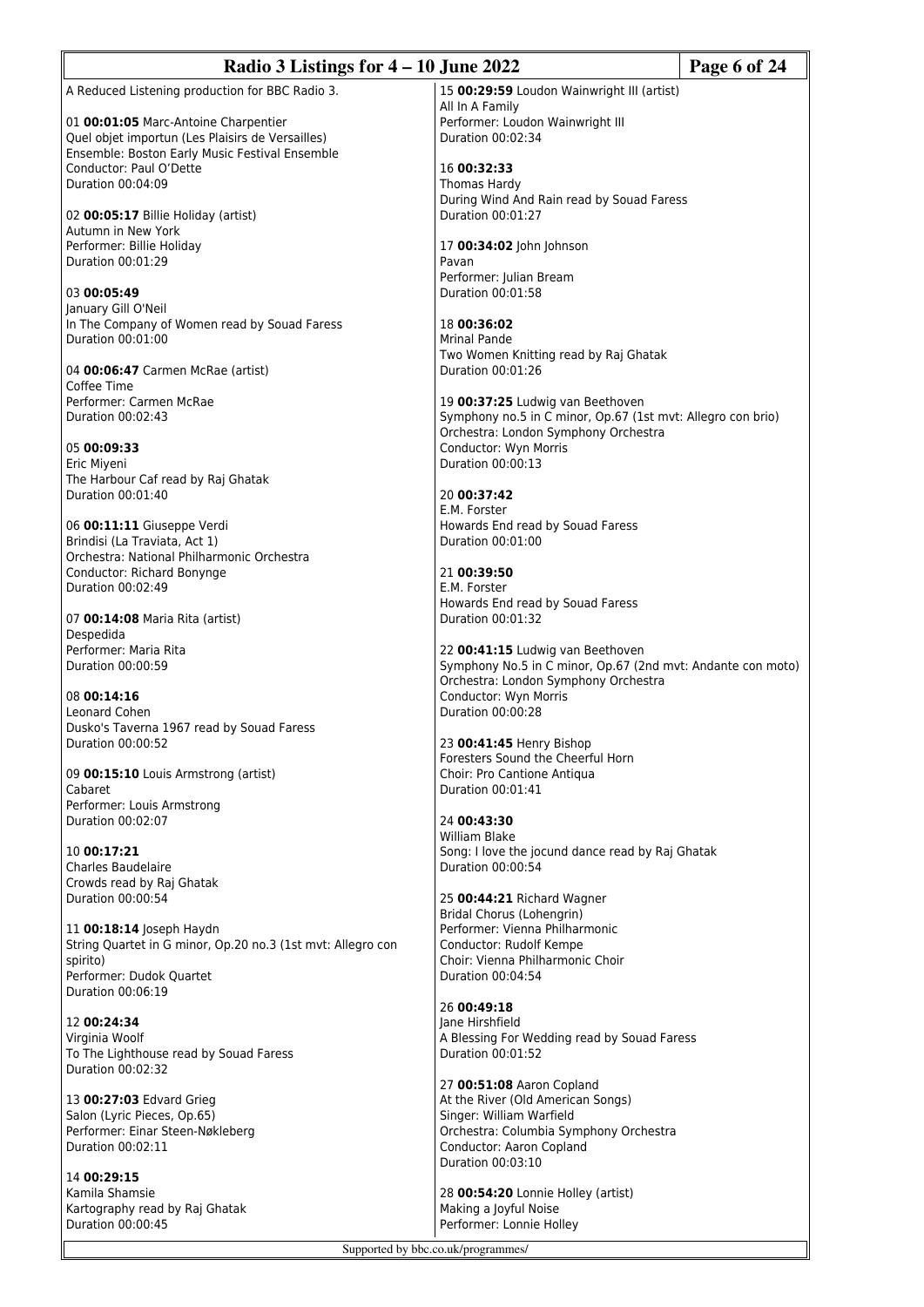| Page 7 of 24<br>Radio 3 Listings for 4 – 10 June 2022                                                                                |                                                                                                                                   |  |
|--------------------------------------------------------------------------------------------------------------------------------------|-----------------------------------------------------------------------------------------------------------------------------------|--|
| Duration 00:00:45                                                                                                                    | provoking questions around intellectual property: who owns this                                                                   |  |
|                                                                                                                                      | music? Should the birds get publishing royalties? Are the birds                                                                   |  |
| 29 00:55:06 Denys Baptiste (artist)<br>With this Faith                                                                               | collaborators of sorts?                                                                                                           |  |
| Performer: Denys Baptiste                                                                                                            | Featuring, in order of appearance, writer Robert MacFarlane,                                                                      |  |
| Duration 00:08:22                                                                                                                    | poet Erin Robinsong, sound ecologist Bernie Krause, artist<br>Marcus Coates, musician Brian Eno, musician Sam Lee and             |  |
| 30 01:03:35                                                                                                                          | artist Rachel Berwick.                                                                                                            |  |
| Lucy Tapahonso<br>Starlore read by Souad Faress                                                                                      | Produced by Becky Ripley                                                                                                          |  |
| Duration 00:00:15                                                                                                                    |                                                                                                                                   |  |
| 31 01:03:43 Ben Hudson Begay (artist)                                                                                                | SUN 19:15 Sunday Feature (m000hgqx)                                                                                               |  |
| Yeibichai Song                                                                                                                       | New Generation Thinkers: Susan Greaney and the Jomon                                                                              |  |
| Performer: Ben Hudson Begay<br>Duration 00:01:14                                                                                     | Connection                                                                                                                        |  |
|                                                                                                                                      | Archeologist Susan Greaney has spent much of her life studying                                                                    |  |
| 32 01:03:58                                                                                                                          | the Neolithic monuments of the British Isles, including<br>Stonehenge. As part of her role at English Heritage she was            |  |
| Lucy Tapahonso<br>Starlore read by Souad Faress                                                                                      | invited recently to travel to Japan to see what was happening                                                                     |  |
| Duration 00:00:44                                                                                                                    | there at much the same time that the massive stones were                                                                          |  |
|                                                                                                                                      | being assembled on the high ground in Wiltshire. In this                                                                          |  |
| 33 01:05:00                                                                                                                          | programme Susan reports from three sites in northern Japan                                                                        |  |
| Lucy Tapahonso<br>Starlore read by Souad Faress                                                                                      | were the ancient Jomon civilisations also turned to stones,<br>gathered and shaped in circular formations, for what appear to     |  |
| Duration 00:02:00                                                                                                                    | have been ritual ceremonies. That, half a world away, two                                                                         |  |
|                                                                                                                                      | peoples should have sought to reflect and respond to nature in                                                                    |  |
| 34 01:05:02 Mini Pops Junior (artist)<br>Kalinenk                                                                                    | this way is astonishing and Susan's knowledge of the ancient<br>past here inspires a new fascination for the sophistication of    |  |
| Performer: Mini Pops Junior                                                                                                          | Japan's ancient history and the relative wealth of material, in                                                                   |  |
| Duration 00:02:12                                                                                                                    | the form of pottery and traces of domestic life, that are to be                                                                   |  |
|                                                                                                                                      | found in these old Jomon sites.                                                                                                   |  |
| 35 01:07:18 3 Cohens (artist)<br>Conversation #3                                                                                     |                                                                                                                                   |  |
| Performer: 3 Cohens                                                                                                                  | SUN 19:30 Drama on 3 (m000k1kj)                                                                                                   |  |
| Duration 00:01:33                                                                                                                    | Lockdown Theatre Festival: Rockets and Blue Lights                                                                                |  |
| 36 01:08:53                                                                                                                          | By Winsome Pinnock.                                                                                                               |  |
| <b>Robert Frost</b>                                                                                                                  |                                                                                                                                   |  |
| A Time To Talk read by Raj Ghatak<br>Duration 00:00:31                                                                               | The Royal Exchange Theatre, Manchester's production of<br>Rockets and Blue Lights had not yet had its press night when            |  |
|                                                                                                                                      | the theatres closed in March 2020. Lockdown Theatre Festival                                                                      |  |
| 37 01:09:23 The Grubby Mitts (artist)                                                                                                | gives it a new lease of life on radio, using technological                                                                        |  |
| To a friend's house the way is never long                                                                                            | solutions to record the actors at home.                                                                                           |  |
| Performer: The Grubby Mitts<br>Duration 00:02:39                                                                                     | Amid the gloom of Victorian England, Thomas, a black sailor                                                                       |  |
|                                                                                                                                      | prepares to take one last voyage, while the ageing artist JMW                                                                     |  |
| 38 01:10:35                                                                                                                          | Turner seeks inspiration in a half-remembered story. In 21st-                                                                     |  |
| Walt Whitman<br>I Sing The Body Electric, 4. read by Souad Faress                                                                    | century London, an actress finds herself bound by history - two<br>centuries after abolitionists won her ancestors their freedom. |  |
| Duration 00:01:04                                                                                                                    | The play retells British history through the prism of the slave                                                                   |  |
|                                                                                                                                      | trade. Fusing fact with fiction, past with present, the powerfully                                                                |  |
| SUN 18:45 Between the Ears (m0017ty9)                                                                                                | personal with the fiercely political, it asks who owns our past -<br>and who has the right to tell its stories?                   |  |
| Jamming with Birds                                                                                                                   |                                                                                                                                   |  |
|                                                                                                                                      | This production contains strong language.                                                                                         |  |
| "In May, I sing night and day,<br>In June, I change my tune,                                                                         | Billie  Anthony Aje                                                                                                               |  |
| In July, far off I fly"                                                                                                              | Turner/ Roy/Peter Piper  Paul Bradley                                                                                             |  |
|                                                                                                                                      | Thomas/Trevor  Karl Collins                                                                                                       |  |
| Ten years ago, musician Cosmo Sheldrake started making an<br>album of bird songs, each track inspired by an endangered               | Lou/Olu  Kiza Deen<br>Caesar/Reuben  Natey Jones                                                                                  |  |
| species on the 'Birds of Conservation Concern' list. The album is                                                                    | Essie/Lucy  Rochelle Rose                                                                                                         |  |
| called Wake Up Calls, a nod to the dawn chorus, but also                                                                             | Ruskin/Johnson/ Decker  Matthew Seadon-Young                                                                                      |  |
| because it is doing a second kind of waking up. Each track is a                                                                      | Jess/Jeanie  Kudzai Sitima                                                                                                        |  |
| celebration of the birds that we are rapidly losing. Birds like the<br>nightingale, the mistle thrush, the skylark, the cuckoo. With | Danby/Mary/Meg/Shona  Cathy Tyson<br>Clarke/Pearson/Benjamin  Everal A Walsh                                                      |  |
| their decline comes the loss of the musical, emotional and                                                                           |                                                                                                                                   |  |
| cultural richness they bring to our lives.                                                                                           | Music by Femi Temowo                                                                                                              |  |
|                                                                                                                                      | Sound Designer Elena Peña                                                                                                         |  |
| For Cosmo, the process of making music with these birds<br>opened up a whole new way of thinking about composition. It's             | Directed by Miranda Cromwell<br>Associate direction by Mumba Dodwell                                                              |  |
| the birds who set the tempos and inform the melodies. You                                                                            | Dramaturgy by Suzanne Bell                                                                                                        |  |
| could even say it's the birds who are the lead vocalists,                                                                            | Produced by Jeremy Mortimer and Steve Bond                                                                                        |  |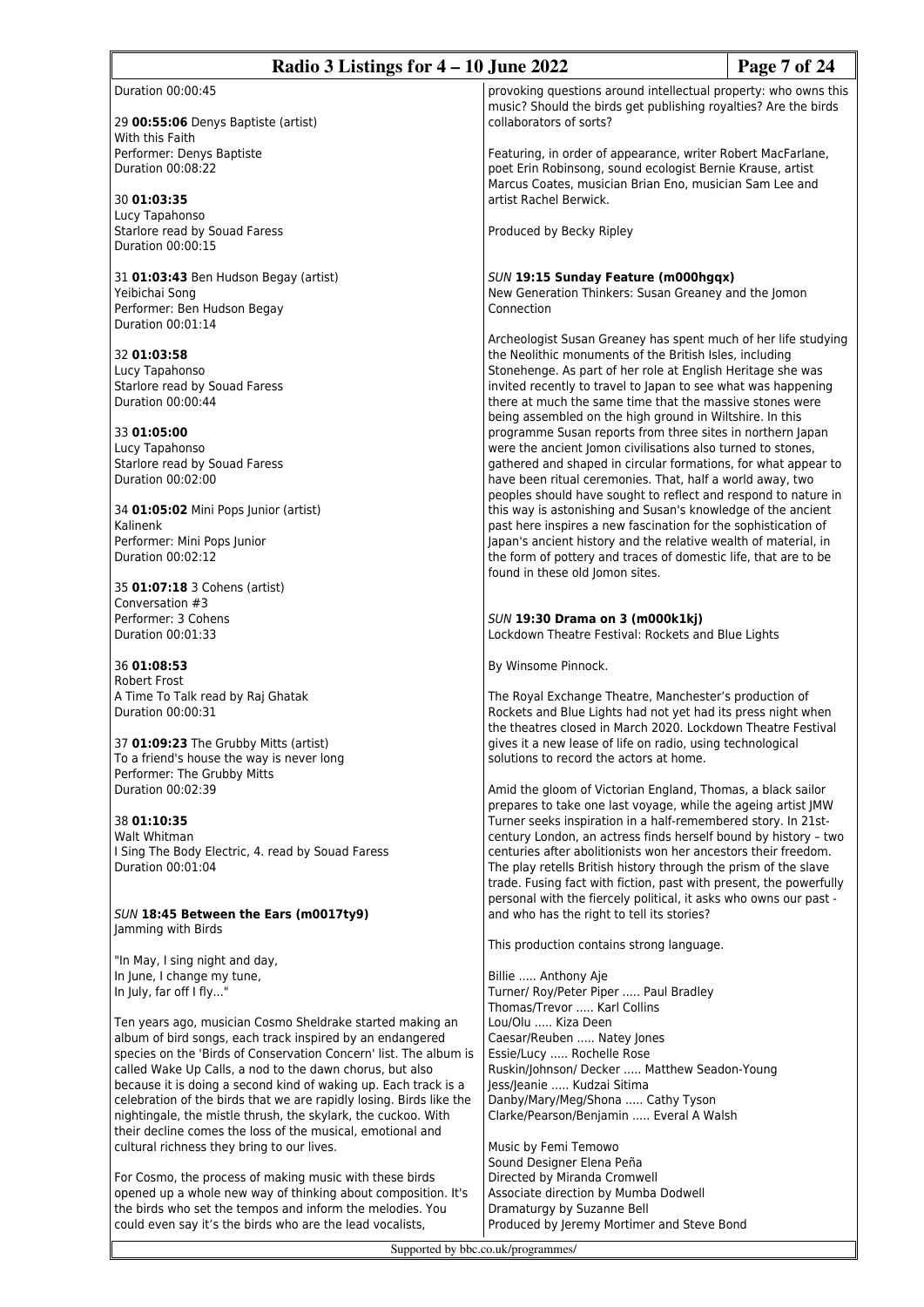| Radio 3 Listings for $4 - 10$ June 2022                                                                                                                                                                                                                |                                                                                                                                                                               | Page 8 of 24 |
|--------------------------------------------------------------------------------------------------------------------------------------------------------------------------------------------------------------------------------------------------------|-------------------------------------------------------------------------------------------------------------------------------------------------------------------------------|--------------|
| Additional production by Jack Howson<br>Sound Editing by Adam Woodhams                                                                                                                                                                                 | Orchestra exclusively for this episode. Whether you're just<br>starting to meditate or you're a seasoned meditator, this is the                                               |              |
| <b>Production Coordinator Gabriel Francis</b><br>Production Manager Sarah Kenny<br>Executive Producers Bertie Carvel and Joby Waldman                                                                                                                  | perfect podcast for you.<br>Music you'll hear in this episode includes:                                                                                                       |              |
| A Reduced Listening Production                                                                                                                                                                                                                         | JS Bach: Aria from Goldberg Variations<br>Sarah Jenkins: Music and Meditation                                                                                                 |              |
| "A major theme of Rockets and Blue Lights is the legacy of<br>history and the ongoing impact of this legacy on the<br>descendants of Africans who were enslaved. Another theme of                                                                      | Liszt: Suisse from Années de pèlerinage<br>Debussy: Clair de Lune                                                                                                             |              |
| the play is the significance, necessity and power of love in the<br>face of such a history and the challenge of achieving that. I am                                                                                                                   | 01 00:02:53 Johann Sebastian Bach<br>Goldberg Variations - Aria                                                                                                               |              |
| also interested in the representation of painful subjects - what<br>we choose to represent and what we deny." Winsome Pinnock                                                                                                                          | Duration 00:02:48<br>02 00:11:32 Sarah Jenkins                                                                                                                                |              |
| Winsome Pinnock's award-winning plays include The Wind of<br>Change (Half Moon Theatre), Leave Taking (Liverpool Playhouse                                                                                                                             | <b>Music and Meditation</b><br>Conductor: Ben Palmer                                                                                                                          |              |
| Studio, National Theatre, Bush Theatre), Picture Palace<br>(Women's Theatre Group), A Hero's Welcome (Women's<br>Playhouse Trust at the Royal Court Theatre Upstairs), A Rock in                                                                       | Orchestra: BBC Concert Orchestra<br>Duration 00:09:39                                                                                                                         |              |
| Water (Royal Court Young People's Theatre at the Theatre<br>Upstairs), Talking in Tongues (Royal Court Theatre Upstairs),                                                                                                                              | 03 00:21:55 Franz Liszt<br>Années de pèlerinage - Suisse                                                                                                                      |              |
| Mules (Clean Break Theatre Company) and One Under (Tricycle<br>Theatre). Winsome has also written for radio and television. In<br>2018 she was awarded the prestigious Alfred Fagon Award.                                                             | Duration 00:01:35<br>04 00:23:49 Claude Debussy                                                                                                                               |              |
| Lockdown Theatre Festival was set up by Bertie Carvel as a                                                                                                                                                                                             | Clair de Lune<br>Conductor: Ben Palmer                                                                                                                                        |              |
| positive, creative response to the coronavirus crisis, which has<br>forced theatres all over the world to close, with no knowing<br>when - or in some cases if - they will reopen. It captures in                                                      | Orchestra: BBC Concert Orchestra<br>Duration 00:04:51                                                                                                                         |              |
| audio form some of the stage productions which had their<br>performances unexpectedly cut short. Using innovative<br>techniques, actors record "down the line" from isolation, linked<br>with each other and with the director via video conferencing. | MON 00:30 Through the Night (m0017tyf)<br>Saint-Saëns from Paris                                                                                                              |              |
| SUN 21:25 Record Review Extra (m0017tyc)                                                                                                                                                                                                               | The Orchestre National de France and conductor Cristian<br>Măcelaru perform Saint-Saëns's Requiem and Third Symphony.<br>Jonathan Swain presents.                             |              |
| <b>Britten's Four Sea Interludes</b>                                                                                                                                                                                                                   | 12:31 AM                                                                                                                                                                      |              |
| Hannah French introduces more music from some of the new<br>releases featured in yesterday's Record Review, including the<br>recommended version of the Building a Library work: Britten's                                                             | Camille Saint-Saëns (1835-1921)<br>Requiem, op. 54<br>Véronique Gens (soprano), Aliénor Feix (contralto), Julien Behr                                                         |              |
| Four Sea Interludes from Peter Grimes.                                                                                                                                                                                                                 | (tenor), Nicolas Testé (baritone), Choeur de Radio France,<br>Martina Batič (director), Olivier Latry (organ), Orchestre<br>National de France, Cristian Măcelaru (conductor) |              |
| SUN 23:00 Sound Designs with Nick Luscombe<br>(m0017wfb)                                                                                                                                                                                               | 01:08 AM                                                                                                                                                                      |              |
| The Built Environment                                                                                                                                                                                                                                  | Camille Saint-Saëns (1835-1921)<br>Symphony No. 3 in C minor, op. 78 ('Organ')                                                                                                |              |
| In this new series, Nick Luscombe takes us on a personal<br>journey through music and architecture, exploring some of the<br>connections and including specially commissioned works from                                                               | Olivier Latry (organ), Orchestre National de France, Cristian<br>Măcelaru (conductor)                                                                                         |              |
| composers responding to place. In this first episode, Nick<br>considers the built environment - transport infrastructure,<br>municipal buildings and housing, including music from                                                                     | 01:46 AM<br>Camille Saint-Saëns (1835-1921)<br>Adagio, from 'Symphony No. 2 in A minor, op. 55'                                                                               |              |
| Salvatore Sciarrino, Chris Watson and Yutaka Hirose. We hear<br>the music choice of architect Elsie Owusu and a brand new                                                                                                                              | Orchestre National de France, Cristian Măcelaru (conductor)                                                                                                                   |              |
| work from Natalie Sharp (Lone Taxidermist) inspired by and<br>using field recordings of Rochdale Town Hall.                                                                                                                                            | 01:51 AM<br>Marin Marais (1656-1728)<br>Suite No.2 for two viols in G major from Pieces à une et deux                                                                         |              |
| MONDAY 06 JUNE 2022                                                                                                                                                                                                                                    | violes, Paris<br>Violes Esgales, Susie Napper (viol), Margaret Little (viol)                                                                                                  |              |
|                                                                                                                                                                                                                                                        | 02:31 AM                                                                                                                                                                      |              |
| MON 00:00 The Music & Meditation Podcast (p0c5825p)<br>4. Beat burnout with Dr Julie                                                                                                                                                                   | Ludwig van Beethoven (1770 - 1827)<br>Septet in E flat major, Op 20<br>Michel Lethiec (clarinet), Andre Cazalet (horn), Giorgio                                               |              |
| NAO meets Dr Julie Smith to explain how meditation can calm<br>your nervous system, help overcome that feeling of burnout                                                                                                                              | Mandolesi (bassoon), Agata Szymczewska (violin), Amihai Grosz<br>(viola), Rafal Kwiatkowski (cello), Jurek Dybal (double bass)                                                |              |
| and feel more resilient going forward. Dr Julie Smith is a clinical<br>psychologist, TikTok sensation and author of the Sunday Times                                                                                                                   | 03:12 AM                                                                                                                                                                      |              |
| bestseller Why Has Nobody Told Me This Before? The music                                                                                                                                                                                               | Karol Szymanowski (1882-1937)                                                                                                                                                 |              |
| that soundtracks Julie's relaxing guided meditation was<br>composed by Sarah Jenkins and recorded by the BBC Concert                                                                                                                                   | Piano Sonata no 2 in A major, Op 21<br>Jerzy Godziszewski (piano)                                                                                                             |              |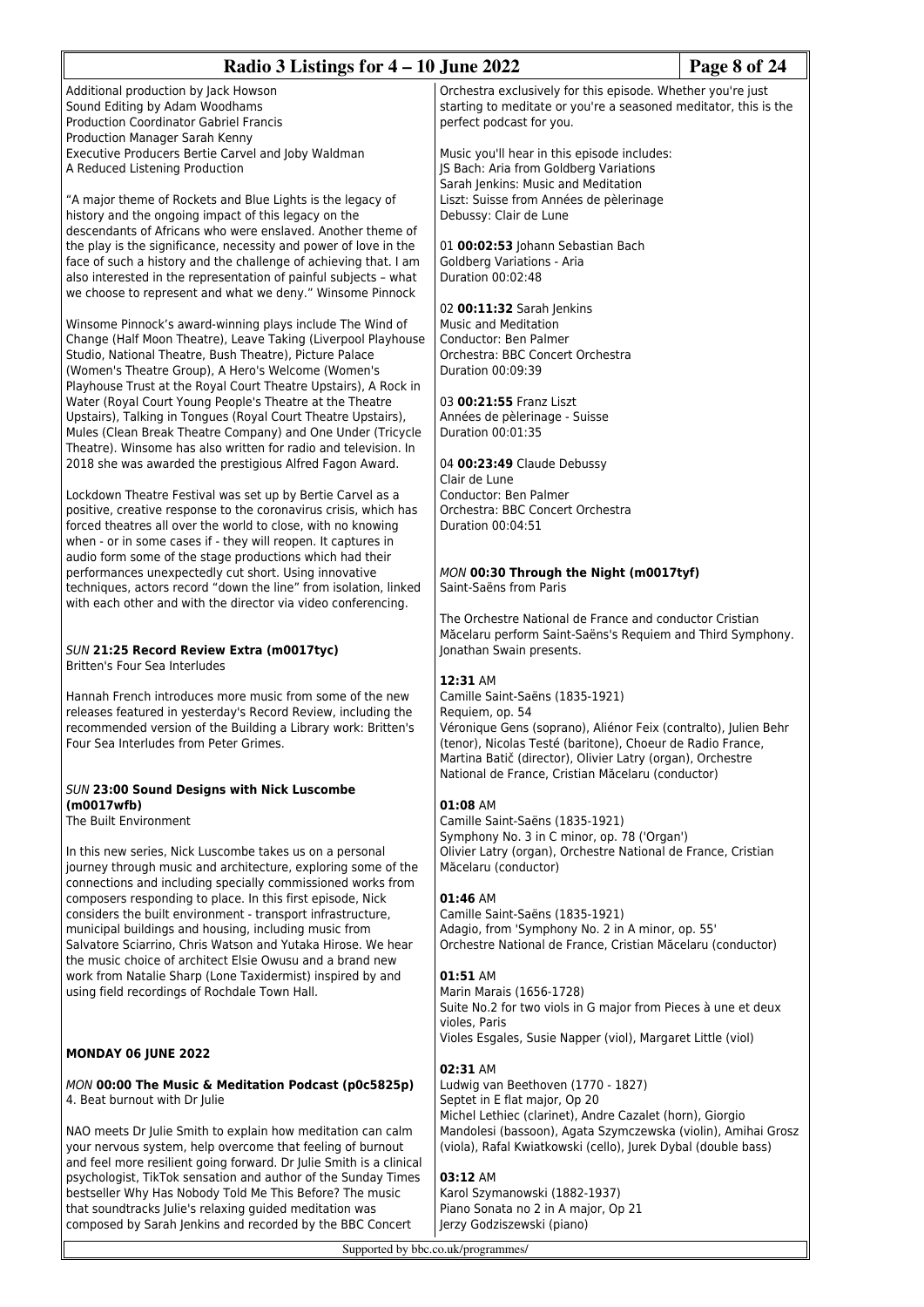| Radio 3 Listings for $4 - 10$ June 2022                                                                                                                                                                                        |                                                                                                                                                                                                                                                                                                                                                             | Page 9 of 24 |
|--------------------------------------------------------------------------------------------------------------------------------------------------------------------------------------------------------------------------------|-------------------------------------------------------------------------------------------------------------------------------------------------------------------------------------------------------------------------------------------------------------------------------------------------------------------------------------------------------------|--------------|
| 03:41 AM<br>Väinö Raitio (1891-1945)<br>Maidens on the Headlands - symphonic poem                                                                                                                                              | Akademie für Alte Musik Berlin, Stephan Mai (director)<br>06:02 AM                                                                                                                                                                                                                                                                                          |              |
| Finnish Radio Symphony Orchestra, Jukka-Pekka Saraste<br>(conductor)                                                                                                                                                           | Erich Wolfgang Korngold (1897-1957)<br>Violin Concerto in D major Op 35<br>Chantal Juillet (violin), New Zealand Symphony Orchestra, Franz-                                                                                                                                                                                                                 |              |
| 03:49 AM<br>Johannes Brahms (1833-1897)                                                                                                                                                                                        | Paul Decker (conductor)                                                                                                                                                                                                                                                                                                                                     |              |
| 3 Lieder, arr. for cello and piano: An ein Veilchen, No.2 from 5<br>Songs Op.49; Alte Liebe, No.1 from 5 Songs Op.72; Wie<br>Melodien zieht es mir, No.1 from 5 Songs Op.105<br>Sol Gabetta (cello), Bertrand Chamayou (piano) | MON 06:30 Breakfast (m0017tqs)<br>Monday - A Scottish Coast to Coast with Petroc Trelawny                                                                                                                                                                                                                                                                   |              |
| 03:57 AM<br>Henry Purcell (1659-1695)<br>Sonata No.6 for 2 violins and continuo in G minor (Z.807)<br>Il Tempo Ensemble                                                                                                        | From the foreshore at Cromarty, we overlook the Cromarty Firth<br>and the Souters, the large headlands which frame the firth's<br>estuary into the North Sea. We hear of the Highland clearances<br>which took place in the area, the challenges of re-building<br>communities and emigration to Canada, and discover the rich<br>marine life of the firth. |              |
| 04:04 AM<br>Hermann Ambrosius (1897-1983)<br>Suite                                                                                                                                                                             | Email 3breakfast@bbc.co.uk                                                                                                                                                                                                                                                                                                                                  |              |
| Zagreb Guitar Trio<br>04:12 AM                                                                                                                                                                                                 | MON 09:00 Essential Classics (m0017tqv)<br>Tom McKinney                                                                                                                                                                                                                                                                                                     |              |
| Dmytro Bortniansky (1751-1825)<br>Choral Concerto No 28, "Blessed is the Man"<br>Viktor Skoromny (conductor), Tasia Buchna (soprano), Valentina<br>Slezniova (contralto), Vasyl Kovalenko (tenor), Fedir Brauner               | Tom McKinney plays the best in classical music, with familiar<br>favourites alongside new discoveries and musical surprises.                                                                                                                                                                                                                                |              |
| (tenor), Evgen Zubko (bass), Platon Maiborada Academic Choir                                                                                                                                                                   | 0915 Playlist starter - listen and send us your ideas for the next<br>step in our musical journey today.                                                                                                                                                                                                                                                    |              |
| 04:20 AM<br>Georg Philipp Telemann (1681-1767)<br>Concerto Polonais TWV 43:G4<br>Arte dei Suonatori                                                                                                                            | 1010 Song of the Day - harnessing the magic of words, music<br>and the human voice.                                                                                                                                                                                                                                                                         |              |
| 04:31 AM<br>Johann Strauss II (1825-1899)                                                                                                                                                                                      | 1030 Playlist reveal - a sequence of music suggested by you in<br>response to our starter today.                                                                                                                                                                                                                                                            |              |
| Overture (Die Fledermaus)<br>BBC Philharmonic, Vassily Sinaisky (conductor)                                                                                                                                                    | 1100 Essential Performers - this week we focus on five Scottish<br>ensembles, starting today with Concerto Caledonia.                                                                                                                                                                                                                                       |              |
| 04:39 AM<br>Franz Liszt (1811-1886)<br>Hungarian Rhapsody No.12 in C sharp minor<br>Rian de Waal (piano)                                                                                                                       | 1130 Slow Moment - time to take a break for a moment's<br>musical reflection.                                                                                                                                                                                                                                                                               |              |
| 04:49 AM                                                                                                                                                                                                                       | MON 12:00 Composer of the Week (m000kn8d)<br>Holmès and Duparc                                                                                                                                                                                                                                                                                              |              |
| Johann Sebastian Bach (1685-1750)<br>Fürchte dich nicht, ich bin bei dir, BWV 228<br>Tafelmusik Chamber Choir, Tafelmusik Baroque Orchestra, Ivars                                                                             | A Tale of Two Composers                                                                                                                                                                                                                                                                                                                                     |              |
| Taurins (conductor)<br>04:58 AM<br>Sergiu Natra (1924-2021)<br>Sonatina for Harp (1965)                                                                                                                                        | Donald Macleod and Anastasia Belina explore the lives and<br>music of Augusta Holmès and Henri Duparc, beginning with<br>their early years, and including Duparc's L'invitation au voyage<br>and a symphony by Holmès, which was specially recorded by<br>the BBC National Orchestra of Wales.                                                              |              |
| Rita Costanzi (harp)                                                                                                                                                                                                           | Imagine creating a grand spectacle that demands 1,200                                                                                                                                                                                                                                                                                                       |              |
| 05:05 AM<br>Albertus Groneman (c.1710-1778)<br>Sonata for 2 flutes in G major<br>Jed Wentz (flute), Marion Moonen (flute)                                                                                                      | performers, along with the most lavish sets and costumes. You<br>might think that the figure behind such an extraordinary<br>achievement would have staked a claim on immortality, yet<br>despite achieving considerable fame in her own lifetime, this is<br>not the fate that befell Augusta Holmès. Over the passage of                                  |              |
| 05:13 AM<br>Petko Stainov (1896-1977)<br>Horsemen, ballad for men's choir<br>Kaval Men's Choir, Mihail Angelov (conductor)                                                                                                     | time her name has disappeared into obscurity, whilst that of<br>her direct contemporary, Henri Duparc has grown and<br>prospered. These days he's regarded as one of the leading<br>figures of French song, yet it's still the case that relatively little<br>is known about his life.                                                                      |              |
| 05:21 AM<br>Felix Mendelssohn (1809-1847)<br>Symphony No. 4 in A major, Op.90 (Italian)<br>Wroclaw Baroque Orchestra, Giovanni Antonini (conductor)                                                                            | In Duparc's case his is a reputation built on the slenderest of<br>musical means, some seventeen mélodies. By contrast,<br>Holmès's Ode triomphale, which was written to mark the<br>centenary of France's 1789 revolution, is the largest of a                                                                                                             |              |
| 05:50 AM<br>Wilhelm Friedemann Bach (1710-1784)<br>Sinfonia (F.67) in F major (1745)                                                                                                                                           | generous collection of large-scale orchestral works, to which<br>you can also add four operas, the last of which was mounted at<br>the Paris Opera in 1895, as well as considerable catalogue of                                                                                                                                                            |              |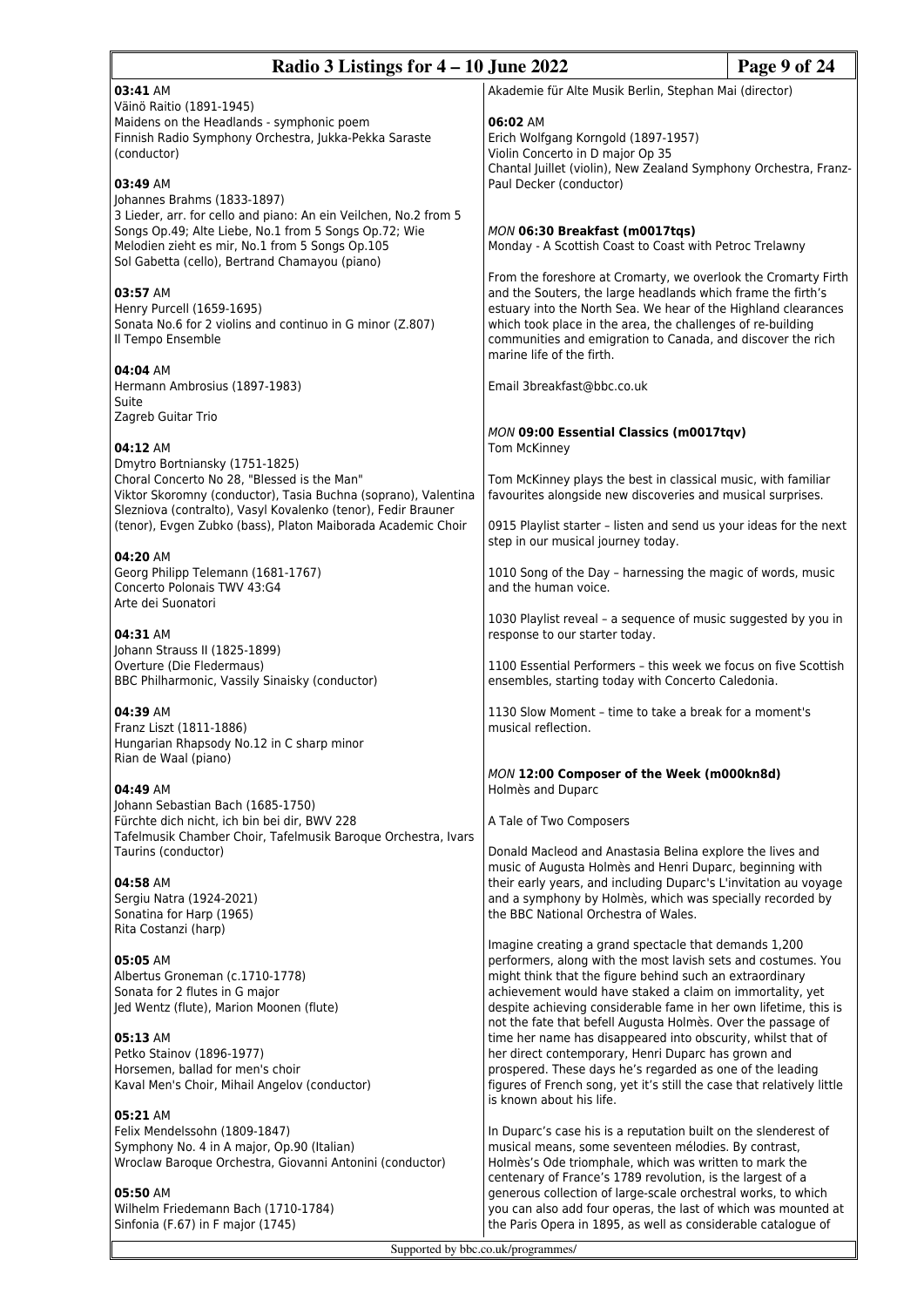| Radio 3 Listings for $4 - 10$ June 2022                                                                                                                                                                                                                                                                                                                                                                              |                                                                                                                                                                                                                                                                                                                                                                                                                                                  | Page 10 of 24 |
|----------------------------------------------------------------------------------------------------------------------------------------------------------------------------------------------------------------------------------------------------------------------------------------------------------------------------------------------------------------------------------------------------------------------|--------------------------------------------------------------------------------------------------------------------------------------------------------------------------------------------------------------------------------------------------------------------------------------------------------------------------------------------------------------------------------------------------------------------------------------------------|---------------|
| songs.<br>To shed light on Holmès's music, several of her works have<br>been recorded by the BBC Performing Groups, as part of the<br>Forgotten Women Composers project, which was developed by<br>the BBC in association with the Arts and Humanities Research<br>Council.                                                                                                                                          | for your afternoons, featuring exclusive recordings from BBC<br>orchestras and ensembles around Europe. This week, as Petroc<br>Trelawny traverses Scotland for Radio 3's Breakfast, the BBC<br>Scottish Symphony Orchestra feature in Penny's 3pm spotlight<br>each day. Today, Yutaka Sado conducts Beethoven's Pastoral<br>Symphony. Also, Café Zimmermann play music by CPE and JS<br>Bach in Prague, and the RAI Symphony Orchestra present |               |
| Helping Donald Macleod uncover more about the little-known<br>Augusta Holmès and Henri Duparc, is Anastasia Belina, a music<br>historian with a particular interest in 19th-century music and<br>women composers.<br>Holmès's musical aspirations didn't get off to a flying start, as<br>her mother, who was a painter, held an aversion to music, while<br>Duparc's family saw their son's eventual future in Law. | joyous music by the young American composer Quinn Mason.<br>Including:<br><b>RR Bennett: Celebration for Orchestra</b><br><b>BBC Scottish SO</b><br>John Wilson, conductor<br>JS Bach: Sinfonia, from 'Wir danken dir, Gott, wir danken dir,                                                                                                                                                                                                     |               |
| Duparc: Chansons triste<br>Margaret Price, soprano<br>James Lockhart, piano                                                                                                                                                                                                                                                                                                                                          | <b>BWV 29'</b><br>CPE Bach: Trio Sonata in B flat, Wq. 161/2<br>Café Zimmermann<br>(Church of St Simon and St Jude, Prague)                                                                                                                                                                                                                                                                                                                      |               |
| Duparc: Aux étoiles<br>Lyon Opera Orchestra<br>Pierre Bleuse, conductor                                                                                                                                                                                                                                                                                                                                              | Quinn Mason: A Joyous Trilogy<br>RAI National Symphony Orchestra<br>John Axlerod, conductor                                                                                                                                                                                                                                                                                                                                                      |               |
| Holmès: Trois petites pièces for flute and piano<br>Juliette Hurel, flute<br>Hélène Couvert, piano<br>Holmès: Rolando Furieux<br><b>BBC National Orchestra of Wales</b><br>Valentina Peleggi, conductor                                                                                                                                                                                                              | 3pm<br>Beethoven: Symphony No. 6 in F major, Op.68<br>Yasushi Akutagawa: Triptyque<br><b>BBC Scottish SO</b><br>Yutaka Sado, conductor<br>(Rec. 11/11/21 City Halls, Glasgow)                                                                                                                                                                                                                                                                    |               |
| Duparc: L'invitation au voyage<br>Felicity Lott, soprano<br>Orchestre de la Suisse Romande<br>Armin Jordan, conductor                                                                                                                                                                                                                                                                                                | Mozart: Prelude and Fugue No. 4, K. 404a (from the collection<br>Six Preludes and Fugues for violin, viola and cello (arrangement<br>of various compositions by J. S. Bach)<br>Café Zimmermann                                                                                                                                                                                                                                                   |               |
| Produced by Johannah Smith for BBC Wales.                                                                                                                                                                                                                                                                                                                                                                            | <b>MON 16:30 New Generation Artists (m0017tr1)</b><br>Johan Dalene plays Beethoven                                                                                                                                                                                                                                                                                                                                                               |               |
| MON 13:00 Radio 3 Lunchtime Concert (m0017tqx)<br>Nelson Goerner<br>Described as a 'discreet artist whose career is immense',<br>Argentinian pianist Nelson Goerner performs two piano                                                                                                                                                                                                                               | New Generation Artists: Johan Dalene plays Beethoven.<br>Three of the musicians on Radio 3's young artists programme<br>are heard in the BBC studios ahead of their performances over<br>the next few days in Birmingham and Aldeburgh.                                                                                                                                                                                                          |               |
| masterpieces. Debussy's Estampes portray the composer's<br>fascination with other cultures: from 'Pagodes', evoking<br>Indonesian gamelan music, which Debussy first heard in the<br>Paris World Conference Exhibition of 1889; to 'La soirée dans<br>Grenade', which mimics guitar strumming to conjure up images                                                                                                   | Tippett: Songs for Ariel<br>Ema Nikolovska (mezzo), Jose[h Middleton (piano)<br>Beethoven: Violin Sonata No. 8 in G major, Op. 30 No. 3<br>Johan Dalene (violin), Nicola Eimer (piano)                                                                                                                                                                                                                                                           |               |
| of Granada; to 'Jardins sous la pluie', which describes a garden<br>in the Normandy town of Orbec during an extremely violent<br>rainstorm. Composed some seventy years earlier, Schumann's<br>Symphonic Studies test the technical and emotional capabilities<br>of any pianist. Originally published as a set of twelve studies,                                                                                   | Frank Bridge: Allegretto for viola<br>Timothy Ridout (viola), James Baillieu (piano)                                                                                                                                                                                                                                                                                                                                                             |               |
| when republishing the set in 1890, Brahms restored the five<br>variations that had been cut by Schumann - an amendment<br>Nelson Goerner acknowledges in his performance.                                                                                                                                                                                                                                            | MON 17:00 In Tune (m0017tr3)<br>Sir Matthew Bourne, Martin James Bartlett                                                                                                                                                                                                                                                                                                                                                                        |               |
| Live from Wigmore Hall<br>Presented by Andrew McGregor<br>Debussy: Estampes                                                                                                                                                                                                                                                                                                                                          | Katie Derham is joined by choreographer Sir Matthew Bourne,<br>to hear about his production 'The Car Man', based on Bizet's<br>opera Carmen. His new version of the work opens later this<br>week at the Royal Albert Hall. And pianist Martin James Bartlett<br>joins Katie to play live in the studio.                                                                                                                                         |               |
| Schumann: Etudes Symphoniques, Op 13 (including the 5<br>Posthumous Variations)<br>Nelson Goerner (piano)                                                                                                                                                                                                                                                                                                            | MON 19:00 In Tune Mixtape (m0009101)<br>The perfect half hour of classical music                                                                                                                                                                                                                                                                                                                                                                 |               |
| MON 14:00 Afternoon Concert (m0017tqz)<br>Monday - Beethoven in Scotland                                                                                                                                                                                                                                                                                                                                             | The Portishead singer gives a poignant live performance in an<br>excerpt from Gorecki's Symphony No 3 "Sorrowful Songs".<br>There's also the B flat minor Prelude from Das Wohltemperierte<br>Klavier by JS Bach and Schubert joins the honest arcadian                                                                                                                                                                                          |               |
| Penny Gore launches another week of the best classical music                                                                                                                                                                                                                                                                                                                                                         | labour of the Shepherd's Chorus from Rosamunde. And to                                                                                                                                                                                                                                                                                                                                                                                           |               |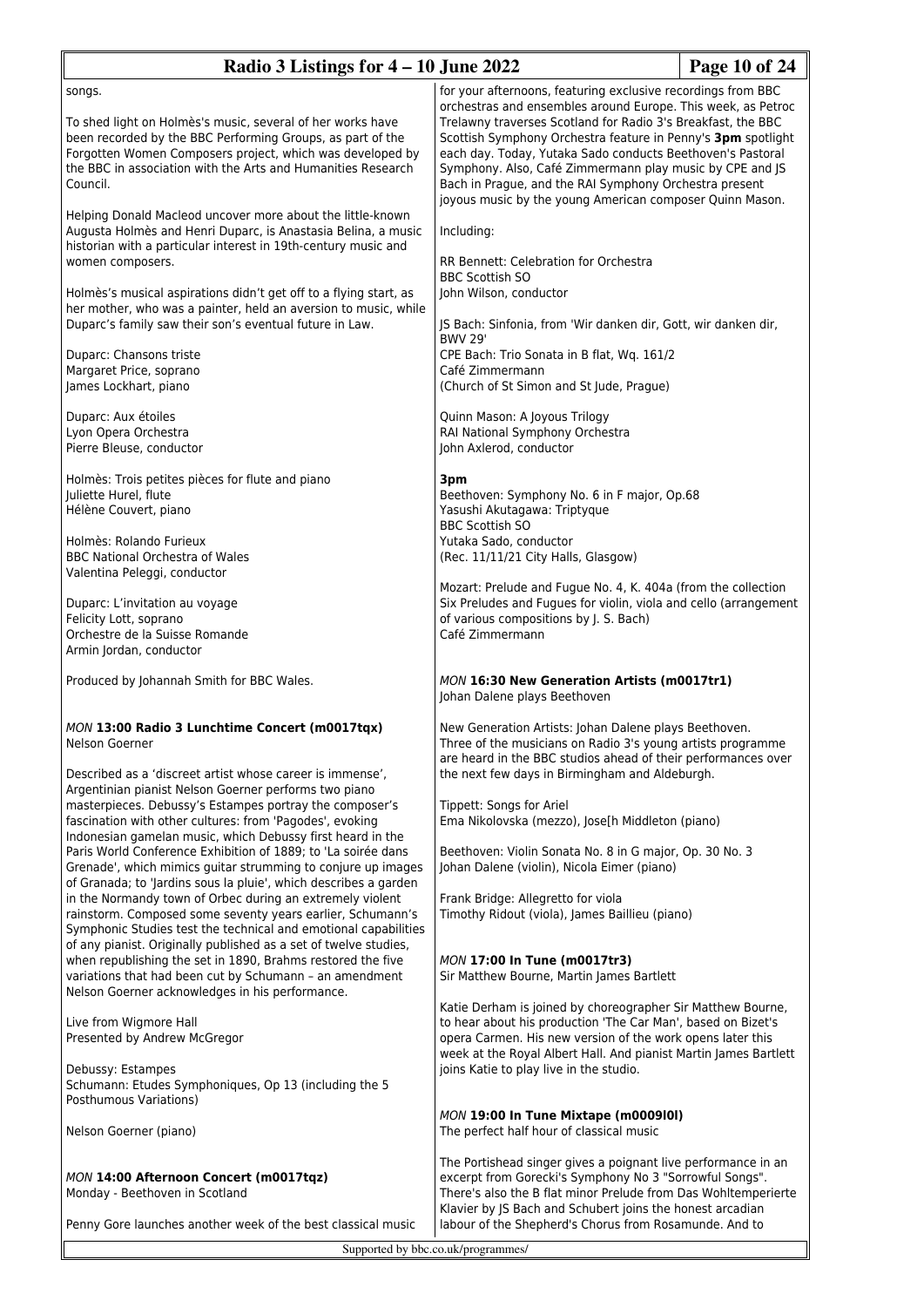| Radio 3 Listings for $4 - 10$ June 2022                                                                                      |                                                                                                                           | Page 11 of 24 |
|------------------------------------------------------------------------------------------------------------------------------|---------------------------------------------------------------------------------------------------------------------------|---------------|
| begin, a cherubic Flos regalis viginalis performed by Trio                                                                   | Introduced by Fiona Talkington                                                                                            |               |
| Mediaeval, Jefferson Airplane's Embryonic Journey and the<br>lovely warmth of the Intermezzo Op.118 No 2 by Brahms.          | Henri Dutilleux: Symphony No. 2 ('Double')                                                                                |               |
| Producer: Ewa Norman                                                                                                         | Saint-Saëns: Mon coeur s'ouvre à ta voix (Samson et Dalila, Act<br>2)                                                     |               |
| 01 00:00:14 Anon.                                                                                                            |                                                                                                                           |               |
| Flos regalis                                                                                                                 | 8.10pm                                                                                                                    |               |
| Ensemble: Trio Mediæval<br>Duration 00:04:21                                                                                 | Interval Music (from CD)<br>Rameau                                                                                        |               |
|                                                                                                                              | Les Indes galantes: Danse des Sauvages; Chaconne                                                                          |               |
| 02 00:04:36 Jorma Kaukonen                                                                                                   | Les Musiciens du Louvre                                                                                                   |               |
| Embryonic journey                                                                                                            | Marc Minkowski (conductor)                                                                                                |               |
| Ensemble: Jefferson Airplane<br>Duration 00:01:54                                                                            |                                                                                                                           |               |
|                                                                                                                              | 8.20 pm<br>Debussy: Syrinx                                                                                                |               |
| 03 00:06:30 Johannes Brahms                                                                                                  | Prélude à l'après-midi d'un faune                                                                                         |               |
| 6 Pieces Op.118: Intermezzo in A major                                                                                       | La Damoiselle élue                                                                                                        |               |
| Performer: Murray Perahia                                                                                                    |                                                                                                                           |               |
| Duration 00:05:10                                                                                                            | Silvia Careddu (flute)<br>Virginie Verrez (mezzo-soprano)                                                                 |               |
| 04 00:11:41 Andrea Falconieri                                                                                                | Radio France Children's Chorus                                                                                            |               |
| Folias echa para mi Señora Dona Terlilla de Carellenos                                                                       |                                                                                                                           |               |
| Ensemble: L'Arpeggiata                                                                                                       |                                                                                                                           |               |
| Director: Christina Pluhar                                                                                                   | MON 22:00 Music Matters (m0017tr9)                                                                                        |               |
| Duration 00:04:14                                                                                                            | [Repeat of broadcast at 11:45 on Saturday]                                                                                |               |
| 05 00:15:56 Henryk Mikołaj Górecki                                                                                           |                                                                                                                           |               |
| Symphony no. 3 Op.36 (Symphony of sorrowful songs): 2nd                                                                      | MON 22:45 The Essay (m000jpk0)                                                                                            |               |
| movement                                                                                                                     | <b>Islands</b>                                                                                                            |               |
| Performer: Beth Gibbons                                                                                                      |                                                                                                                           |               |
| Orchestra: Polish Radio National Symphony Orchestra<br>Conductor: Krzysztof Penderecki                                       | Mingulay                                                                                                                  |               |
| Duration 00:05:46                                                                                                            | Poet Kenneth Steven finds inspiration in Scotland's west coast                                                            |               |
|                                                                                                                              | islands. Each memoir concludes with a poem written about the                                                              |               |
| 06 00:21:45 Johann Sebastian Bach                                                                                            | island he has visited.                                                                                                    |               |
| Prelude and fugue from Das Wohltemperierte Klavier, bk.1 no.<br>22 in B flat minor                                           | 1. Mingulay: in the Outer Hebrides, an island comparable in its                                                           |               |
| Performer: Maurizio Pollini                                                                                                  | wild beauty and isolation to St Kilda.                                                                                    |               |
| Duration 00:03:01                                                                                                            |                                                                                                                           |               |
|                                                                                                                              |                                                                                                                           |               |
| 07 00:24:46 Franz Schubert<br>Rosamunde D.797: Chorus of shepherds (Hier auf den Fluren)                                     | MON 23:00 Night Tracks (m0017trc)<br>Music after dark                                                                     |               |
| Choir: Ernst Senff Choir                                                                                                     |                                                                                                                           |               |
| Orchestra: Chamber Orchestra of Europe                                                                                       | Sara Mohr-Pietsch presents an adventurous, immersive                                                                      |               |
| Conductor: Claudio Abbado                                                                                                    | soundtrack for late-night listening, from classical to                                                                    |               |
| Duration 00:04:31                                                                                                            | contemporary and everything in between.                                                                                   |               |
|                                                                                                                              |                                                                                                                           |               |
| MON 19:30 Radio 3 in Concert (m0017tr7)                                                                                      |                                                                                                                           |               |
| Orchestre National de France                                                                                                 | TUESDAY 07 JUNE 2022                                                                                                      |               |
| Bertrand de Billy conducts Gallic forces in an all-French concert                                                            | TUE 00:30 Through the Night (m0017trf)                                                                                    |               |
| recorded in March at the Grand Auditorium of the Maison de la                                                                | Bavarian Radio Symphony Orchestra at the BBC Proms                                                                        |               |
| Radio, Paris.                                                                                                                |                                                                                                                           |               |
|                                                                                                                              | Sibelius's Symphony No 1, Prokofiev's Violin Concerto No 2 and<br>Strauss's Der Rosenkavalier conducted by Yannick Nézet- |               |
| To begin, Henri Dutilleux's Symphony No. 2 ('Double'). This<br>1959 commission, premiered by the Boston Symphony             | Séguin at the 2019 BBC Proms. Presented by Jonathan Swain.                                                                |               |
| Orchestra, makes a feature of the interplay between a 12-part                                                                |                                                                                                                           |               |
| ensemble and a large orchestra (hence the 'Double'), described                                                               | 12:31 AM                                                                                                                  |               |
| by Dutilleux as 'a musical play of mirrors and of contrasting                                                                | Jean Sibelius (1865-1957)                                                                                                 |               |
| colours' and including a lively finale, partly inspired by Count<br>Basie and Duke Ellington.                                | Symphony No 1 in E minor, Op 39<br>Bavarian Radio Symphony Orchestra, Yannick Nézet-Séguin                                |               |
|                                                                                                                              | (conductor)                                                                                                               |               |
| In the concert's second half, two 19th-century poems are the                                                                 |                                                                                                                           |               |
| starting point for Debussy. His sensuous ballet score, Prélude à                                                             | 01:11 AM                                                                                                                  |               |
| l'après-midi d'un faun echoes the overt eroticism of Stéphane                                                                | Sergey Prokofiev (1891-1953)                                                                                              |               |
| Mallarmé's poem whose title Debussy kept. It begins with a<br>languorous orchestral flute solo which is preceded here by one | Violin Concerto No 2 in G minor, Op 63<br>Gil Shaham (violin), Bavarian Radio Symphony Orchestra,                         |               |
| of the most famous solo flute works in the repertoire, Syrinx.                                                               | Yannick Nézet-Séguin (conductor)                                                                                          |               |
| And to end, something considerably less steamy. Debussy's La                                                                 |                                                                                                                           |               |
| Damoiselle élue, a cantata for soprano and chorus, sets one of                                                               | 01:38 AM                                                                                                                  |               |
| Dante Gabriel Rossetti's best-known poems, The Blessed<br>Damozel.                                                           | Johann Sebastian Bach (1685-1750)<br>Gavotte from Partita No 3 in E major, BWV 1006                                       |               |
|                                                                                                                              |                                                                                                                           |               |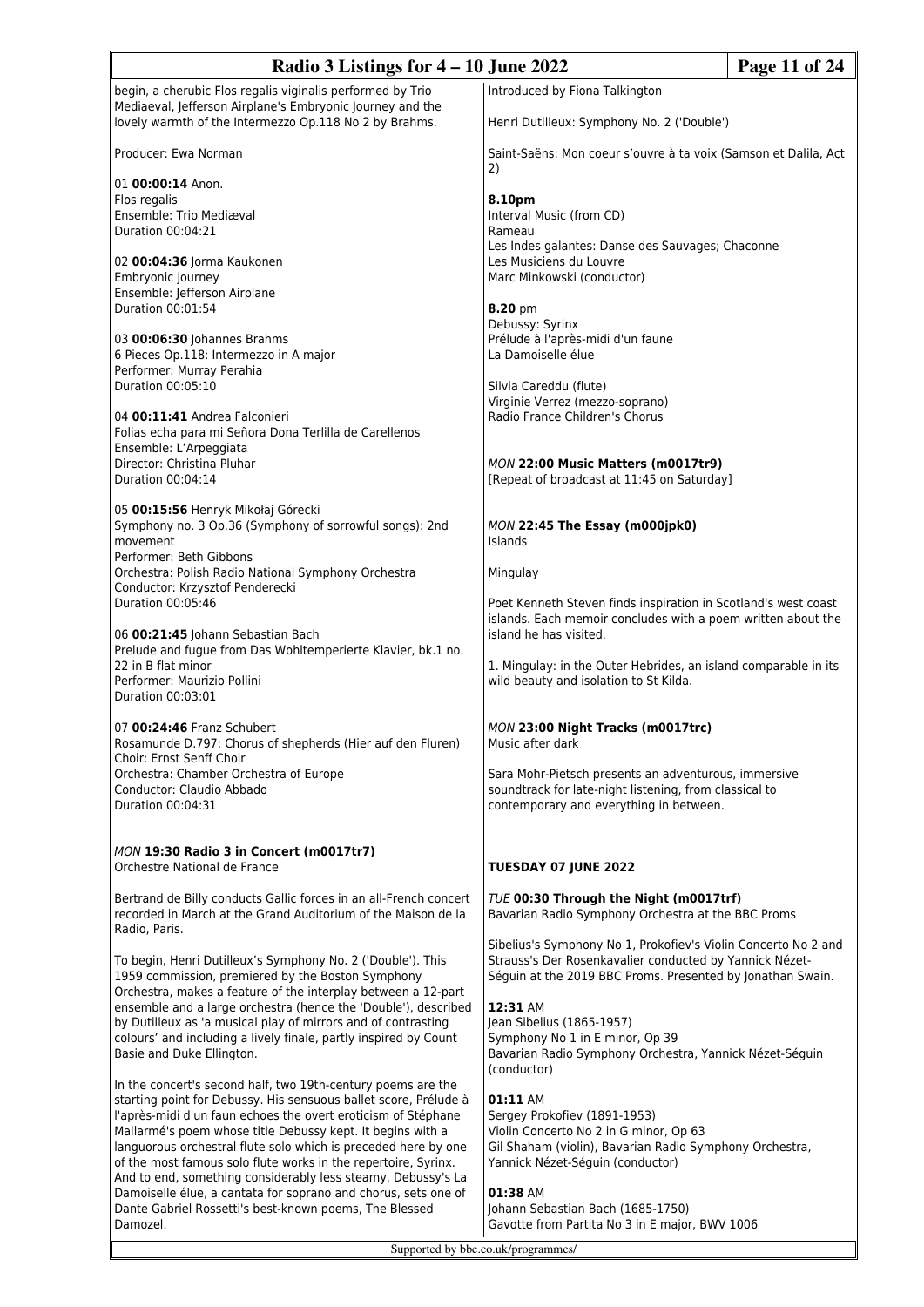| Radio 3 Listings for $4 - 10$ June 2022<br>Page 12 of 24                                                                                                                                                                           |                                                                                                                                                                                                                                  |  |
|------------------------------------------------------------------------------------------------------------------------------------------------------------------------------------------------------------------------------------|----------------------------------------------------------------------------------------------------------------------------------------------------------------------------------------------------------------------------------|--|
| Gil Shaham (violin)                                                                                                                                                                                                                | Valentinas Gelgotas (flute), Audrone Kisieliute (piano)                                                                                                                                                                          |  |
| 01:41 AM<br>Richard Strauss (1864-1949), Anonymous (arranger)<br>Der Rosenkavalier - suite<br>Bavarian Radio Symphony Orchestra, Yannick Nézet-Séguin<br>(conductor)                                                               | 04:34 AM<br>Sigismondo d'India (c.1582-1629), Antonio Ongaro (author)<br>Fiume, ch'a l'onde tue<br>Consort of Musicke, Evelyn Tubb (soprano), Mary Nichols (alto),<br>Andrew King (tenor), Paul Agnew (tenor), Alan Ewing (bass) |  |
| 02:07 AM<br>Jean Sibelius (1865-1957)<br>Valse triste (Kuolema - incidental music, Op 44)<br>Bavarian Radio Symphony Orchestra, Yannick Nézet-Séguin<br>(conductor)                                                                | 04:41 AM<br>Johann Sebastian Bach (1685-1750)<br>Praeludium and Fughetta in G major, BWV 902<br>Andreas Staier (harpsichord)                                                                                                     |  |
| 02:12 AM<br>Maurice Ravel (1875-1937), Peter Sadlo (arranger)<br>Rhapsodie espagnole arr for 2 pianos and percussion<br>Yuka Oechslin (piano), Anton Kernjak (piano), Matthias Würsch<br>(percussion), Michael Meinen (percussion) | 04:51 AM<br>Stanisław Moniuszko (1819-1872)<br>Flis ('The Raftsman') (Overture)<br>Polish Radio Symphony Orchestra, Jerzy Salwarowski<br>(conductor)                                                                             |  |
| 02:31 AM<br>Antonin Dvorak (1841-1904)<br>String Quartet No 13 in G, op 106<br>Sebastian String Quartet                                                                                                                            | 04:59 AM<br>Claude Debussy (1862-1918)<br>Rhapsodie for saxophone and orchestra (arr. for saxophone and<br>piano)<br>Miha Rogina (saxophone), Jan Sever (piano)                                                                  |  |
| 03:12 AM<br>Francis Poulenc (1899-1963)<br>Sextet for piano and winds<br>Anita Szabó (flute), Béla Horváth (oboe), Zsolt Szatmári<br>(clarinet), Tamás Zempléni (horn), Pál Bokor (bassoon), Zóltan<br>Kocsis (piano)              | 05:11 AM<br>Dobrinka Tabakova (b.1980)<br><b>Such Different Paths</b><br>Hugo Ticciati (violin), Thomas Reif (violin), Hana Hobiger (viola),<br>Gregor Hrabar (viola), Alessio Pianelli (cello), Ruiko Matsumoto<br>(cello)      |  |
| 03:29 AM<br>Heinrich Ignaz Franz von Biber (1644-1704)<br>Sonata violino solo representativa for violin and continuo in A<br>major<br>Elizabeth Wallfisch (baroque violin), Rosanne Hunt (cello), Linda<br>Kent (harpsichord)      | 05:28 AM<br>Barbara Strozzi (1619-1677)<br>"Hor che Apollo" - Serenade for Soprano, 2 violins & continuo<br>Susanne Ryden (soprano), Musica Fiorita, Daniela Dolci<br>(director)                                                 |  |
| 03:40 AM<br>George Frideric Handel (1685-1759)<br>'The Arrival of the Queen of Sheba' (from 'Solomon', HWV.67)<br>Ars Barocca                                                                                                      | 05:41 AM<br>Einojuhani Rautavaara (1928-2016)<br>Anadyomene for orchestra, Op 33<br>Finnish Radio Symphony Orchestra, Leif Segerstam (conductor)                                                                                 |  |
| 03:44 AM<br>Zoltán Kodály (1882 - 1967)<br>Viennese Clock and Entrance of the Emperor and His Courtiers<br>(from "Hary Janos")<br>Toronto Symphony Orchestra, Andrew Davis (conductor)                                             | 05:51 AM<br>Giuseppe Tartini (1692-1770)<br>Concerto for violin and strings in D minor (D.45)<br>Federico Agostini (violin), Slovenski Solisti, Marko Munih<br>(conductor)                                                       |  |
| 03:49 AM<br>Benjamin Britten (1913-1976)<br>Hymn to St Cecilia for chorus Op 27<br>BBC Singers, David Hill (conductor)                                                                                                             | 06:08 AM<br>Johannes Brahms (1833-1897)<br>Sonata in F minor (Op.120 No.1) for clarinet or viola and piano<br>Martin Fröst (clarinet), Thomas Larcher (piano)                                                                    |  |
| 04:00 AM<br>François-Joseph Gossec (1734-1829)                                                                                                                                                                                     | TUE 06:30 Breakfast (m0017v0s)<br>Tuesday - A Scottish Coast to Coast with Petroc Trelawny                                                                                                                                       |  |
| Symphony (Op.5 No.3) in D major, 'Pastorella'<br>Tafelmusik Orchestra, Jeanne Lamon (conductor)<br>04:16 AM                                                                                                                        | From the shore of Loch Ness at Dores, we explore the geology<br>which created the Great Glen and Loch Ness, and the myths<br>surrounding the monster.                                                                            |  |
| Fryderyk Chopin (1810-1849)<br>Rondo à la Mazur in F major, Op 5<br>Ludmil Angelov (piano)                                                                                                                                         | Email 3breakfast@bbc.co.uk                                                                                                                                                                                                       |  |
| 04:25 AM<br>Ruth Watson Henderson (1932-)                                                                                                                                                                                          | <b>TUE 09:00 Essential Classics (m0017v0v)</b><br>Georgia Mann                                                                                                                                                                   |  |
| Come Holy Spirit for SATB with organ accompaniment<br>Elmer Iseler Singers, Matthew Larkin (organ), Lydia Adams<br>(conductor)                                                                                                     | Georgia Mann plays the best in classical music, with familiar<br>favourites alongside new discoveries and musical surprises.                                                                                                     |  |
| 04:31 AM<br>Lili Boulanger (1893-1918)                                                                                                                                                                                             | 0915 Playlist starter - listen and send us your ideas for the next<br>step in our musical journey today.                                                                                                                         |  |

Lili Boulanger (1893-1918) Nocturne for flute and piano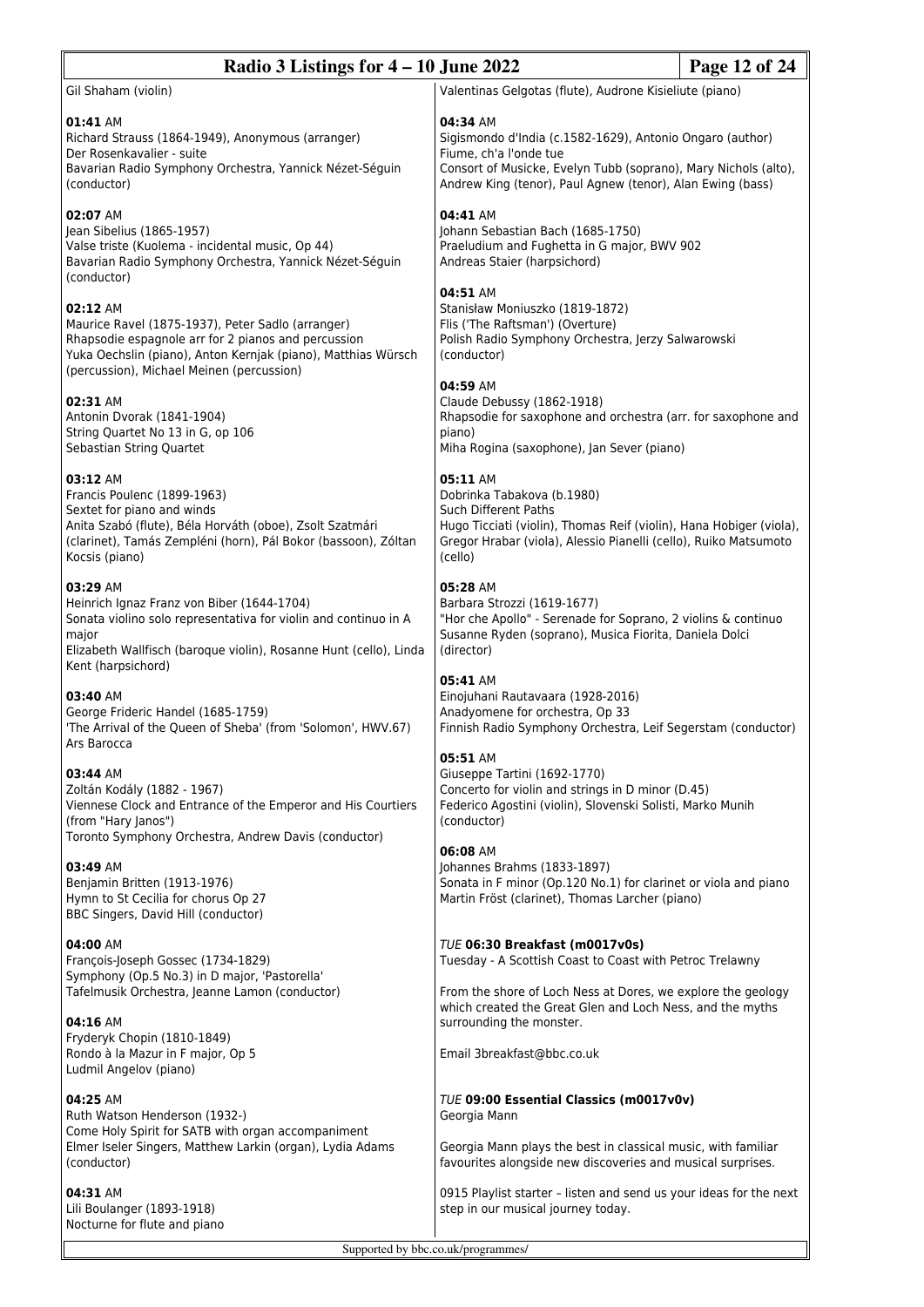| Radio 3 Listings for $4 - 10$ June 2022                                                                                                                                                                                                                                                                                                                                                                                                                |                                                                                                                                                                                                                                                                                                                                                                             | Page 13 of 24 |
|--------------------------------------------------------------------------------------------------------------------------------------------------------------------------------------------------------------------------------------------------------------------------------------------------------------------------------------------------------------------------------------------------------------------------------------------------------|-----------------------------------------------------------------------------------------------------------------------------------------------------------------------------------------------------------------------------------------------------------------------------------------------------------------------------------------------------------------------------|---------------|
| 1010 Song of the Day - harnessing the magic of words, music<br>and the human voice.                                                                                                                                                                                                                                                                                                                                                                    | Duparc: Sonata in A minor for cello and piano<br>Alain Meunier, cello<br>Anne le Bozec, piano                                                                                                                                                                                                                                                                               |               |
| 1030 Playlist reveal - a sequence of music suggested by you in<br>response to our starter today.                                                                                                                                                                                                                                                                                                                                                       | Holmès: Ouverture pour une comèdie<br>Rheinland-Pfalz Philharmonic                                                                                                                                                                                                                                                                                                          |               |
| 1100 Essential Performers - this week we focus on five Scottish<br>ensembles, and today, it's the turn of the Dunedin Consort.                                                                                                                                                                                                                                                                                                                         | Samuel Friedman, conductor                                                                                                                                                                                                                                                                                                                                                  |               |
| 1130 Slow Moment - time to take a break for a moment's<br>musical reflection.                                                                                                                                                                                                                                                                                                                                                                          | TUE 13:00 Radio 3 Lunchtime Concert (m0017v0x)<br>Chopin and his Europe                                                                                                                                                                                                                                                                                                     |               |
| TUE 12:00 Composer of the Week (m000kpg9)<br>Holmès and Duparc                                                                                                                                                                                                                                                                                                                                                                                         | Chopin and his Europe: Sarah Walker begins this week's series<br>of performances recorded last summer at Poland's month-long<br>music festival. On the bill today are pianists Yulianna Avdeeva<br>and Rafal Blechacz, former winners of the Chopin Competition                                                                                                             |               |
| A Composer in the Making<br>Donald Macleod and Anastasia Belina consider how Augusta                                                                                                                                                                                                                                                                                                                                                                   | as well as the remarkable young Korean violinist, Bomsori Kim.<br>Later in the week there's more from them and also                                                                                                                                                                                                                                                         |               |
| Holmès and Henri Duparc's contrasting musical trajectories led<br>them to study with César Franck, including the story behind<br>Duparc's rescued cello sonata.                                                                                                                                                                                                                                                                                        | performances from Angela Hewett, Alexander Melnikov and the<br>Belcea Quartet in music by Mozart, Berlioz and Mieczysław<br>Weinberg.                                                                                                                                                                                                                                       |               |
| Imagine creating a grand spectacle that demands 1,200<br>performers, along with the most lavish sets and costumes. You                                                                                                                                                                                                                                                                                                                                 | Chopin: Polonaise-Fantaisie in A flat, op. 61<br>Yulianna Avdeeva (piano)                                                                                                                                                                                                                                                                                                   |               |
| might think that the figure behind such an extraordinary<br>achievement would have staked a claim on immortality, yet                                                                                                                                                                                                                                                                                                                                  | Szymanowski: Violin Sonata in d minor, op. 9<br>Bomsori Kim (violin) and Rafał Blechacz (piano)                                                                                                                                                                                                                                                                             |               |
| despite achieving considerable fame in her own lifetime, this is<br>not the fate that befell Augusta Holmès. Over the passage of<br>time her name has disappeared into obscurity, whilst that of<br>her direct contemporary, Henri Duparc has grown and                                                                                                                                                                                                | Bach: Partita No. 2 In C minor, BWV 826<br>Yulianna Avdeeva (piano)                                                                                                                                                                                                                                                                                                         |               |
| prospered. These days he's regarded as one of the leading<br>figures of French song, yet it's still the case that relatively little<br>is known about his life.                                                                                                                                                                                                                                                                                        | <b>TUE 14:00 Afternoon Concert (m0017v0z)</b><br>Tuesday - Ilan Volkov conducts Haydn                                                                                                                                                                                                                                                                                       |               |
| In Duparc's case his is a reputation built on the slenderest of<br>musical means, some seventeen mélodies. By contrast,<br>Holmès' l'Ode Triomphale, which was written to mark the<br>centenary of France's 1789 revolution, is the largest of a<br>generous collection of large-scale orchestral works, to which<br>you can add four operas, the last of which was mounted at the<br>Paris Opera in 1895, as well as considerable catalogue of songs. | Penny Gore introduces the BBC Scottish Symphony Orchestra<br>and conductor Ilan Volkov in a Haydn symphony and concerto<br>today, as Radio 3's Breakfast travels across Scotland this week.<br>Thomas Dausgaard also joins the orchestra for music by<br>Wagner, there's more from Café Zimmermann in Prague, and<br>the Berlin Philharmonic plays the music of Bernd Alois |               |
| To shed light on Holmès' music, several of her works, including<br>one of her symphonies, have been specially recorded by the<br>BBC Performing Groups, as part of the Forgotten Women                                                                                                                                                                                                                                                                 | Zimmermann.<br>Including:                                                                                                                                                                                                                                                                                                                                                   |               |
| Composers project, which was developed by the BBC in<br>association with the Arts and Humanities Research Council.<br>Helping Donald Macleod uncover more about the little-known                                                                                                                                                                                                                                                                       | Wagner: Parsifal (Prelude)<br><b>BBC Scottish SO</b><br>Thomas Dausgaard, conductor<br>Ellington/Peress: Black, Brown and Beige, suite<br>RAI National Symphony Orchestra<br>John Axlerod, conductor                                                                                                                                                                        |               |
| Augusta Holmès and Henri Duparc, is Anastasia Belina, a<br>researcher with a particular interest in nineteenth century<br>music and women composers.                                                                                                                                                                                                                                                                                                   |                                                                                                                                                                                                                                                                                                                                                                             |               |
| Duparc was a perfectionist, who was often driven to destroy his<br>compositions. Today, a chance to hear his only surviving<br>chamber work, a cello sonata.                                                                                                                                                                                                                                                                                           | JS Bach: Sonata, from 'Himmelskönig, sei willkommen, BWV<br>182'                                                                                                                                                                                                                                                                                                            |               |
| Holmès: Molto lento<br>Luigi Magistrelli, clarinet<br>Claudia Bracco, piano                                                                                                                                                                                                                                                                                                                                                                            | JS Bach: Gott soll allein mein Herze haben, BWV 169<br>JS Bach: Schwingt freudig euch empor, BWV 36<br>JS Bach: Ein ungefärbt Gemüte, BWV 24<br>Café Zimmermann                                                                                                                                                                                                             |               |
| Duparc: Sérénade<br>Le manoir de Rosemonde<br>Soupir<br>Wolfgang Holzmair, baritone                                                                                                                                                                                                                                                                                                                                                                    | 3pm<br>Haydn: Symphony No.82 'Bear'<br><b>BBC Scottish SO</b><br>Ilan Volkov, conductor                                                                                                                                                                                                                                                                                     |               |
| Gérard Wyss, piano                                                                                                                                                                                                                                                                                                                                                                                                                                     | Gershwin (arr. Zigutkin): Clap Yo' Hands from the musical 'Oh,                                                                                                                                                                                                                                                                                                              |               |
| Holmès: À Trianon<br>Katherine Eberle, mezzo soprano<br>Robin Guy, piano                                                                                                                                                                                                                                                                                                                                                                               | Kay!'<br>12 Cellists of the Berlin Philharmonic                                                                                                                                                                                                                                                                                                                             |               |
| Holmès: La chanson du chamelier<br>Eva Csapó, soprano                                                                                                                                                                                                                                                                                                                                                                                                  | c.3.30 <sub>pm</sub><br>Zimmermann: Photoptosis, Prélude für großes Orchester                                                                                                                                                                                                                                                                                               |               |
| Alicja Masan, piano<br>Holmès: Reverie Tsigane (piano solo)<br>Anthony Goldstone, piano                                                                                                                                                                                                                                                                                                                                                                | Berlin Philharmonic<br>Kirill Petrenko, conductor                                                                                                                                                                                                                                                                                                                           |               |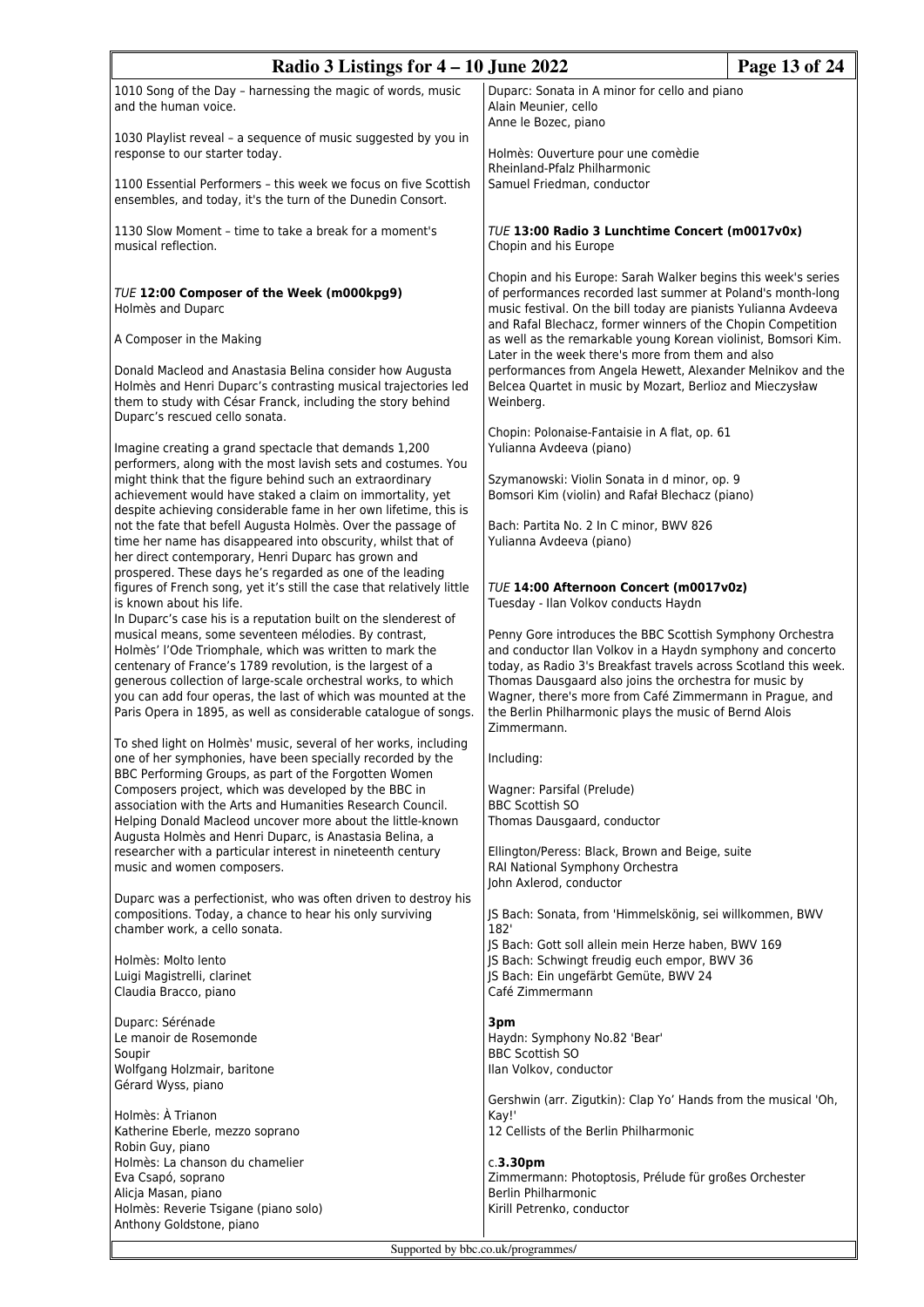| Radio 3 Listings for $4 - 10$ June 2022                                                                                                                                                                                                                                                                                                                                                                                                                                                                                                                                                                                                                                            | Page 14 of 24                                                                                                                                                                                                                                                                                                                                                                                                                                 |  |
|------------------------------------------------------------------------------------------------------------------------------------------------------------------------------------------------------------------------------------------------------------------------------------------------------------------------------------------------------------------------------------------------------------------------------------------------------------------------------------------------------------------------------------------------------------------------------------------------------------------------------------------------------------------------------------|-----------------------------------------------------------------------------------------------------------------------------------------------------------------------------------------------------------------------------------------------------------------------------------------------------------------------------------------------------------------------------------------------------------------------------------------------|--|
| Gipps: Wind Sinfonietta, Op 73<br><b>BBC National Orchestra of Wales</b><br>Jonathan Bloxham, conductor                                                                                                                                                                                                                                                                                                                                                                                                                                                                                                                                                                            | c. 8.15pm Interval music (from CD)<br>Maconchy: Variations on a theme from Vaughan Williams' 'Job'<br>Graham Fitkin: Sciosophy<br>Arnold: The Padstow Lifeboat                                                                                                                                                                                                                                                                                |  |
| Haydn: Cello Concerto No.2<br>Alexey Stadler, cello<br><b>BBC Scottish SO</b><br>Ilan Volkov, conductor                                                                                                                                                                                                                                                                                                                                                                                                                                                                                                                                                                            | c. 8.35<br>Graham Fitkin: Metal<br>Elgar: Variations on an original theme, Op 36 ('Enigma')                                                                                                                                                                                                                                                                                                                                                   |  |
| TUE 17:00 In Tune (m0017v11)<br>Sophie Bevan & Raffaele Pe, Bryony Griffith & Alice Jones                                                                                                                                                                                                                                                                                                                                                                                                                                                                                                                                                                                          | TUE 22:00 Free Thinking (m0017v17)<br>The Wolfson Prize 2022                                                                                                                                                                                                                                                                                                                                                                                  |  |
| Katie Derham is joined by Yorkshire folk duo Bryony Griffith and<br>Alice Jones, playing live in the studio. She also meets soprano<br>Sophie Bevan and countertenor Raffaele Pe, both currently<br>starring in Handel's opera Tamerlano at The Grange Festival in<br>Hampshire.                                                                                                                                                                                                                                                                                                                                                                                                   | Witches, statues, God's body, the Ottomans, medieval church<br>going and 17th-century England as a "devil land" are the topics<br>explored in this year's shortlisted books. Rana Mitter interviews<br>the authors ahead of the announcement of the winning book on<br>June 22nd.                                                                                                                                                             |  |
| TUE 19:00 In Tune Mixtape (m0017v13)<br>Classical music to inspire you<br>Survival, rebirth, salvation and liberty are at the heart of<br>tonight's mixtape. We begin with the phoenix, symbol of re-<br>birth, an association for Ola Gjeilo that connects with the text of<br>the Latin Mass's Agnus Dei: Lamb of God, who takes away the<br>sins of the world and has mercy on us. The mystical nature of<br>the phoenix's transformative power echoes in the sounds of the<br>Rachmaninov Cello Sonata, before the Watersons share the tale<br>of a young maid feeling at odds with the world that surrounds<br>her and looks for salvation from a lad from the north country. | The six books are:<br>The Ottomans: Khans, Caesars and Caliphs by Marc David Baer<br>The Ruin of All Witches: Life and Death in the New World by<br>Malcolm Gaskill<br>Devil-Land: England Under Siege, 1588-1688 by Clare Jackson<br>Going to Church in Medieval England by Nicholas Orme<br>God: An Anatomy by Francesca Stavrakopoulou<br>Fallen Idols: Twelve Statues That Made History by Alex von<br>Tunzelmann<br>Producer: Ruth Watts |  |
| Shostakovich understood how to survive in a world that's<br>against you, where the state is at odds with your artistic creed,<br>as his naïve waltz for the soviet film The Return of Maxim<br>shows. Suddenly, irony is transformed into joy on the beautiful<br>south pacific Isle of Pentecost, with the local Singera band.<br>Rodgers and Hammerstein's provide a more theatrical take on<br>life in the South Pacific with a view on how to free yourself of<br>life's troubles. Bernstein looking to French philosophy for the<br>answer to human suffering and Sousa's nod to liberty, with its                                                                            | <b>TUE 22:45 The Essay (m000jq89)</b><br>Islands<br>Jura<br>Poet Kenneth Steven finds inspiration in Scotland's west coast<br>islands. Each memoir concludes with a poem written about the<br>island he has visited.                                                                                                                                                                                                                          |  |
| ironic overtones for anyone who remembers a certain TV show,<br>conclude tonight's journey.                                                                                                                                                                                                                                                                                                                                                                                                                                                                                                                                                                                        | 2. Jura: two majestic mountains and a whirlpool, where George<br>Orwell found inspiration for 1984.                                                                                                                                                                                                                                                                                                                                           |  |
| Produced by Richard Denison                                                                                                                                                                                                                                                                                                                                                                                                                                                                                                                                                                                                                                                        | TUE 23:00 Night Tracks (m0017v19)                                                                                                                                                                                                                                                                                                                                                                                                             |  |
| TUE 19:30 Radio 3 in Concert (m0017v15)<br>Elgar's Enigma Variations<br>Conductor Angus Webster travels to his native Cornwall with<br>the BBC National Orchestra of Wales for a celebration of music<br>in England in the beautifully refurbished Hall for Cornwall in<br>Truro. Continuing celebrations of his 150th birthday, Ralph                                                                                                                                                                                                                                                                                                                                             | The constant harmony machine<br>Sara Mohr-Pietsch presents an adventurous, immersive<br>soundtrack for late-night listening, from classical to<br>contemporary and everything in between.                                                                                                                                                                                                                                                     |  |
| Vaughan Williams's gloriously ethereal Fantasia on a theme by<br>Thomas Tallis begins the concert, before we move to a piece                                                                                                                                                                                                                                                                                                                                                                                                                                                                                                                                                       | <b>WEDNESDAY 08 JUNE 2022</b>                                                                                                                                                                                                                                                                                                                                                                                                                 |  |
| premiered in London only 14 years earlier, Dvořák's tone poem,<br>The Water Goblin. For the piece, Dvořák sets music to a poem<br>which describes the malevolent Goblin of the title abducting a                                                                                                                                                                                                                                                                                                                                                                                                                                                                                   | WED 00:30 Through the Night (m0017v1c)<br>The English Orpheus: Elizabethan Art Song                                                                                                                                                                                                                                                                                                                                                           |  |
| maiden at his lake. The sound of striking scaffolding poles<br>announces the second half, when Webster and the BBC<br>National Orchestra of Wales give us music from another<br>Cornishman, Graham Fitkin and his piece Metal. The evening<br>then finishes with possibly the most-loved work of English<br>music, Elgar's Enigma Variations-a piece he wrote about, and<br>dedicated to, his "friends pictured within".                                                                                                                                                                                                                                                           | Countertenor lestyn Davies and lutenist Thomas Dunford give a<br>recital in Madrid. Jonathan Swain presents.<br>12:31 AM<br>Henry Purcell (1659-1695)<br>Strike the viol, from "Come Ye Sons of Art, Z. 323'; By<br>beauteous softness, from 'Now does the glorious day appear, Z.<br>332'; Lord, what is Man?, Z. 192.                                                                                                                       |  |
| Presented by Petroc Trelawny and recorded on the 26th of May<br>in Truro's Hall for Cornwall.                                                                                                                                                                                                                                                                                                                                                                                                                                                                                                                                                                                      | lestyn Davies (countertenor), Thomas Dunford (lute)                                                                                                                                                                                                                                                                                                                                                                                           |  |
| 7.30pm<br>Vaughan Williams: Fantasia on a theme by Thomas Tallis<br>Dvořák: The Water Goblin, Op 107                                                                                                                                                                                                                                                                                                                                                                                                                                                                                                                                                                               | 12:41 AM<br>Robert de Visée (c.1655-1733)<br>Chaconne, from Suite in D minor<br>Thomas Dunford (lute)                                                                                                                                                                                                                                                                                                                                         |  |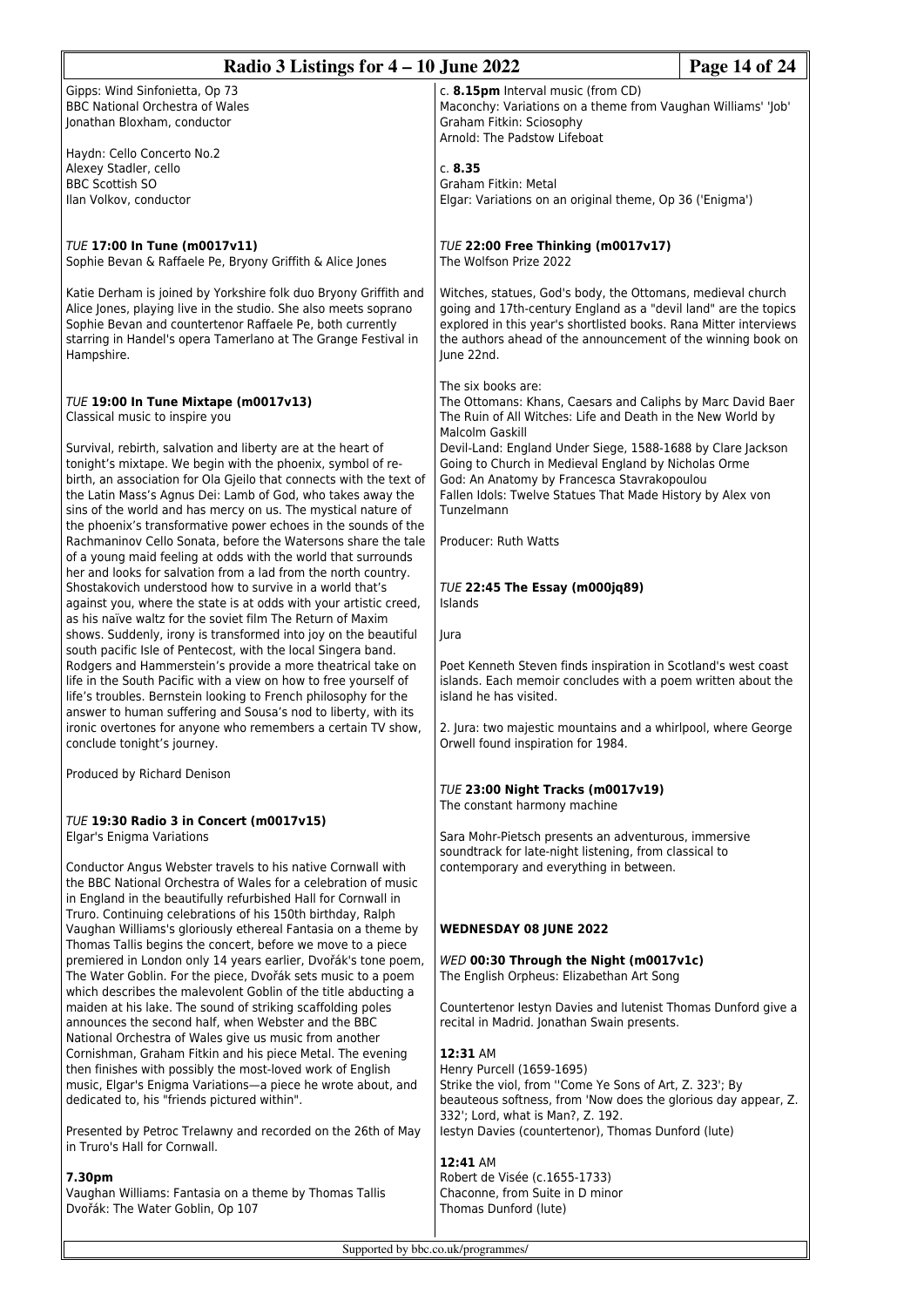# **Radio 3 Listings for 4 – 10 June 2022 Page 15 of 24**

# **12:44** AM

George Frideric Handel (1685-1759) Hendel, non può mia musa, HWV 117, cantata Iestyn Davies (countertenor), Thomas Dunford (lute)

# **12:51** AM

John Dowland (1563-1626) A Dream, P.75 Behold a wonder here, from the 'Third Booke of Songs'; Flow my tears, from the 'Second Booke of Songs'; King of Denmark's Galliard, from 'Lachrimae, or Seven Tears'; Can she excuse my wrongs, from the 'First Booke of Songes' Come Again, Sweet Love Doth Now Invite Thomas Dunford (lute)

# **01:14** AM

George Frideric Handel (1685-1759),Giovanni Girolamo Kapsberger (c.1580-1651) Oh Lord whose mercies numberless, from 'Saul HWV 53' Iestyn Davies (countertenor), Thomas Dunford (lute)

# **01:20** AM

Joan-Ambrosio Dalza (fl.1508) Calata alla Spagnola Thomas Dunford (lute)

# **01:26** AM

Henry Purcell (1659-1695) Sweeter than Roses, from 'Pausanias, the Betrayer of his Country, Z. 585' Iestyn Davies (countertenor), Thomas Dunford (lute)

# **01:28** AM

John Dowland (1563-1626) In Darkness Let Me Dwell Iestyn Davies (countertenor), Thomas Dunford (lute)

# **01:32** AM

Marin Marais (1656-1728) Les Voix Humaines Thomas Dunford (lute)

# **01:36** AM

George Frideric Handel (1685-1759) Hide me from day's garish eye, from L'Allegro, il Penseroso ed il Moderato HWV55 Iestyn Davies (countertenor), Thomas Dunford (lute)

# **01:38** AM

Henry Purcell (1659-1695) Now that the sun hath veiled his light, Z 193 Iestyn Davies (countertenor), Thomas Dunford (lute)

# **01:43** AM

Ralph Vaughan Williams (1872-1958) Orpheus with his Lute Iestyn Davies (countertenor), Thomas Dunford (lute)

# **01:46** AM

Eric Clapton (b.1945) Tears in Heaven Iestyn Davies (countertenor), Thomas Dunford (lute)

# **01:50** AM

William Byrd (1543-1623) Pavan and galliard for keyboard (MB.**28.70**) in G major 'Quadran' Aapo Häkkinen (harpsichord)

# **02:04** AM

Thomas Morley (1557/58-1602),Edward Elgar (1857-1934) Burial Sentences (Morley) & They are at rest (Elgar) Gabrieli Consort, Paul McCreesh (director)

**02:17** AM

Henry Purcell (1659-1695),John Playford (1623-1686) Seven works by Purcell and Playford Les Ambassadeurs, Alexis Kossenko (director)

# **02:31** AM

Gustav Mahler (1860-1911) Symphony No 1 in D major 'Titan' Warsaw Philharmonic Orchestra, Jerzy Semkow (conductor)

# **03:27** AM

Alfredo Casella (1883-1947) Barcarola e scherzo Min Park (flute), Huw Watkins (piano)

#### **03:36** AM

Enrique Granados (1867-1916) Quejas o la maja y el ruisenor (The Maiden and the Nightingale) Angela Hewitt (piano)

# **03:42** AM

Frederick Delius (1862-1934) To be sung of a summer night on the water for chorus (RT.4.5) Estonian Philharmonic Chamber Choir, Paul Hillier (conductor)

# **03:48** AM

Leevi Madetoja (1887-1947) Overture, Op 7 (1911) Finnish Radio Symphony Orchestra, John Storgards (conductor)

#### **03:58** AM Johann Sebastian Bach (1685-1750) Oboe Concerto in G minor

Hans-Peter Westermann (oboe), Camerata Köln

# **04:07** AM

**04:15** AM

Jules Massenet (1842-1912) Manon Act 1: Manon and Des Grieux recit and duet Lyne Fortin (soprano), Richard Margison (tenor), Orchestre Symphonique de Québec, Simon Streatfield (conductor)

# Ludwig van Beethoven (1770 - 1827)

Romance in F major Op 50 (orig. for violin and orchestra) Taik-Ju Lee (violin), Young-Lan Han (piano)

# **04:24** AM

Wilhelm Stenhammar (1871-1927) Mellanspel ur Sången, Op 44 Baltic Sea Youth Philharmonic, Kristjan Järvi (conductor)

# **04:31** AM

Wolfgang Amadeus Mozart (1756-1791), Unknown (arranger) Queen of the Night: Die holle Rache Jouko Harjanne (trumpet), Norwegian Radio Orchestra, Ari Rasilainen (conductor)

# **04:34** AM

Richard Strauss (1864-1949) Variations on "Deandl is arb auf mi'" for string trio Leopold String Trio

# **04:41** AM

Edvard Grieg (1843-1907) 4 Piano Pieces Op 1 Christian Ihle Hadland (piano)

# **04:53** AM

Johannes Brahms (1833-1897) Four Songs, Op 17: Es tönt ein voller Harfenklang; Lied von Shakespeare; Der Gärtner; Gesang aus Fingal Davos Festival Women's Choir, Magdalena Hoffmann (harp), Nicolas Ramez (french horn), Francois Rieu (french horn)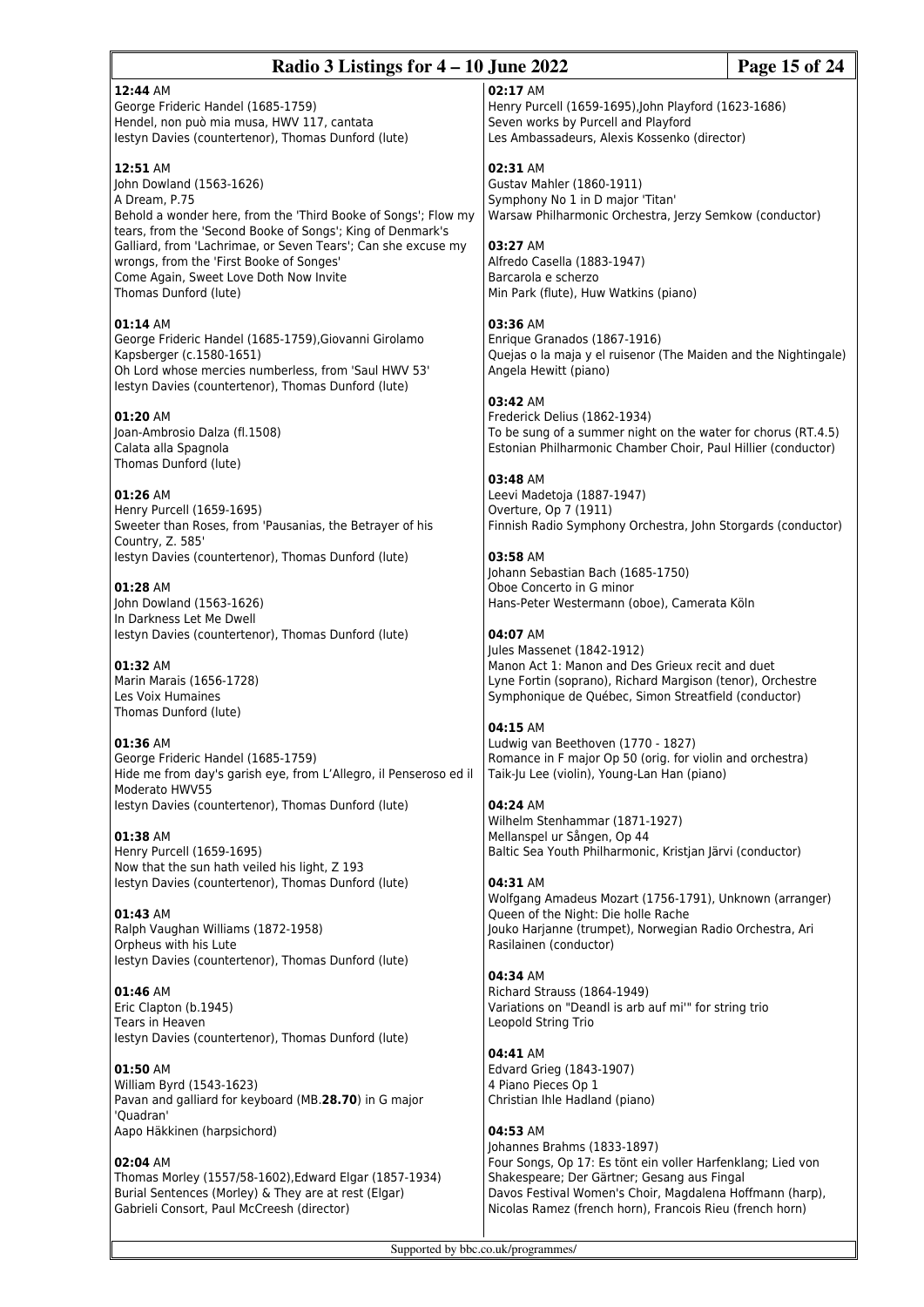| Radio 3 Listings for $4 - 10$ June 2022                                                                                                                                                                                                                                                                                                                                                                                                                                                                                                                                                                                                                                       |                                                                                                                                                                                                                                                                                                                                                                                                                                                               | Page 16 of 24 |
|-------------------------------------------------------------------------------------------------------------------------------------------------------------------------------------------------------------------------------------------------------------------------------------------------------------------------------------------------------------------------------------------------------------------------------------------------------------------------------------------------------------------------------------------------------------------------------------------------------------------------------------------------------------------------------|---------------------------------------------------------------------------------------------------------------------------------------------------------------------------------------------------------------------------------------------------------------------------------------------------------------------------------------------------------------------------------------------------------------------------------------------------------------|---------------|
| 05:09 AM<br>Antonin Dvorak (1841-1904)<br>The Water Goblin Op.107<br>BBC Philharmonic, Gianandrea Noseda (conductor)<br>05:29 AM<br>Bernhard Molique (1802-1869)<br>Sonata for concertina and piano, Op 57                                                                                                                                                                                                                                                                                                                                                                                                                                                                    | In Duparc's case his is a reputation built on the slenderest of<br>musical means, some seventeen mélodies. By contrast,<br>Holmès's Ode triomphale, which was written to mark the<br>centenary of France's 1789 revolution, is the largest of a<br>generous collection of large-scale orchestral works, to which<br>you can also add four operas, the last of which was mounted at<br>the Paris Opera in 1895, as well as considerable catalogue of<br>songs. |               |
| Joseph Petric (accordion), Guy Few (piano)<br>05:51 AM<br>Robert Schumann (1810-1856)<br>Phantasiestücke, Op 73<br>Luka Mitev (bassoon), Helena Kosem Kotar (piano)                                                                                                                                                                                                                                                                                                                                                                                                                                                                                                           | To shed light on Holmes's music, several of her works, including<br>one of her symphonies, have been specially recorded by the<br>BBC Performing Groups, as part of the Forgotten Women<br>Composers project, which was developed by the BBC in<br>association with the Arts and Humanities Research Council.                                                                                                                                                 |               |
| 06:02 AM<br>Augusta Holmès (1847-1903)<br>Roland Furieux, Symphony after Ariosto<br>BBC NOW, Valentina Peleggi (conductor)                                                                                                                                                                                                                                                                                                                                                                                                                                                                                                                                                    | Helping Donald Macleod uncover more about the little-known<br>Augusta Holmès and Henri Duparc, is Anastasia Belina, a<br>researcher with a particular interest in 19th-century music and<br>women composers.                                                                                                                                                                                                                                                  |               |
| WED 06:30 Breakfast (m0017tz9)<br>Wednesday - A Scottish Coast to Coast with Petroc Trelawny                                                                                                                                                                                                                                                                                                                                                                                                                                                                                                                                                                                  | Holmès and Duparc both contributed to the war effort, as a<br>nurse, and as a member of the 18th Battalion. Yet despite the<br>exigencies of their situation, music-making was still possible.                                                                                                                                                                                                                                                                |               |
| From the Caledonian Canal staircase at Fort Augustus at the<br>south west end of Loch Ness, the engineering work of Thomas<br>Telford comes centre stage as we hear how canals brought<br>prosperity and tourism to the area.                                                                                                                                                                                                                                                                                                                                                                                                                                                 | Holmès: La Haine (excerpt)<br>Rebecca de Pont Davies, mezzo contralto<br>Clare Toomer, piano                                                                                                                                                                                                                                                                                                                                                                  |               |
| Email 3breakfast@bbc.co.uk                                                                                                                                                                                                                                                                                                                                                                                                                                                                                                                                                                                                                                                    | Duparc: La Vague et la cloche<br>Françoise Pollet, soprano<br>Orchestra Symphonique et lyrique de Nancy<br>Jérome Kaltenbach, conductor                                                                                                                                                                                                                                                                                                                       |               |
| WED 09:00 Essential Classics (m0017tzc)<br>Georgia Mann                                                                                                                                                                                                                                                                                                                                                                                                                                                                                                                                                                                                                       | Holmès: Memento mei deus<br><b>BBC Singers</b>                                                                                                                                                                                                                                                                                                                                                                                                                |               |
| Georgia Mann plays the best in classical music, with familiar<br>favourites alongside new discoveries and musical surprises.                                                                                                                                                                                                                                                                                                                                                                                                                                                                                                                                                  | Hilary Campbell, conductor<br>Duparc: Lénore, symphonic poem                                                                                                                                                                                                                                                                                                                                                                                                  |               |
| 0915 Playlist starter - listen and send us your ideas for the next<br>step in our musical journey today.                                                                                                                                                                                                                                                                                                                                                                                                                                                                                                                                                                      | Toulouse Capitole Orchestra<br>Michel Plasson, director                                                                                                                                                                                                                                                                                                                                                                                                       |               |
| 1010 Song of the Day - harnessing the magic of words, music<br>and the human voice.                                                                                                                                                                                                                                                                                                                                                                                                                                                                                                                                                                                           | Duparc: Au pays où se fait la guerre<br>Janet Baker, mezzo soprano<br>London Symphony Orchestra                                                                                                                                                                                                                                                                                                                                                               |               |
| 1030 Playlist reveal - a sequence of music suggested by you in<br>response to our starter today.                                                                                                                                                                                                                                                                                                                                                                                                                                                                                                                                                                              | André Previn, conductor<br>Holmès: Irlande                                                                                                                                                                                                                                                                                                                                                                                                                    |               |
| 1100 Essential Performers - it's Scottish ensembles week, and<br>today we hear from the Scottish Ensemble!                                                                                                                                                                                                                                                                                                                                                                                                                                                                                                                                                                    | Rheinland-Pfalz Philharmonic<br>Samuel Friedman, conductor                                                                                                                                                                                                                                                                                                                                                                                                    |               |
| 1130 Slow Moment - time to take a break for a moment's<br>musical reflection.                                                                                                                                                                                                                                                                                                                                                                                                                                                                                                                                                                                                 | WED 13:00 Radio 3 Lunchtime Concert (m0017tzf)<br>Chopin and his Europe (2/4)                                                                                                                                                                                                                                                                                                                                                                                 |               |
| WED 12:00 Composer of the Week (m000kpkn)<br>Holmès and Duparc                                                                                                                                                                                                                                                                                                                                                                                                                                                                                                                                                                                                                | Chopin and his Europe: Sarah Walker this week introduces<br>performances recorded last summer at Poland's month-long<br>music festival. On the bill today are two seldom-heard works,                                                                                                                                                                                                                                                                         |               |
| A Time of Conflict                                                                                                                                                                                                                                                                                                                                                                                                                                                                                                                                                                                                                                                            | Szymanowski's First Quartet of 1917 in which the third<br>movement has parts written in a different key signature for                                                                                                                                                                                                                                                                                                                                         |               |
| Donald Macleod and Anastasia Belina look at how Augusta<br>Holmès and Henri Duparc fared during the Siege of Paris in<br>1870.                                                                                                                                                                                                                                                                                                                                                                                                                                                                                                                                                | each of the players and a piano sonata by Polish-born<br>Mieczysław Weinberg, notable for its passage of haunting<br>lyricism.                                                                                                                                                                                                                                                                                                                                |               |
| Imagine creating a grand spectacle that demands 1,200<br>performers, along with the most lavish sets and costumes. You<br>might think that the figure behind such an extraordinary<br>achievement would have staked a claim on immortality, yet<br>despite achieving considerable fame in her own lifetime, this is<br>not the fate that befell Augusta Holmès. Over the passage of<br>time her name has disappeared into obscurity, whilst that of<br>her direct contemporary, Henri Duparc has grown and<br>prospered. These days he's regarded as one of the leading<br>figures of French song, yet it's still the case that relatively little<br>is known about his life. | Mieczysław Weinberg: Piano Sonata No. 4, op. 56<br>Yulianna Avdeeva (piano)<br>Szymanowski: String Quartet No. 1 in C major, op. 37<br><b>Belcea Quartet</b><br>Berlioz arr. Liszt: Scène aux champs from Symphonie<br>Fantastique, S. 470<br>Alexander Melnikov (Erard piano 1847)                                                                                                                                                                           |               |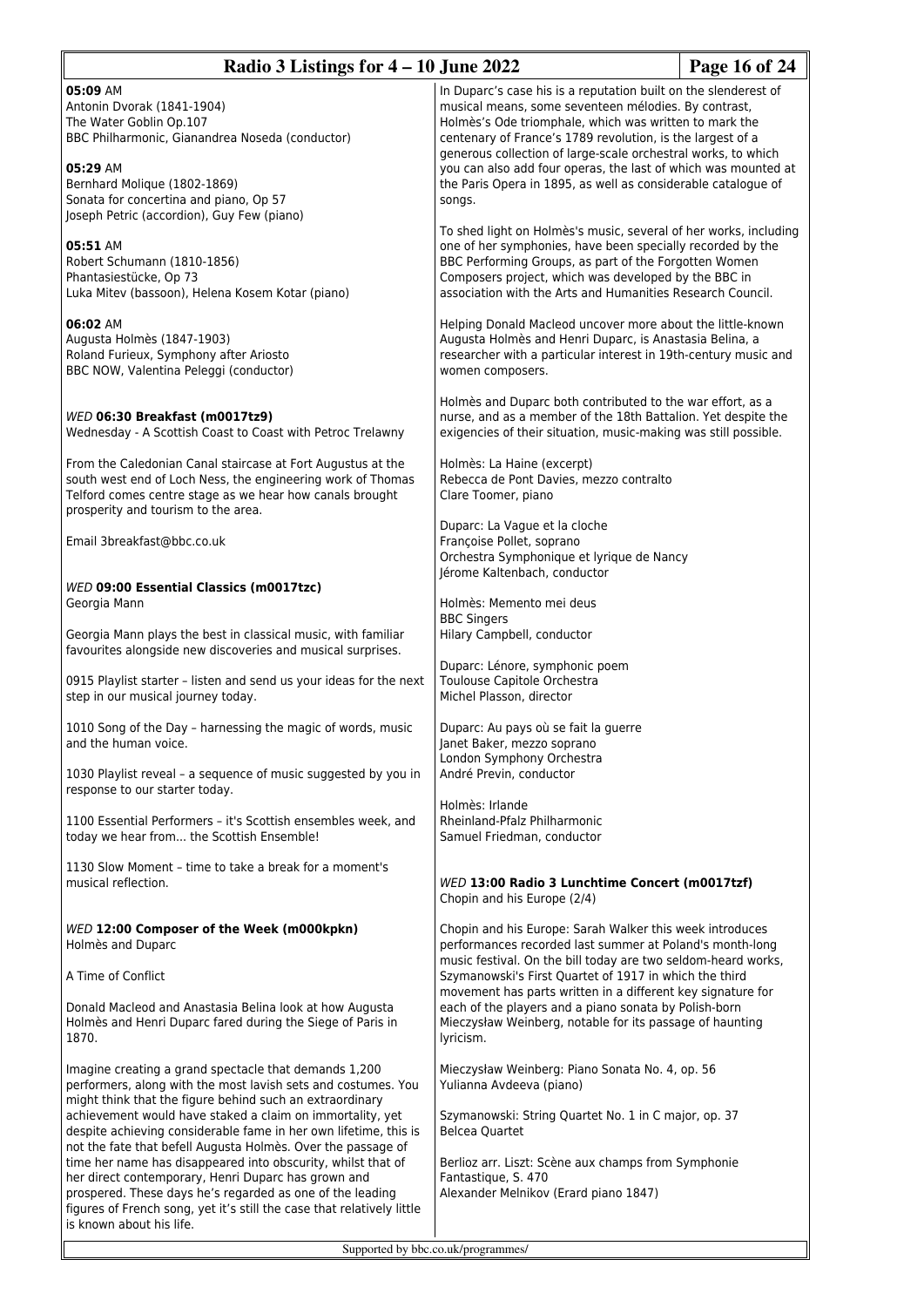| Radio 3 Listings for $4 - 10$ June 2022                                                                                                                                                                                                                                                                                                                                                                                                                                                          |                                                                                                                                                                                                                                                                                                                                                                                                                                                                                                                                                                                                                                                                                                                                                                                                   | Page 17 of 24 |
|--------------------------------------------------------------------------------------------------------------------------------------------------------------------------------------------------------------------------------------------------------------------------------------------------------------------------------------------------------------------------------------------------------------------------------------------------------------------------------------------------|---------------------------------------------------------------------------------------------------------------------------------------------------------------------------------------------------------------------------------------------------------------------------------------------------------------------------------------------------------------------------------------------------------------------------------------------------------------------------------------------------------------------------------------------------------------------------------------------------------------------------------------------------------------------------------------------------------------------------------------------------------------------------------------------------|---------------|
| WED 14:00 Afternoon Concert (m0017tzh)<br>Wednesday - Dausgaard conducts Nielsen<br>Penny Gore introduces a performance of Nielsen's 'Simple<br>Symphony' from the BBC Scottish SO and Thomas Dausgaard.<br>Plus, a bassoon concerto by Vivaldi from Frankfurt, music from<br>John Williams's ninetieth birthday concert in Berlin, and the<br>Latvian State Chorus perform music by the young Latvian<br>composer Anna Kirse.                                                                   | live. Lada and Lucy both appear in Opera Holland Park's current<br>production of Tchaikovsky's Eugene Onegin. Lucy plays the role<br>of Tatyana with the company's Young Artist cast. Katie also<br>meets Laurie Stras, co-director of the ensemble Musica Secreta,<br>which specialises in music by women composers. The composer<br>Joanna Marsh, who has written a piece for the ensemble's new<br>album, also joins Katie, ahead of the album's launch and UK<br>tour.                                                                                                                                                                                                                                                                                                                        |               |
| Including:                                                                                                                                                                                                                                                                                                                                                                                                                                                                                       | WED 19:00 In Tune Mixtape (m0017tzp)                                                                                                                                                                                                                                                                                                                                                                                                                                                                                                                                                                                                                                                                                                                                                              |               |
| Vivaldi: Sinfonia, from 'La Fida Ninfa, RV 714'<br>Frankfurt Radio SO<br>Jean-Christophe Spinosi, conductor                                                                                                                                                                                                                                                                                                                                                                                      | Expand your horizons with classical music<br>An eclectic mix featuring classical favourites, lesser-known<br>gems and a few surprises.                                                                                                                                                                                                                                                                                                                                                                                                                                                                                                                                                                                                                                                            |               |
| John Williams: Suite from 'Far and Away'<br>Berlin Philharmonic<br>John Williams, conductor                                                                                                                                                                                                                                                                                                                                                                                                      | WED 19:30 Radio 3 in Concert (m0017tzr)<br>Mahler's Resurrection Symphony from the Philharmonia                                                                                                                                                                                                                                                                                                                                                                                                                                                                                                                                                                                                                                                                                                   |               |
| JS Bach: Trio Sonata in C minor, from 'The Musical Offering,<br>BWV 1079'                                                                                                                                                                                                                                                                                                                                                                                                                        | Live from the Royal Festival Hall: Mahler's Symphony No. 2,<br>'Resurrection.'                                                                                                                                                                                                                                                                                                                                                                                                                                                                                                                                                                                                                                                                                                                    |               |
| JS Bach: Wenn wir in höchsten Nöthen<br>Café Zimmermann<br>Anna Kirse: Carmen Sibyllae<br>Latvian State Chorus<br>Sinfonietta Riga<br>Māris Sirmais, conductor                                                                                                                                                                                                                                                                                                                                   | "The whole thing sounds as though it came to us from some<br>other world," Mahler wrote to a friend, " I think there is no one<br>who can resist it. One is battered to the ground and then raised<br>on angel's wings to the highest heights." The Philharmonia<br>Orchestra and Chorus are conducted by their Principal<br>Conductor, Santtu-Matias Rouvali in Mahler's all-embracing<br>choral symphony.                                                                                                                                                                                                                                                                                                                                                                                       |               |
| c.3 <sub>pm</sub><br>Nielsen: Symphony No.6 'Sinfonia semplice'                                                                                                                                                                                                                                                                                                                                                                                                                                  | Mahler Symphony No. 2 in C minor, 'Resurrection'                                                                                                                                                                                                                                                                                                                                                                                                                                                                                                                                                                                                                                                                                                                                                  |               |
| <b>BBC Scottish SO</b><br>Thomas Dausgaard, conductor                                                                                                                                                                                                                                                                                                                                                                                                                                            | Mari Eriksmoen (soprano)<br>Jennifer Johnston (mezzo-soprano)                                                                                                                                                                                                                                                                                                                                                                                                                                                                                                                                                                                                                                                                                                                                     |               |
| Vivaldi: Bassoon Concerto No. 2 in A Minor, RV 498<br>Theo Plath, bassoon<br>Frankfurt Radio SO<br>Jean-Christophe Spinosi, conductor                                                                                                                                                                                                                                                                                                                                                            | Philharmonia Chorus<br>Philharmonia Orchestra<br>Santtu-Matias Rouvali (conductor)                                                                                                                                                                                                                                                                                                                                                                                                                                                                                                                                                                                                                                                                                                                |               |
| WED 16:00 Choral Evensong (m0017tzk)<br>Our Lady of Victories, Kensington, London<br>Choral Vespers for the Wednesday in the Octave of Pentecost,<br>from the Church of Our Lady of Victories, Kensington, London.<br>Invitatory: Deus in adjutorium meum intende (Gastoldi)                                                                                                                                                                                                                     | In his own programme notes for the symphony's premiere,<br>Mahler describes the work's rollercoaster of an emotional<br>journey: the first movement represents a funeral. Then come<br>movements depicting happy memories, followed by the fear<br>that life may have no meaning at all. But reassurance comes<br>from the soprano who sings "I come from God, and to God I<br>shall return." In the monumental finale soloists and chorus<br>affirm "O believe, you were not born for nothing!"                                                                                                                                                                                                                                                                                                  |               |
| Hymn: Veni Creator Spiritus (Plainsong)<br>Psalms 109, 113 (Plainsong)<br>Canticle: Apocalypse 19 vv.1-2, 5-7 (Plainsong)                                                                                                                                                                                                                                                                                                                                                                        | WED 22:00 Free Thinking (m0017tzt)<br>John McGrath's Scottish Drama                                                                                                                                                                                                                                                                                                                                                                                                                                                                                                                                                                                                                                                                                                                               |               |
| Short Reading: Ephesians 4 vv.3-6<br>Short Responsory: Spiritus Domini replevit orbem terrarium<br>(Plainsong)<br>Magnificat Primi Toni a 6 (Bevan)<br>Lord's Prayer (Rimsky-Korsakov)<br>Motet: Loquebantur variis linguis (Tallis)<br>Marian Antiphon: Regina caeli laetare (Plainsong)<br>Voluntary: Improvisation on Regina caeli (Olivier Latry)<br>Timothy Macklin (Director of Music)<br>Olivier Latry (Grand Organ)<br>Benjamin Bloor (Choir Organ)<br>Monsignor James Curry (Celebrant) | Bill Paterson is a founding member of the 7:84 company<br>established by John McGrath, his wife Elizabeth and her brother<br>to create radical, popular theatre. Fusing techniques<br>popularised by Bertolt Brecht with Scottish performance<br>traditions, their best-known play The Cheviot, the Stag, and the<br>Black, Black Oil (1973) explored class struggle, the clearing of<br>the Scottish highlands and the impact of drilling for oil. With<br>energy in the news again, and the resurgence of political<br>theatre on the British stage - Anne McElvoy looks at the writing<br>of John McGrath with Bill Paterson, theatre critic Joyce McMillan<br>and Joe Douglas, who directed a successful revival of the play<br>for the National Theatre of Scotland, Dundee Theatre and Live |               |
| Recorded 20 January 2022.                                                                                                                                                                                                                                                                                                                                                                                                                                                                        | Theatre which toured Scotland in 2019 and 2020.<br>Producer: Tim Bano                                                                                                                                                                                                                                                                                                                                                                                                                                                                                                                                                                                                                                                                                                                             |               |
| WED 17:00 In Tune (m0017tzm)<br>Lada Valesova and Lucy Anderson, Laurie Stras and Joanna<br>Marsh                                                                                                                                                                                                                                                                                                                                                                                                | BBC Radio 3's Breakfast programme is travelling through<br>Scotland this week. You can listen live or find Petroc's journeys<br>on BBC Sounds.                                                                                                                                                                                                                                                                                                                                                                                                                                                                                                                                                                                                                                                    |               |
| Katie Derham welcomes pianist and conductor Lada Valesova<br>to the studio with soprano Lucy Anderson, to talk and perform                                                                                                                                                                                                                                                                                                                                                                       | You can find a series of discussions about influential plays,<br>films, books and art collected together as Landmarks on the                                                                                                                                                                                                                                                                                                                                                                                                                                                                                                                                                                                                                                                                      |               |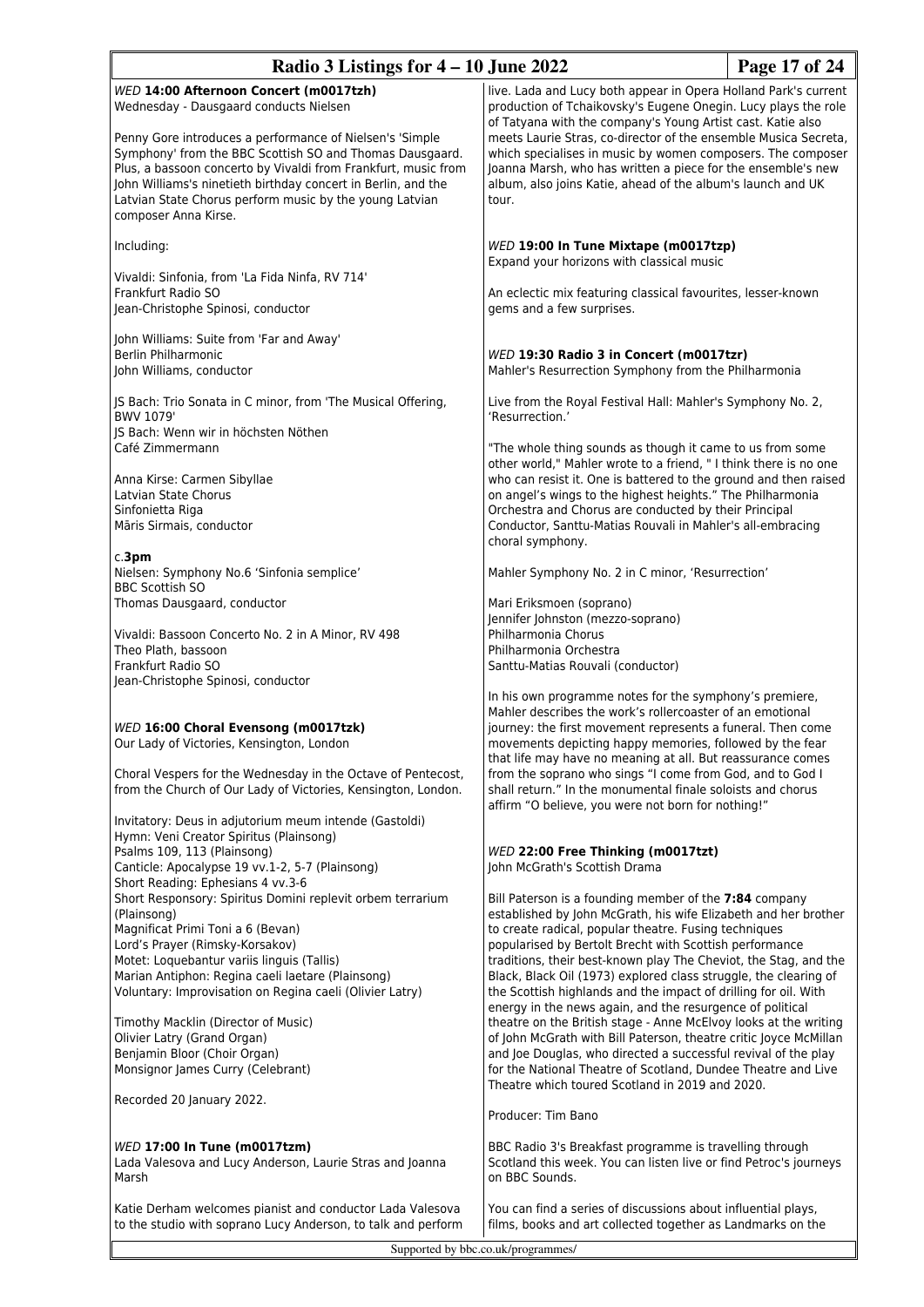| Radio 3 Listings for $4 - 10$ June 2022<br>Page 18 of 24                                                                                                  |                                                                                                                                                                              |  |  |  |
|-----------------------------------------------------------------------------------------------------------------------------------------------------------|------------------------------------------------------------------------------------------------------------------------------------------------------------------------------|--|--|--|
| Free Thinking programme website<br>https://www.bbc.co.uk/programmes/p01jwn44                                                                              | Les Ambassadeurs                                                                                                                                                             |  |  |  |
| A blu-ray DVD of The Cheviot, the Stag, and the Black, Black Oil<br>is available.                                                                         | 03:26 AM<br>Fryderyk Chopin (1810-1849)<br>Ballade No 4 in F minor Op 52<br>Seung-Hee Hyun (piano)                                                                           |  |  |  |
| WED 22:45 The Essay (m000jqb0)<br>Islands                                                                                                                 | 03:37 AM<br>Graeme Koehne (b.1956)                                                                                                                                           |  |  |  |
| Staffa                                                                                                                                                    | Powerhouse - rhumba for orchestra<br>Adelaide Symphony Orchestra, David Porcelijn (conductor)                                                                                |  |  |  |
| Poet Kenneth Steven finds inspiration in Scotland's west coast<br>islands. Each memoir concludes with a poem written about the<br>island he has visited.  | 03:49 AM<br>Richard Strauss (1864-1949)<br>4 Lieder: Ständchen (Serenade) (Op.17 No.2); Morgen<br>(Tomorrow) (Op.27 No.4); Für fünfzehn Pfennige (For 15                     |  |  |  |
| 3. Staffa: the carved pillars and grottos that brought visitors<br>from all over the world.                                                               | Pennies) (Op.36 No.2) (brief appl); Zueignung (Dedication)<br>(Op.10 No.1)<br>Jard van Nes (mezzo soprano), Gérard van Blerk (piano)                                         |  |  |  |
| WED 23:00 Night Tracks (m0017tzw)<br>Evening soundscape                                                                                                   | 04:00 AM<br>Arcangelo Corelli (1653-1713)<br>Trio sonata in C minor, Op 1 no 8                                                                                               |  |  |  |
| Sara Mohr-Pietsch presents an adventurous, immersive<br>soundtrack for late-night listening, from classical to<br>contemporary and everything in between. | London Baroque<br>04:07 AM                                                                                                                                                   |  |  |  |
|                                                                                                                                                           | Robert Schumann (1810-1856)<br>Fantasiestucke, Op 73                                                                                                                         |  |  |  |
| THURSDAY 09 JUNE 2022                                                                                                                                     | Aljaz Begus (clarinet), Svjatoslav Presnjakov (piano)                                                                                                                        |  |  |  |
| THU 00:30 Through the Night (m0017tzy)<br>Mozart, Haydn and Beethoven from Bucharest                                                                      | 04:18 AM<br>Kurt Weill (1900-1950), Hanns Eisler (author)<br>Seeräuber Jenny & Wiegenlieder für Arbeitermütter<br>Helene Gjerris (mezzo-soprano), Frode Andersen (accordion) |  |  |  |
| Sascha Goetzel conducts the Romanian Radio National<br>Orchestra. Jonathan Swain presents.                                                                | 04:31 AM<br>Milko Kelemen (1924-2018)                                                                                                                                        |  |  |  |
| 12:31 AM<br>Wolfgang Amadeus Mozart (1756-1791)<br>Symphony No.1 in E flat, K.16                                                                          | Variations for piano<br>Ivo Pogorelich (piano)                                                                                                                               |  |  |  |
| Romanian Radio National Orchestra, Sascha Goetzel<br>(conductor)                                                                                          | 04:42 AM<br>Alexis Contant (1858-1918)<br>L'Aurore - Symphonic Poem (1912)                                                                                                   |  |  |  |
| 12:41 AM<br>Joseph Haydn (1732-1809)<br>Cello Concerto in D, Hob. VIIb:4                                                                                  | Orchestre Metropolitaine, Gilles Auger (conductor)<br>04:54 AM                                                                                                               |  |  |  |
| Răzvan Suma (cello), Romanian Radio National Orchestra,<br>Sascha Goetzel (conductor)                                                                     | Ottorino Respighi (1879-1936)<br>Prelude in D minor<br>David Rumsey (organ)                                                                                                  |  |  |  |
| 01:01 AM<br>Ludwig van Beethoven (1770 - 1827)<br>Symphony No.6 in F, op.68 ('Pastoral')                                                                  | 05:01 AM<br>Alessandro Stradella (1639-1682)                                                                                                                                 |  |  |  |
| Romanian Radio National Orchestra, Sascha Goetzel<br>(conductor)                                                                                          | Fulmini quanto sa for voice and accompaniment<br>Emma Kirkby (soprano), David Thomas (bass), Alan Wilson<br>(harpsichord), Jakob Lindberg (lute), Anthony Rooley (lute)      |  |  |  |
| 01:46 AM<br>Pyotr Ilyich Tchaikovsky (1840-1893)<br>Symphony No.1 in G minor (Op.13) 'Reves d'hiver'<br>BBC Philharmonic, Vassily Sinaisky (conductor)    | 05:07 AM<br>Othmar Schoeck (1886 - 1957)<br>Zwei Klavierstucke (Op.29)                                                                                                       |  |  |  |
| 02:31 AM<br>Wolfgang Amadeus Mozart (1756-1791)<br>Partita in E flat (K.Anh.C 17`3)                                                                       | Desmond Wright (piano)<br>05:15 AM<br>Joseph Touchemoulin (1727-1801)                                                                                                        |  |  |  |
| <b>Festival Winds</b>                                                                                                                                     | Sinfonia in B flat major<br>Neue Düsseldorfer Hofmusik                                                                                                                       |  |  |  |
| 02:54 AM<br>Maurice Ravel (1875-1937)<br>Valses nobles et sentimentales (1912)<br>Royal Concertgebouw Orchestra, Bernard Haitink (conductor)              | 05:29 AM<br>Karol Szymanowski (1882-1937)<br>String Quartet no 1 in C major, Op 37<br>Silesian Quartet                                                                       |  |  |  |
| 03:11 AM<br>Georg Philipp Telemann (1681-1767)<br>Quartet in D Minor for flutes and basso continuo from 'Musique<br>de Table' TWV 42.                     | 05:47 AM<br>Hyacinthe Jadin (1776-1800)<br>Sonata No.1 in E flat major (Op.3)                                                                                                |  |  |  |
|                                                                                                                                                           | Supported by bbc.co.uk/programmes/                                                                                                                                           |  |  |  |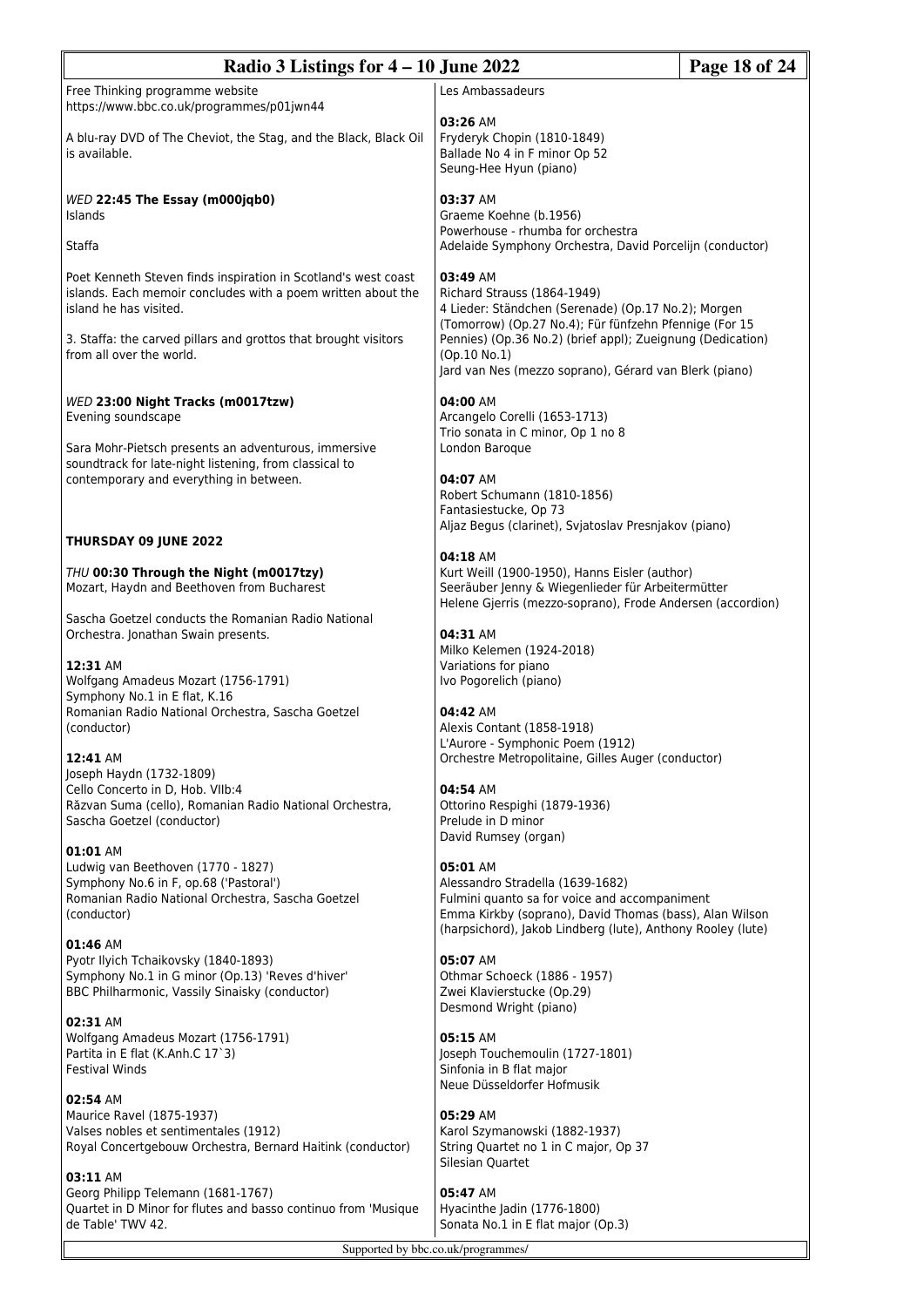| Radio 3 Listings for $4 - 10$ June 2022                                                                                                                                                                                                                                                                                                                                                                                                                                                                    |                                                                                                                                                                                                                                                                                                                                                                             | Page 19 of 24 |
|------------------------------------------------------------------------------------------------------------------------------------------------------------------------------------------------------------------------------------------------------------------------------------------------------------------------------------------------------------------------------------------------------------------------------------------------------------------------------------------------------------|-----------------------------------------------------------------------------------------------------------------------------------------------------------------------------------------------------------------------------------------------------------------------------------------------------------------------------------------------------------------------------|---------------|
| Patrick Cohen (fortepiano)<br>06:06 AM<br>Krzysztof Penderecki (1933-2020)<br>Largo for cello and orchestra<br>Claudio Bohorquez (cello), Polish Sinfonia luventus Orchestra,<br>Maximiano Valdés (conductor)                                                                                                                                                                                                                                                                                              | To shed light on Holmès's music, several of her works, including<br>one of her symphonies, have been specially recorded by the<br>BBC Performing Groups, as part of the Forgotten Women<br>Composers project, which was developed by the BBC in<br>association with the Arts and Humanities Research Council.<br>Helping Donald Macleod uncover more about the little-known |               |
| THU 06:30 Breakfast (m0017v2b)<br>Thursday - A Scottish Coast to Coast with Petroc Trelawny                                                                                                                                                                                                                                                                                                                                                                                                                | Augusta Holmès and Henri Duparc, is Anastasia Belina, a<br>researcher with a particular interest in 19th-century music and<br>women composers.                                                                                                                                                                                                                              |               |
| Live from Oban, the gateway to the Isles, we join Mendelssohn<br>and JMW Turner on their visits to the area, and discover the rich<br>cultural traditions of Oban music making, including its Gaelic<br>choir.                                                                                                                                                                                                                                                                                             | A celebrated figure by the 1880s, Holmès held a weekly salon<br>of her own where she was able to present her own music, while<br>Duparc was a prominent attendee at the most exclusive<br>musical soirées in Paris.                                                                                                                                                         |               |
| Email 3breakfast@bbc.co.uk                                                                                                                                                                                                                                                                                                                                                                                                                                                                                 | Duparc: Sérénade Florentine<br>Thomas Allen, baritone<br>Roger Vignoles, piano                                                                                                                                                                                                                                                                                              |               |
| THU 09:00 Essential Classics (m0017v2d)<br>Georgia Mann<br>Georgia Mann plays the best in classical music, with discoveries                                                                                                                                                                                                                                                                                                                                                                                | Duparc: Extase<br>Sarah Walker, mezzo soprano<br>Roger Vignoles, piano                                                                                                                                                                                                                                                                                                      |               |
| and surprises rubbing shoulders with familiar favourites.<br>0915 Playlist starter - listen and send us your ideas for the next<br>step in our musical journey today.                                                                                                                                                                                                                                                                                                                                      | Holmès: Pologne<br>Rheinland-Pfalz Philharmonic<br>Samuel Friedmann, conductor                                                                                                                                                                                                                                                                                              |               |
| 1010 Song of the Day - harnessing the magic of words, music<br>and the human voice.                                                                                                                                                                                                                                                                                                                                                                                                                        | Duparc: Le Galop<br>Romance de Mignon<br>Thomas Allen, baritone<br>Sarah Walker, mezzo soprano                                                                                                                                                                                                                                                                              |               |
| 1030 Playlist reveal - a sequence of music suggested by you in<br>response to our starter today.                                                                                                                                                                                                                                                                                                                                                                                                           | Roger Vignoles, piano<br>Holmès: La vision de la Reine                                                                                                                                                                                                                                                                                                                      |               |
| 1100 Essential Performers - all this week we're featuring a<br>different Scottish ensemble, and today's group is the Maxwell<br>Quartet.                                                                                                                                                                                                                                                                                                                                                                   | <b>BBC Singers</b><br>Morwenna del Mar, cello<br>Alison Martin, harp<br>Annabel Thwaite, piano                                                                                                                                                                                                                                                                              |               |
| 1130 Slow Moment - time to take a break for a moment's<br>musical reflection.                                                                                                                                                                                                                                                                                                                                                                                                                              | Hilary Campbell, conductor<br>Duparc: Phidylé                                                                                                                                                                                                                                                                                                                               |               |
| THU 12:00 Composer of the Week (m000knf7)<br>Holmès and Duparc                                                                                                                                                                                                                                                                                                                                                                                                                                             | Kiri te Kanawa, soprano<br>Orchestre Symphonique de l'Opera National<br>Sir John Pritchard, conductor                                                                                                                                                                                                                                                                       |               |
| France's Muse<br>Donald Macleod and Anastasia Belina consider the cultural                                                                                                                                                                                                                                                                                                                                                                                                                                 | THU 13:00 Radio 3 Lunchtime Concert (m0017v2g)<br>Chopin and his Europe (3/4)                                                                                                                                                                                                                                                                                               |               |
| outlets Augusta Holmès and Henri Duparc used to disseminate<br>their ideas and music, with a rare chamber work by Holmès,<br>specially recorded for the series by the BBC Singers, and<br>Duparc's timeless song, Phidylé.                                                                                                                                                                                                                                                                                 | Chopin and his Europe: Sarah Walker continues her series this<br>week exploring performances recorded last summer at Poland's<br>month-long music festival. On the bill today Rachmaninov's<br>emotionally intense Piano Sonata no. 2, begun in Rome in 1913                                                                                                                |               |
| Imagine creating a grand spectacle that demands 1,200<br>performers, along with the most lavish sets and costumes. You<br>might think that the figure behind such an extraordinary<br>achievement would have staked a claim on immortality, yet<br>despite achieving considerable fame in her own lifetime, this is<br>not the fate that befell Augusta Holmès. Over the passage of<br>time her name has disappeared into obscurity, whilst that of<br>her direct contemporary, Henri Duparc has grown and | and completed back in Russia the following year. Yulianna<br>Avdeeva plays the revised version, Rachmaninov having<br>declared that: "Even in this Sonata so many voices are moving<br>simultaneously, and it is so long. Chopin's Sonata lasts nineteen<br>minutes and all has been said." Also today, the Belcea Quartet<br>play one of Mozart's 'Prussian' Quartets.     |               |
| prospered. These days he's regarded as one of the leading<br>figures of French song, yet it's still the case that relatively little<br>is known about his life.                                                                                                                                                                                                                                                                                                                                            | Mozart: String Quartet No. 23 in F, K. 590<br><b>Belcea Quartet</b><br>Rachmaninov: Piano Sonata No. 2 in B flat minor, op. 36<br>Yulianna Avdeeva (piano)                                                                                                                                                                                                                  |               |
| In Duparc's case his is a reputation built on the slenderest of<br>musical means, some seventeen mélodies. By contrast,<br>Holmès's Ode triomphale, which was written to mark the<br>centenary of France's 1789 revolution, is the largest of a<br>generous collection of large-scale orchestral works, to which                                                                                                                                                                                           | Chopin: Nocturne No. 20 in C sharp minor, op. posth.<br>Yulianna Avdeeva (piano)                                                                                                                                                                                                                                                                                            |               |
| you can also add four operas, the last of which was mounted at<br>the Paris Opera in 1895, as well as considerable catalogue of<br>songs.                                                                                                                                                                                                                                                                                                                                                                  | THU 14:00 Afternoon Concert (m0017v2j)<br>Thursday - Miah Persson in Mahler                                                                                                                                                                                                                                                                                                 |               |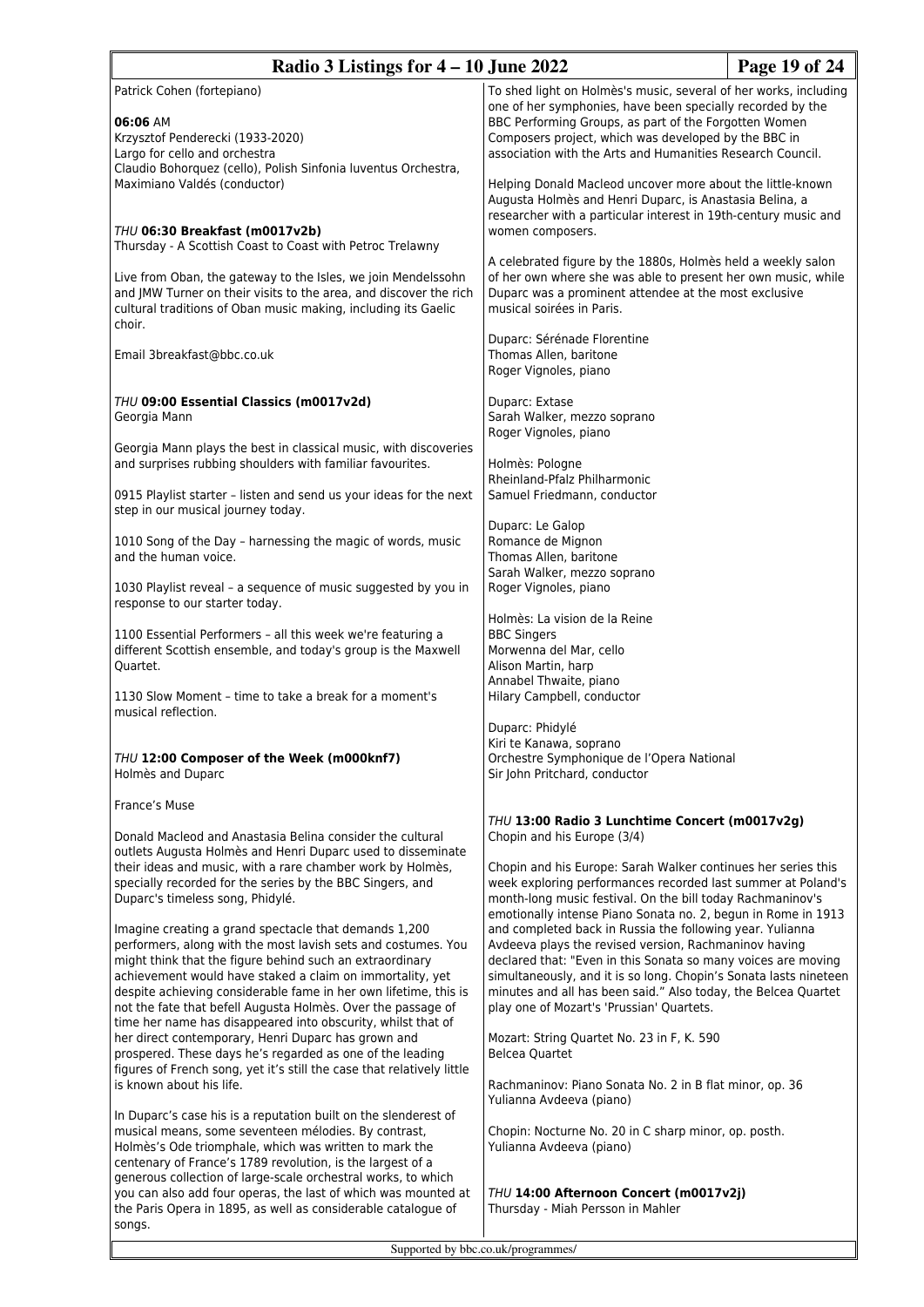| Radio 3 Listings for $4 - 10$ June 2022                                                                                                                                                                                                                                                                                                                                                           |                                                                                                                                                                                                                                                                                                                                                                                                          | Page 20 of 24 |
|---------------------------------------------------------------------------------------------------------------------------------------------------------------------------------------------------------------------------------------------------------------------------------------------------------------------------------------------------------------------------------------------------|----------------------------------------------------------------------------------------------------------------------------------------------------------------------------------------------------------------------------------------------------------------------------------------------------------------------------------------------------------------------------------------------------------|---------------|
| Penny Gore presents an afternoon of recordings from BBC                                                                                                                                                                                                                                                                                                                                           | ensembles: Sarbacanes and Prisma.                                                                                                                                                                                                                                                                                                                                                                        |               |
| orchestra and ensembles around Europe. Today, Ilan Volkov<br>conducts a performance of Mahler's ethereal Fourth Symphony<br>representing a child's vision of heaven, with Miah Persson as<br>the soloist. The Ulster Orchestra plays Mendelssohn, and<br>Alexander Ullmann joins the BBC Symphony Orchestra in Liszt's                                                                            | Bach - Brandenburg Concerto No.6, BWV.1051<br>Bach - Brandenburg Concerto No.5, BWV.1050<br>Bach - Brandenburg Concerto No.3, BWV.1048                                                                                                                                                                                                                                                                   |               |
| virtuosic Second Piano Concerto, and music from a recital by<br>oboist Viola Wilmsen from the German SO Berlin.                                                                                                                                                                                                                                                                                   | <b>INTERVAL</b><br>Performances by young French-based wind ensemble<br>Sarbacanes and Hungarian-based folk ensemble Prisma.                                                                                                                                                                                                                                                                              |               |
| Including:                                                                                                                                                                                                                                                                                                                                                                                        | Bach - Orchestral Suite No.2 in B minor, BWV.1067                                                                                                                                                                                                                                                                                                                                                        |               |
| Mendelssohn: Overture to A Midsummer Night's Dream<br>Ulster Orchestra                                                                                                                                                                                                                                                                                                                            | Bach - Violin Concerto in A minor, BWV.1041                                                                                                                                                                                                                                                                                                                                                              |               |
| David Brophy, conductor                                                                                                                                                                                                                                                                                                                                                                           | Presented by Hannah French                                                                                                                                                                                                                                                                                                                                                                               |               |
| Philip Pavlov: Capriccio-Sonata<br>Viola Wilmsen, oboe<br>Oliver Triendl, piano<br>(Ettersburg Castle, Weimar)                                                                                                                                                                                                                                                                                    | THU 22:00 Free Thinking (m0017v2s)<br>Victorian streets                                                                                                                                                                                                                                                                                                                                                  |               |
| Liszt: Piano Concerto No.2 in A Flat<br>Alexander Ullman, piano<br><b>BBC Symphony Orchestra</b><br>Andrew Litton, conductor                                                                                                                                                                                                                                                                      | Is that strong, inescapable image of 19th century city streets in<br>our heads the right one? There's a gap between the realities of<br>street life in the Victorian city and how it has been thought of<br>and portrayed in subsequent eras. Matthew Sweet is joined by<br>historians Sarah Wise, Oskar Jensen and Fern Riddell to sift hard<br>facts from picturesque imaginings.                      |               |
| c.3 <sub>pm</sub><br>Mahler: Symphony No.4<br>Miah Persson, soprano<br><b>BBC Scottish SO</b><br>Ilan Volkov, conductor                                                                                                                                                                                                                                                                           | Vagabonds: Life on the Streets of Nineteenth-Century London<br>by Oskar Jensen is out now.<br>Sarah Wise is the author of several books including The<br>Blackest Streets: The Life and Death of a Victorian Slum.<br>Fern Riddell's books include The Victorian Guide to Sex: Desire<br>& Deviance in the Nineteenth Century.<br>Producer: Torquil MacLeod<br>THU 22:45 The Essay (m000jnmf)<br>Islands |               |
| Golestan: Elegie et Danse rustique<br>Viola Wilmsen, oboe<br>Oliver Triendl, piano                                                                                                                                                                                                                                                                                                                |                                                                                                                                                                                                                                                                                                                                                                                                          |               |
| Handel: Music for the Royal Fireworks in D, HWV 351<br>Frankfurt Radio SO<br>Richard Egarr, conductor                                                                                                                                                                                                                                                                                             |                                                                                                                                                                                                                                                                                                                                                                                                          |               |
|                                                                                                                                                                                                                                                                                                                                                                                                   | Barra                                                                                                                                                                                                                                                                                                                                                                                                    |               |
| THU 17:00 In Tune (m0017v2l)<br>Sarah Walker with ORA Singers                                                                                                                                                                                                                                                                                                                                     | Poet Kenneth Steven finds inspiration in Scotland's west coast<br>islands. Each memoir concludes with a poem written about the                                                                                                                                                                                                                                                                           |               |
| Sarah Walker is joined by ORA Singers, singing live in the<br>studio, ahead of their performance at this year's Aldeburgh<br>Festival.                                                                                                                                                                                                                                                            | island he has visited.<br>4. Barra: Gaelic songs and dances at the southern end of the<br>Outer Hebrides.                                                                                                                                                                                                                                                                                                |               |
| THU 19:00 In Tune Mixtape (m0017v2n)<br>Take 30 minutes out with a relaxing classical mix                                                                                                                                                                                                                                                                                                         | THU 23:00 The Night Tracks Mix (m0017v2v)<br>Music for night owls                                                                                                                                                                                                                                                                                                                                        |               |
| An eclectic mix featuring classical favourites, lesser-known<br>gems and a few surprises.                                                                                                                                                                                                                                                                                                         | Sara Mohr-Pietsch with a magical sonic journey for late-night<br>listening. Subscribe to receive your weekly mix on BBC Sounds.                                                                                                                                                                                                                                                                          |               |
| THU 19:30 Radio 3 in Concert (m0017v2q)<br>Beverley and East Riding Early Music Festival                                                                                                                                                                                                                                                                                                          | THU 23:30 Unclassified (m001629w)<br>Loops, space, movement                                                                                                                                                                                                                                                                                                                                              |               |
| Ashley Solomon directs the ensemble Florilegium at Beverley<br>Minster in five works by JS Bach as part of this year's Beverley<br>and East Riding Early Music Festival.                                                                                                                                                                                                                          | Elizabeth Alker presents a mix of ambient and groove-based<br>music to dream and to move to, in a programme first broadcast<br>in April this year. The range of timbres and registers available                                                                                                                                                                                                          |               |
| The first half consists of three of his Brandenburg Concertos,<br>sent as a collection of six to the Margrave of Brandenburg in<br>1721. They perfectly demonstrate his mastery in combining<br>different sets of solo instruments, showcasing violas and viola<br>da gambas (Brandenburg 6), 9 solo string parts (Brandenburg<br>3) as well as the unusual combination of harpsichord, flute and | to the piano player are central to the experimental soundworld<br>of Tom Rogerson; Federico Albanese explores memory-like<br>loops of musical material in his compositions; and Floating<br>Points is on hand to deliver his customary blend of subtly<br>crafted and dancefloor-ready house music.                                                                                                      |               |
| violin (Brandenburg 5). The second half offers further solo<br>opportunities for violinist Bojan Cicic and flautist Ashley<br>Solomon in two of Bach's most popular instrumental works.                                                                                                                                                                                                           | Produced by Phil Smith<br>A Reduced Listening Production for BBC Radio 3                                                                                                                                                                                                                                                                                                                                 |               |
| During the interval, you can also hear highlights from two<br>further concerts recorded at the festival by young European                                                                                                                                                                                                                                                                         | 01 00:00:09 Floating Points (artist)<br>Vocoder<br>Performer: Floating Points                                                                                                                                                                                                                                                                                                                            |               |
| Supported by bbc.co.uk/programmes/                                                                                                                                                                                                                                                                                                                                                                |                                                                                                                                                                                                                                                                                                                                                                                                          |               |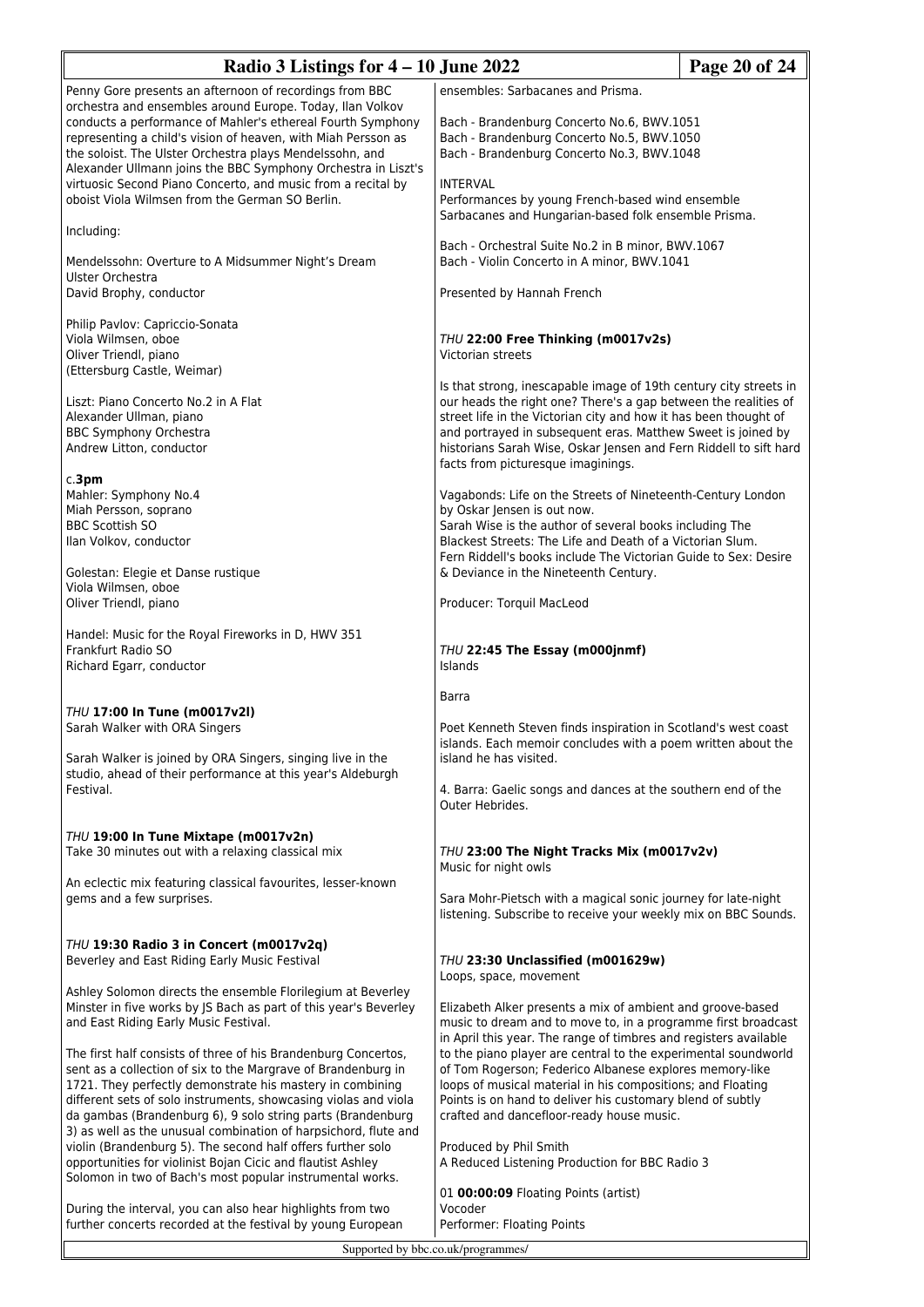# **Radio 3 Listings for 4 – 10 June 2022 Page 21 of 24**

Duration 00:05:58

02 **00:06:48** Tom Rogerson (artist) Descent Performer: Tom Rogerson Duration 00:05:20

03 **00:12:09** Isik Kural (artist) Coral Gables Performer: Isik Kural Featured Artist: spefy Duration 00:01:58

04 **00:15:01** Mariah (artist) Imitadora Performer: Mariah Duration 00:01:31

05 **00:16:31** Peter Gregson (artist) Pause Performer: Peter Gregson Duration 00:02:50

06 **00:19:12** Peter Gregson (artist) Breathe Performer: Peter Gregson Duration 00:02:41

07 **00:23:05** Diatom Deli (artist) Disarray Performer: Diatom Deli Duration 00:08:06

08 **00:31:10** Max Cooper (artist) Spectrum Performer: Max Cooper Duration 00:04:40

09 **00:42:36** Alison Cotton (artist) Violet May Performer: Alison Cotton Duration 00:07:10

10 **00:50:51** Carmel Smickersgill (artist) Leaving Performer: Carmel Smickersgill Duration 00:03:02

11 **00:53:53** Penguin Cafe (artist) Coriolis 2021 Performer: Penguin Cafe Duration 00:01:59

12 **00:56:50** Federico Albanese (artist) Summerside Performer: Federico Albanese Featured Artist: Marika Hackman Duration 00:03:09

# **FRIDAY 10 JUNE 2022**

*FRI* **00:30 Through the Night (m0017v2x)** Bruch and Bruckner from Shanghai

Zhang Yi conducts the Shanghai Philharmonic Orchestra in Bruch's Scottish Symphony and Bruckner's Symphony No 0, 'Nullte'. Jonathan Swain presents.

# **12:31** AM

Max Bruch (1838-1920) Scottish Fantasy, op. 46 Zhang Runyin (violin), Shanghai Philharmonic Orchestra, Zhang

Yi (conductor)

# **01:01** AM

Anton Bruckner (1824-1896) Symphony No. 0 in D minor, WAB 100 ('Nullte') Shanghai Philharmonic Orchestra, Zhang Yi (conductor)

**01:47** AM

Wolfgang Amadeus Mozart (1756-1791) Piano Sonata in F major K.280 Sergei Terentjev (piano)

**02:07** AM Johann Baptist Vaňhal (1739-1813) Concerto for 2 bassoons and orchestra in F major Kim Walker (bassoon), Sarah Warner Vik (bassoon), Trondheim Symphony Orchestra, Arvid Engegård (conductor)

# **02:31** AM

Giacomo Puccini (1858-1924) Messa di Gloria Boyko Tsvetanov (tenor), Alexander Krunev (baritone), Dimitar Stanchev (bass), Bulgarian National Radio Chorus, Bulgarian National Radio Symphony Orchestra, Milen Nachev (conductor)

# **03:14** AM

Franz Schubert (1797-1828) Phantasy in C major (D.934) (Op.Posth.159) Thomas Zehetmair (violin), Kai Ito (piano)

**03:41** AM

Ludwig van Beethoven (1770 - 1827) Adagio for musical clock WoO.33 Stef Tuinstra (organ)

# **03:48** AM

Mykola Lysenko (1842-1912) Fantasy on Two Ukrainian Themes for flute and orchestra Yuri Shut'ko (flute), NRCU Symphony Orchestra, Vyacheslav Blinov (conductor)

# **03:56** AM

Richard Strauss (1864-1949) Andante, Op 3 no 1 Ludmil Angelov (piano)

# **04:02** AM

Unico Wilhelm Van Wassenaer (1692-1766) Concerto armonico no 6 in E flat major (from Sei Concerti Armonici, 1740) Combattimento Consort Amsterdam, Jan Willem de Vriend (conductor)

# **04:11** AM

George Frideric Handel (1685-1759) Lascia la spina, from Il Trionfo del tempo e del disinganno Julia Lezhneva (soprano), Wroclaw Baroque Orchestra, Giovanni Antonini (conductor)

# **04:19** AM

François Couperin (1668-1733) La Sultane Concerto Copenhagen, Lars Ulrik Mortensen (soloist)

# **04:31** AM

Toivo Kuula (1883-1918) Festive March Op 13 Finnish Radio Symphony Orchestra, George de Godzinsky (conductor)

# **04:40** AM

Leonardo de Lorenzo (1875-1962) Capriccio brillante for 3 flutes, Op 31 Vladislav Brunner Sr. (flute), Juraj Brunner (flute), Milan Brunner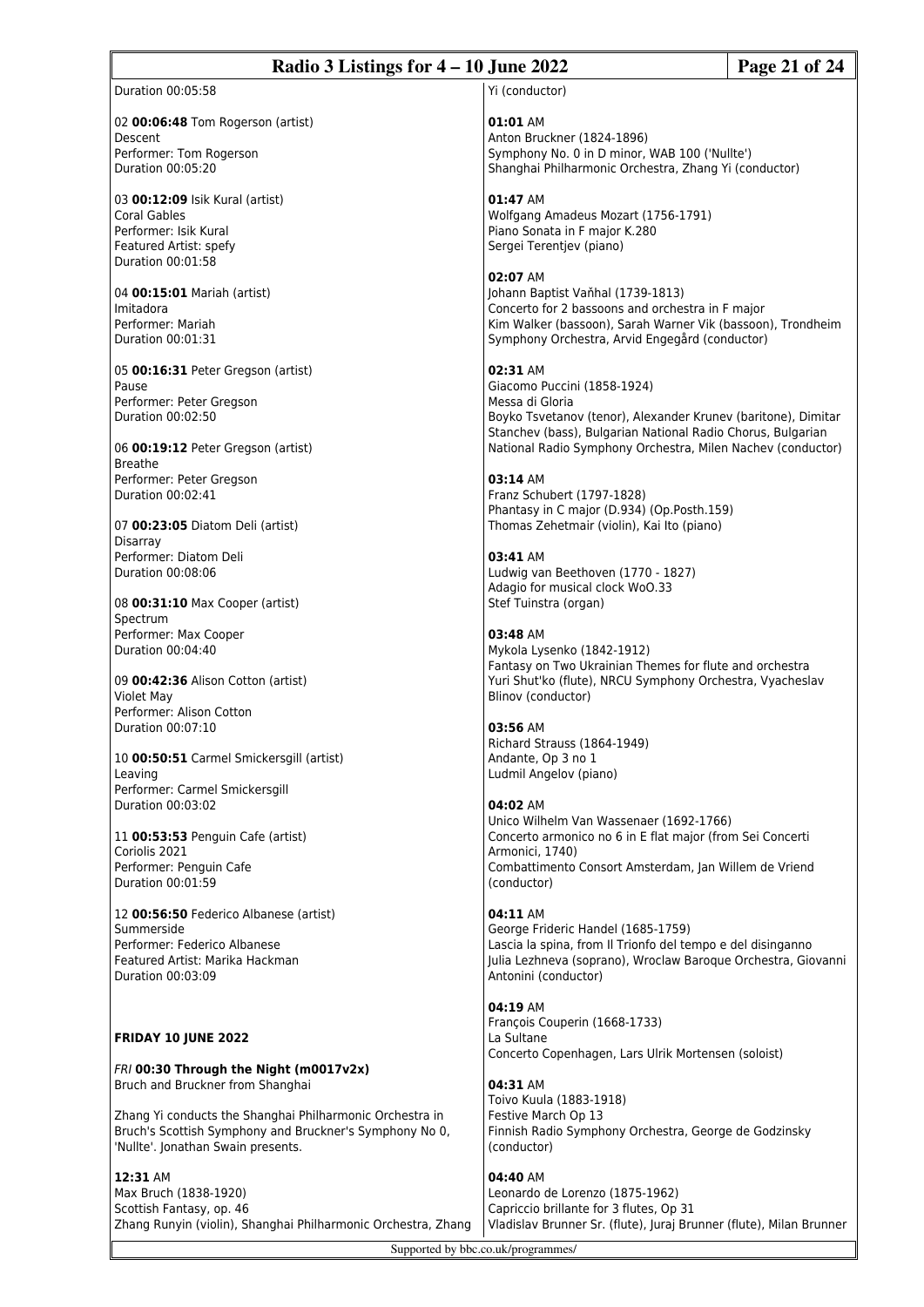| Radio 3 Listings for $4 - 10$ June 2022                                                                                                                                                                                                                                                                                                                       |                                                                                                                                                                                                                                                                                                                                                                                                                                                                                                                                                                                                                                                                               | Page 22 of 24 |  |
|---------------------------------------------------------------------------------------------------------------------------------------------------------------------------------------------------------------------------------------------------------------------------------------------------------------------------------------------------------------|-------------------------------------------------------------------------------------------------------------------------------------------------------------------------------------------------------------------------------------------------------------------------------------------------------------------------------------------------------------------------------------------------------------------------------------------------------------------------------------------------------------------------------------------------------------------------------------------------------------------------------------------------------------------------------|---------------|--|
| (flute)                                                                                                                                                                                                                                                                                                                                                       | 1100 Essential Performers - our final Scottish group in focus<br>this week is the Hebrides Ensemble.                                                                                                                                                                                                                                                                                                                                                                                                                                                                                                                                                                          |               |  |
| 04:50 AM<br>Heinrich Ignaz Franz von Biber (1644-1704)<br>Kyrie from Missa Sancti Henrici (1701)<br>James Griffett (tenor), Michael Schopper (bass), Regensburger                                                                                                                                                                                             | 1130 Slow Moment - time to take a break for a moment's<br>musical reflection.                                                                                                                                                                                                                                                                                                                                                                                                                                                                                                                                                                                                 |               |  |
| Domspatzen, Collegium Aureum, Herbert Metzger (organ),<br>Georg Ratzinger (conductor)                                                                                                                                                                                                                                                                         | FRI 12:00 Composer of the Week (m000kpyn)<br>Holmès and Duparc                                                                                                                                                                                                                                                                                                                                                                                                                                                                                                                                                                                                                |               |  |
| 04:58 AM<br>Felix Mendelssohn (1809-1847)<br>Fantasia on an Irish song "The last rose of summer" for piano                                                                                                                                                                                                                                                    | When the Music Stops                                                                                                                                                                                                                                                                                                                                                                                                                                                                                                                                                                                                                                                          |               |  |
| Op 15<br>Sylviane Deferne (piano)                                                                                                                                                                                                                                                                                                                             | Donald Macleod and Anastasia Belina reflect on the very<br>different characters of Augusta Holmès and Henri Duparc with<br>music including Duparc's La vie antérieure.                                                                                                                                                                                                                                                                                                                                                                                                                                                                                                        |               |  |
| 05:07 AM<br>Claude Debussy (1862-1918)<br>Two Dances for Harp and Strings<br>Joel von Lerber (harp), Berner Kammerorchester, Philippe Bach<br>(conductor)                                                                                                                                                                                                     | Imagine creating a grand spectacle that demands 1,200<br>performers, along with the most lavish sets and costumes. You<br>might think that the figure behind such an extraordinary<br>achievement would have staked a claim on immortality, yet<br>despite achieving considerable fame in her own lifetime, this is<br>not the fate that befell Augusta Holmès. Over the passage of<br>time her name has disappeared into obscurity, whilst that of<br>her direct contemporary, Henri Duparc has grown and<br>prospered. These days he's regarded as one of the leading<br>figures of French song, yet it's still the case that relatively little<br>is known about his life. |               |  |
| 05:17 AM<br>Georg Philipp Telemann (1681-1767)<br>Trio No.8 from Essercizii Musici<br>Camerata Köln, Michael Schneider (recorder), Rainer Zipperling<br>(cello), Yasunori Imamura (theorbo), Sabine Bauer<br>(harpsichord), Harald Hoeren (organ)                                                                                                             |                                                                                                                                                                                                                                                                                                                                                                                                                                                                                                                                                                                                                                                                               |               |  |
| 05:25 AM<br>Giuseppe Verdi (1813-1901)<br>String Quartet in E minor<br>Vertavo Quartet<br>05:50 AM                                                                                                                                                                                                                                                            | In Duparc's case his is a reputation built on the slenderest of<br>musical means, some seventeen mélodies. By contrast,<br>Holmès's Ode triomphale, which was written to mark the<br>centenary of France's 1789 revolution, is the largest of a<br>generous collection of large-scale orchestral works, to which<br>you can also add four operas, the last of which was mounted at                                                                                                                                                                                                                                                                                            |               |  |
| Arvo Pärt (1935-)<br>Fratres<br>Petr Nouzovský (cello), Yukie Ichimura (piano)                                                                                                                                                                                                                                                                                | the Paris Opera in 1895, as well as considerable catalogue of<br>songs.                                                                                                                                                                                                                                                                                                                                                                                                                                                                                                                                                                                                       |               |  |
| 06:03 AM<br>Gustav Uwe Jenner (1865-1920)<br>Trio in E flat for Clarinet, Horn and Piano (1900)<br>James Campbell (clarinet), Martin Hackleman (horn), Jane Coop<br>(piano)                                                                                                                                                                                   | To shed light on Holmès's music, several of her works, including<br>one of her symphonies, have been specially recorded by the<br>BBC Performing Groups, as part of the Forgotten Women<br>Composers project, a collaboration with the Arts and<br>Humanities Research Council.                                                                                                                                                                                                                                                                                                                                                                                               |               |  |
| FRI 06:30 Breakfast (m0017v4n)<br>Friday - A Scottish Coast to Coast with Petroc Trelawny                                                                                                                                                                                                                                                                     | Helping Donald Macleod uncover more about the little-known<br>Augusta Holmès and Henri Duparc, is Anastasia Belina, a<br>researcher with a particular interest in19th-century music and<br>women composers.                                                                                                                                                                                                                                                                                                                                                                                                                                                                   |               |  |
| At the further point west on the Isle of Mull, on the beach in the<br>village of Fionnphort, overlooking the Isle of Iona, we discover<br>the rich culture of Mull; the work of St Columba and later the<br>Iona Community providing spiritual sanctuary and sustenance<br>on the isle of Iona, and the unique qualities of Hebridean island<br>life on Mull. | The failure of her opera La montagne noire was a huge<br>disappointment to Holmès but it did not prevent her from<br>working on new projects. Duparc's creative life came to an<br>abrupt end through the re-appearance of a debilitating illness<br>but despite a long compositional silence, his songs continued to<br>find new audiences.                                                                                                                                                                                                                                                                                                                                  |               |  |
| Email 3breakfast@bbc.co.uk                                                                                                                                                                                                                                                                                                                                    | Holmès: La Nuit et l'Amour (from Ludus pro Patria)<br>Rheinland-Pfalz Philharmonic<br>Patrick Davin, conductor                                                                                                                                                                                                                                                                                                                                                                                                                                                                                                                                                                |               |  |
| FRI 09:00 Essential Classics (m0017v4q)<br>Georgia Mann                                                                                                                                                                                                                                                                                                       | Duparc: Élégie                                                                                                                                                                                                                                                                                                                                                                                                                                                                                                                                                                                                                                                                |               |  |
| Georgia Mann plays the best in classical music, featuring new<br>discoveries, some musical surprises and plenty of familiar<br>favourites.                                                                                                                                                                                                                    | Sarah Walker, mezzo soprano<br>Roger Vignoles, piano<br>Holmès: Le château du rêve                                                                                                                                                                                                                                                                                                                                                                                                                                                                                                                                                                                            |               |  |
| 0915 Playlist starter - listen and send us your ideas for the next<br>step in our musical journey today.                                                                                                                                                                                                                                                      | Eva Csapò, soprano<br>Alicja Masan, piano                                                                                                                                                                                                                                                                                                                                                                                                                                                                                                                                                                                                                                     |               |  |
| 1010 Song of the Day - harnessing the magic of words, music<br>and the human voice.                                                                                                                                                                                                                                                                           | Duparc: Danse lente<br>Orchestre symphonique et lyrique de Nancy<br>Jérome Kaltenbach, conductor                                                                                                                                                                                                                                                                                                                                                                                                                                                                                                                                                                              |               |  |
| 1030 Playlist reveal - a sequence of music suggested by you in<br>response to our starter today.                                                                                                                                                                                                                                                              | Holmès: Andromède<br>Rheinland-Pfalz Philharmonic<br>Samuel Friedmann, conductor                                                                                                                                                                                                                                                                                                                                                                                                                                                                                                                                                                                              |               |  |
| Supported by bbc.co.uk/programmes/                                                                                                                                                                                                                                                                                                                            |                                                                                                                                                                                                                                                                                                                                                                                                                                                                                                                                                                                                                                                                               |               |  |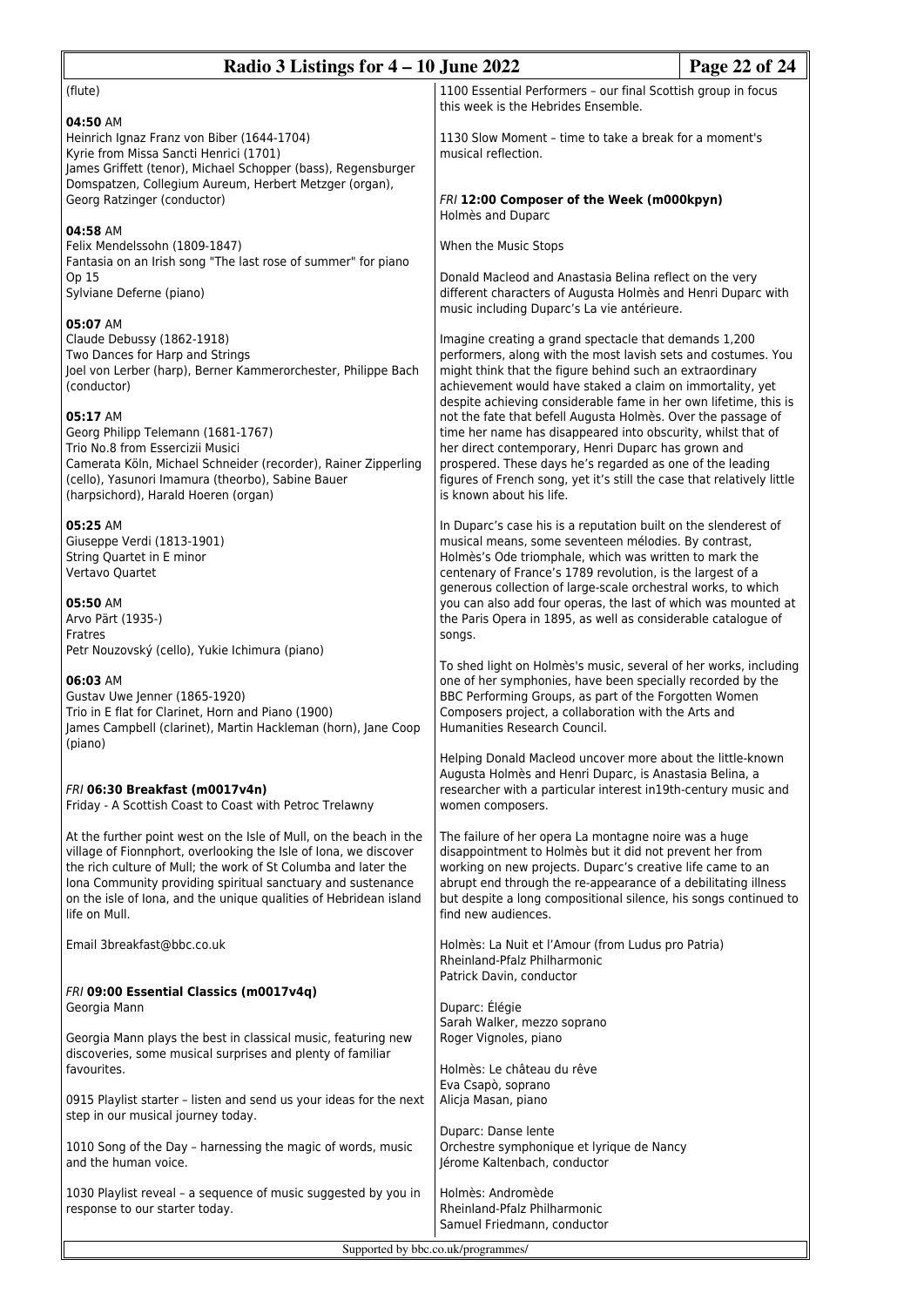| Radio 3 Listings for 4 - 10 June 2022<br>Page 23 of 24                                                                                                                                   |                                                                                                                                |  |
|------------------------------------------------------------------------------------------------------------------------------------------------------------------------------------------|--------------------------------------------------------------------------------------------------------------------------------|--|
| Duparc: La via antérieure                                                                                                                                                                | Unicorn Ensemble                                                                                                               |  |
| Christiane Karg, soprano                                                                                                                                                                 | Michael Posch, conductor                                                                                                       |  |
|                                                                                                                                                                                          |                                                                                                                                |  |
| <b>Bamberg Symphony</b><br>David Afkham, conductor                                                                                                                                       | (Konzerthaus, Vienna)                                                                                                          |  |
|                                                                                                                                                                                          |                                                                                                                                |  |
|                                                                                                                                                                                          | FRI 16:30 The Listening Service (m0017ty6)                                                                                     |  |
| FRI 13:00 Radio 3 Lunchtime Concert (m0017v4s)<br>Chopin and his Europe                                                                                                                  | [Repeat of broadcast at 17:00 on Sunday]                                                                                       |  |
| Chopin and his Europe: Sarah Walker concludes this week's<br>series of performances recorded at last summer's festival with<br>Bach and Chopin played by Angela Hewitt in Warsaw's Royal | FRI 17:00 In Tune (m0017v4x)<br>Engegard Quartet, Phillip Dyson                                                                |  |
| Castle. There's also Brahms' last violin sonata from the young<br>violinist, Bomsori Kim.                                                                                                | Katie Derham is joined for live music by the Engegard Quartet<br>from Norway, and pianist Phillip Dyson playing Scott Joplin.  |  |
| Bach: Prelude and Fugue in A minor, BWV 894                                                                                                                                              |                                                                                                                                |  |
| Angela Hewitt (piano)                                                                                                                                                                    | FRI 19:00 In Tune Mixtape (m0017v4z)                                                                                           |  |
| Brahms: Violin Sonata No. 3 in D minor, op. 108                                                                                                                                          | Classical music for focus or relaxation                                                                                        |  |
| Bomsori Kim (violin) and Rafał Blechacz (piano)                                                                                                                                          | An eclectic mix featuring classical favourites, lesser-known                                                                   |  |
|                                                                                                                                                                                          | gems and a few surprises.                                                                                                      |  |
| Chopin: Nocturne in F minor, op. 55/1                                                                                                                                                    |                                                                                                                                |  |
| Chopin: Nocturne in E flat, op. 55/2                                                                                                                                                     |                                                                                                                                |  |
| Chopin: Scherzo No. 4 in E major, op. 54<br>Angela Hewitt (piano)                                                                                                                        | FRI 19:30 Radio 3 in Concert (m0017v51)<br>Parting Tears and Present Sleep                                                     |  |
|                                                                                                                                                                                          |                                                                                                                                |  |
|                                                                                                                                                                                          | From Bridgewater Hall, Manchester                                                                                              |  |
| FRI 14:00 Afternoon Concert (m0017v4v)                                                                                                                                                   | Presented by Linton Stephens                                                                                                   |  |
| Friday - Sibelius's First Symphony                                                                                                                                                       |                                                                                                                                |  |
| Penny Gore rounds up a week of performances by BBC                                                                                                                                       | Alma and Gustav Mahler provide the inspiration for the works<br>that bookend the programme. Shortly after Gustav's death in    |  |
|                                                                                                                                                                                          |                                                                                                                                |  |
| orchestras and ensembles from around Europe. In the last of                                                                                                                              | 1911, his wife Alma began an affair with the expressionist                                                                     |  |
| this week's spotlight on the BBC Scottish Symphony Orchestra,                                                                                                                            | painter Oskar Kokoschka and his painting, "Die Windsbraut"                                                                     |  |
| Mark Wigglesworth conducts Sibelius's First Symphony. Plus<br>music from a concert of early Mediterranean music in Vienna,                                                               | (The Bride of the Wind), portrays Alma and Oskar in bed                                                                        |  |
| with the Cantlon and Unicorn Ensembles, and Elsa Dreisig sings                                                                                                                           | together, she sleeping peacefully, he lying awake with worry.<br>Alissa Firsova takes the painting as a starting point for her |  |
| Mozart arias with the Basel Chamber Orchestra.                                                                                                                                           | piece, creating music which depicts this powerful image as well                                                                |  |
|                                                                                                                                                                                          | as the turbulence of their relationship and their love. Ending the                                                             |  |
| Including:                                                                                                                                                                               | concert is Gustav's First Symphony. Privately he revealed that it                                                              |  |
|                                                                                                                                                                                          | was inspired by a failed love affair with a singer and although                                                                |  |
| Howard Skempton: Lento                                                                                                                                                                   | he became increasingly wary of revealing a programme behind                                                                    |  |
| <b>BBC Symphony Orchestra</b>                                                                                                                                                            | his work, his quotations from his "Songs of a Wayfarer" provide                                                                |  |
| Mark Wigglesworth, conductor                                                                                                                                                             | a definitive link on this occasion. The sounds of the forest                                                                   |  |
|                                                                                                                                                                                          | coming to life, the folksong-inspired melodies and ground-                                                                     |  |
| Paulus/Cantlon Ensemble: Salz der Erde                                                                                                                                                   | breaking use of orchestral colour combine in music which                                                                       |  |
| <b>Cantion Ensemble</b>                                                                                                                                                                  | remains new to this day. A decade after Mahler penned that                                                                     |  |
| Albin Paulus, director                                                                                                                                                                   | Symphony in a state of emotional chaos, Edward Elgar was                                                                       |  |
| (Konzerthaus, Vienna)                                                                                                                                                                    | orchestrating the five songs that make up his "Sea Pictures" for                                                               |  |
|                                                                                                                                                                                          | performance at the Norwich Festival; contralto Jess Dandy joins                                                                |  |
| Mozart: Pupille amante, from 'Lucio Silla, K. 135'                                                                                                                                       | the orchestra for a performance of one of Elgar's best-known                                                                   |  |
| Elsa Dreisig, soprano                                                                                                                                                                    | works. In "Haven" the second song, he sets words by his wife,                                                                  |  |
| <b>Basel Chamber Orchestra</b>                                                                                                                                                           | Alice: "Joy, sea-swept, may fade today; love alone will stay."                                                                 |  |
| Louis Langree, conductor                                                                                                                                                                 |                                                                                                                                |  |
|                                                                                                                                                                                          | Alissa Firsova: Die Windsbraut                                                                                                 |  |
| Cossetto: Four Ashkenazy Themes<br>Viola Wilmsen, oboe                                                                                                                                   | Elgar: Sea Pictures                                                                                                            |  |
| Oliver Triendl, piano                                                                                                                                                                    | Music Interval (CD)                                                                                                            |  |
|                                                                                                                                                                                          |                                                                                                                                |  |
| $c.3$ pm                                                                                                                                                                                 | Mahler: Symphony No.1                                                                                                          |  |
| Sibelius: Symphony No.1 in E minor                                                                                                                                                       |                                                                                                                                |  |
| <b>BBC Scottish SO</b>                                                                                                                                                                   | Jess Dandy (contralto)                                                                                                         |  |
| Mark Wigglesworth, conductor                                                                                                                                                             | <b>BBC Philharmonic</b>                                                                                                        |  |
| Rec. 13/3/22                                                                                                                                                                             | Gemma New (conductor)                                                                                                          |  |
| Mozart: Ach ich fühls, from 'The Magic Flute, K. 620'                                                                                                                                    |                                                                                                                                |  |
| Elsa Dreisig, soprano                                                                                                                                                                    | FRI 22:00 The Verb (m0017v53)                                                                                                  |  |
| Basel Chamber Orchestra                                                                                                                                                                  | The Verb at Hay                                                                                                                |  |
| Louis Langree, conductor                                                                                                                                                                 |                                                                                                                                |  |
|                                                                                                                                                                                          | In the second of two programmes recorded in front of an                                                                        |  |
| Ravel: Valses nobles et sentimentales, arr. for orchestra                                                                                                                                | audience at this year's Hay Festival, Ian McMillan is joined by                                                                |  |
| <b>BBC Scottish SO</b>                                                                                                                                                                   | Jennifer Egan, Gurnaik Johal and Allie Esiri.                                                                                  |  |
| Donald Runnicles, conductor                                                                                                                                                              |                                                                                                                                |  |

Anon.: Die Insel der Aphrodite

Supported by bbc.co.uk/programmes/

Jennifer Egan won the 2011 Pulitzer Prize for her novel 'A Visit from the Goon Squad', she has just published a companion